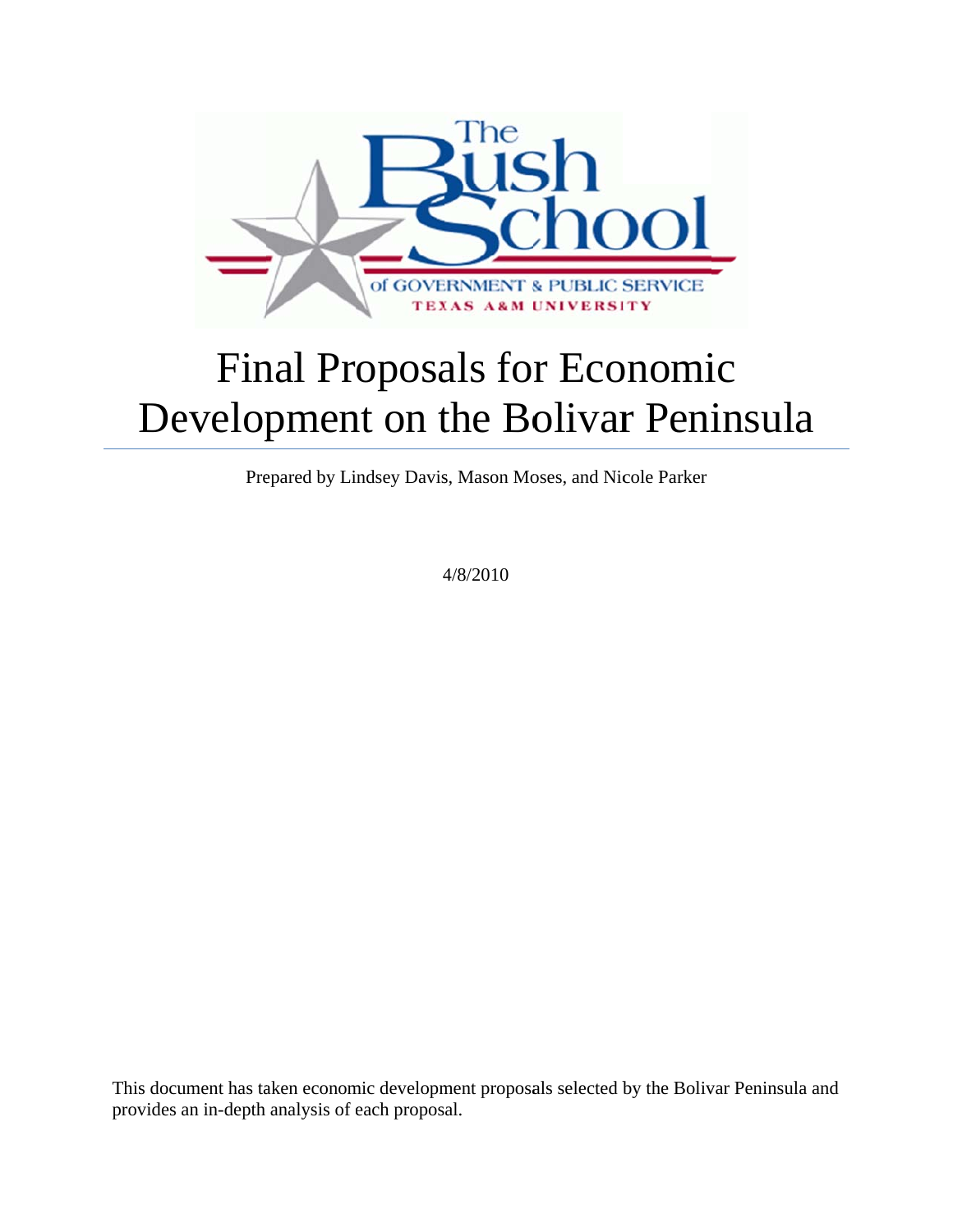## **Table of Contents**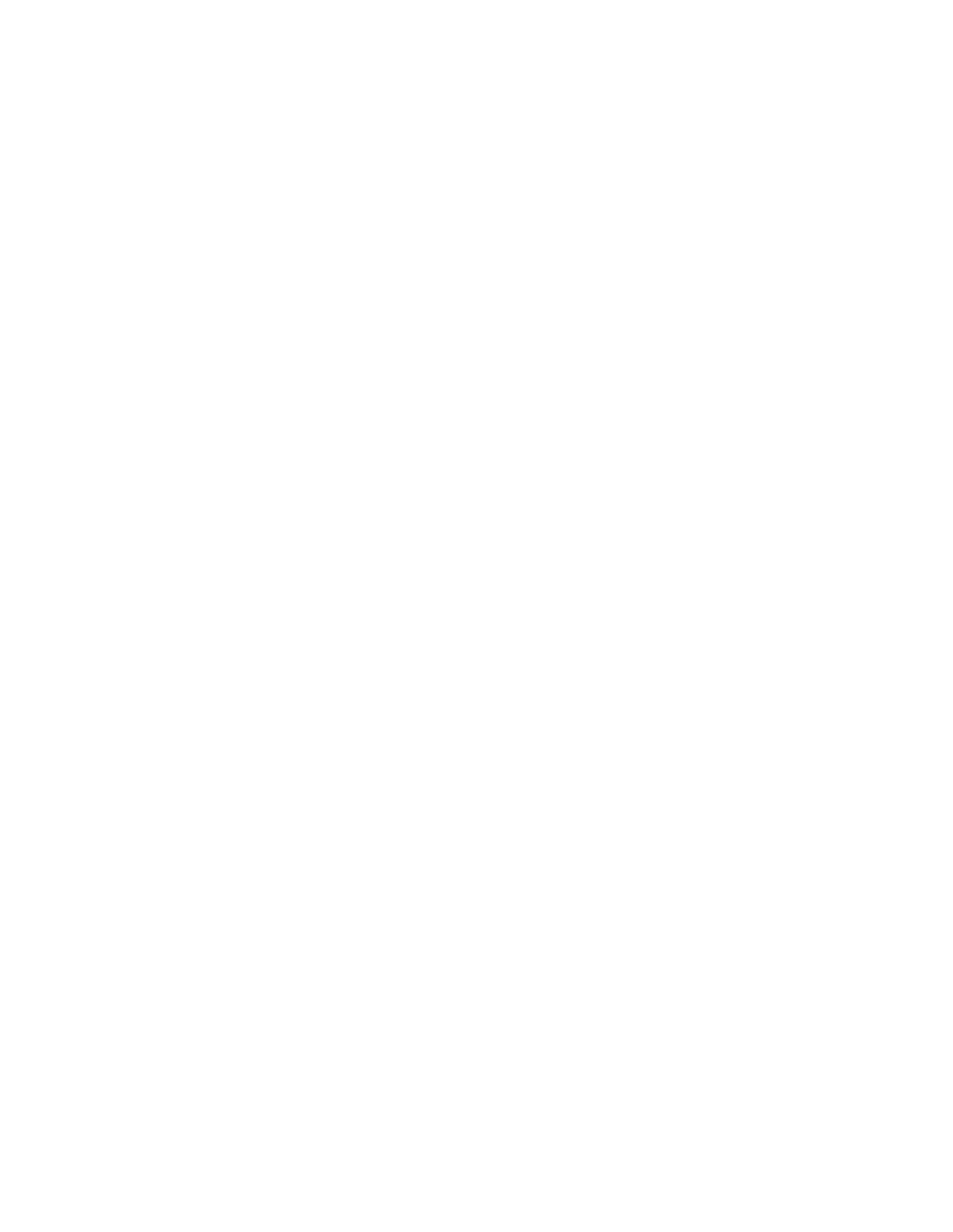## **Purpose**

This document details different implementation plans for Bolivar Peninsula. These plans were chosen as a result of the Bolivar Peninsula community members selecting their preferred choices from the preliminary proposals presented by the Bush School Team on November 13, 2009. The implementation plans, listed in the order they appear in this document, include:

- Aquaculture  $(1)$
- Small Business Incubator (2a)
- Nonprofit Development for a Small Business Incubator (2b)
- Fort Travis Revitalization (3)
- Geocache Program  $(4)$
- $\bullet$  Mural Wall  $(5)$
- Outdoor Theatre Program for Community Festivals (6)
- Festival Sponsorship and Funding (7)

The Bush Team would like to present these implementation plans for Bolivar's review. The Bush Team has compiled numerous appendices. Due to their length and number of attachments, they have not been included in this document. However, all appendices will be submitted with the final implementation plan and available upon request prior to completion of the final implementation plan. Upon reviewing the document, the Bush Team welcomes comments and suggestions so that a final implementation plan can be created.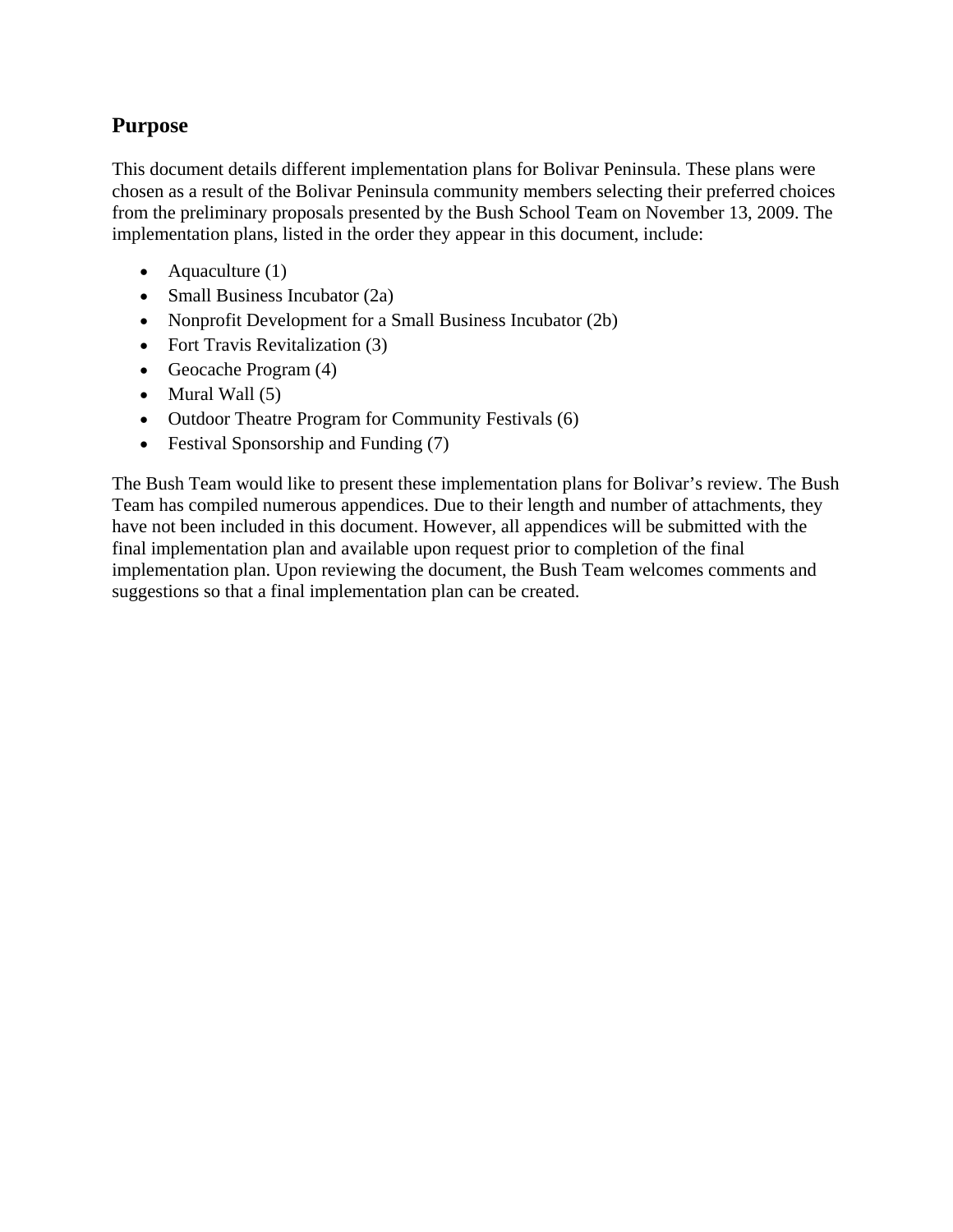## **Development Plan 1: Aquaculture on the Bolivar Peninsula**

#### *Background*

The United States Department of Agriculture defines aquaculture "as the production of aquatic animals and plants under controlled conditions for all or part of their lifecycle." This industry has expanded over the past two decades to gross more than a billion dollars as the interest in aqua cultural production has risen due to restrictions on the wild harvest of many seafood species.<sup>1</sup>

Aquaculture production in the United States is from the production of food fish, ornamental fish, baitfish, mollusks, crustaceans, aquatic plants and algae, and some reptiles. Each of these organisms can be grown in diverse climates in both fresh and salt water. The catfish industry is the largest sector, making up over forty percent of all fish sales. Catfish are primarily produced in the gulf coast states of Mississippi, Alabama, Arkansas, and Louisiana and are typically grown in open freshwater ponds. $^{2}$ 

Other major food fish species grown in aquaculture farms include trout, salmon, tilapia, hybrid striped bass, sturgeon, walleye, and yellow perch. With the exception of salmon, these species are primarily grown in fresh water ponds. Salmon are hatched in fresh water and then transported to saltwater net-pens<sup>3</sup>. Baitfish aquaculture, a nonfood species, is produced in freshwater ponds and is chiefly farmed in Arkansas. Ornamental fish aquaculture, another nonfood species, produces a large number of species in a wide array of growing environments, including salt water.<sup>4</sup>

Crawfish and shrimp are also produced in aquaculture farms. These species are mainly found in Louisiana and in brackish ponds in South Carolina, Texas, and Hawaii. Mollusk species such as abalone, oysters, clams, and mussels can also all be farm raised. Almost every coastal area of the United States produces mollusks using a mixture of systems.<sup>5</sup>

Alligators, turtles, aquatic plants, and algae are other species that are also eligible for aquaculture production. Aquatic plant production can be beneficial for either an edible purpose or for the

<sup>1</sup> <sup>1</sup> United States Department of Agriculture. Aquaculture. August 4, 2009.

http://www.usda.gov/wps/portal/!ut/p/\_s.7\_0\_A/7\_0\_1OB?navid=AQUACULTURE&parentnav=AGRICULTURE

<sup>&</sup>amp;navtype=RT (accessed November 2, 2009). 2 United States Department of Agriculture. Aquaculture. August 4, 2009.

http://www.usda.gov/wps/portal/!ut/p/\_s.7\_0\_A/7\_0\_1OB?navid=AQUACULTURE&parentnav=AGRICULTURE &navtype=RT (accessed November 2, 2009). 3

<sup>&</sup>lt;sup>3</sup> United States Department of Agriculture. Aquaculture. August 4, 2009.

http://www.usda.gov/wps/portal/!ut/p/\_s.7\_0\_A/7\_0\_1OB?navid=AQUACULTURE&parentnav=AGRICULTURE &navtype=RT (accessed November 2, 2009). 4

 $4$  United States Department of Agriculture. Aquaculture. August 4, 2009.

http://www.usda.gov/wps/portal/!ut/p/\_s.7\_0\_A/7\_0\_1OB?navid=AQUACULTURE&parentnav=AGRICULTURE &navtype=RT (accessed November 2, 2009). 5

<sup>&</sup>lt;sup>5</sup>United States Department of Agriculture. Aquaculture. August 4, 2009.

http://www.usda.gov/wps/portal/!ut/p/\_s.7\_0\_A/7\_0\_1OB?navid=AQUACULTURE&parentnav=AGRICULTURE &navtype=RT (accessed November 2, 2009).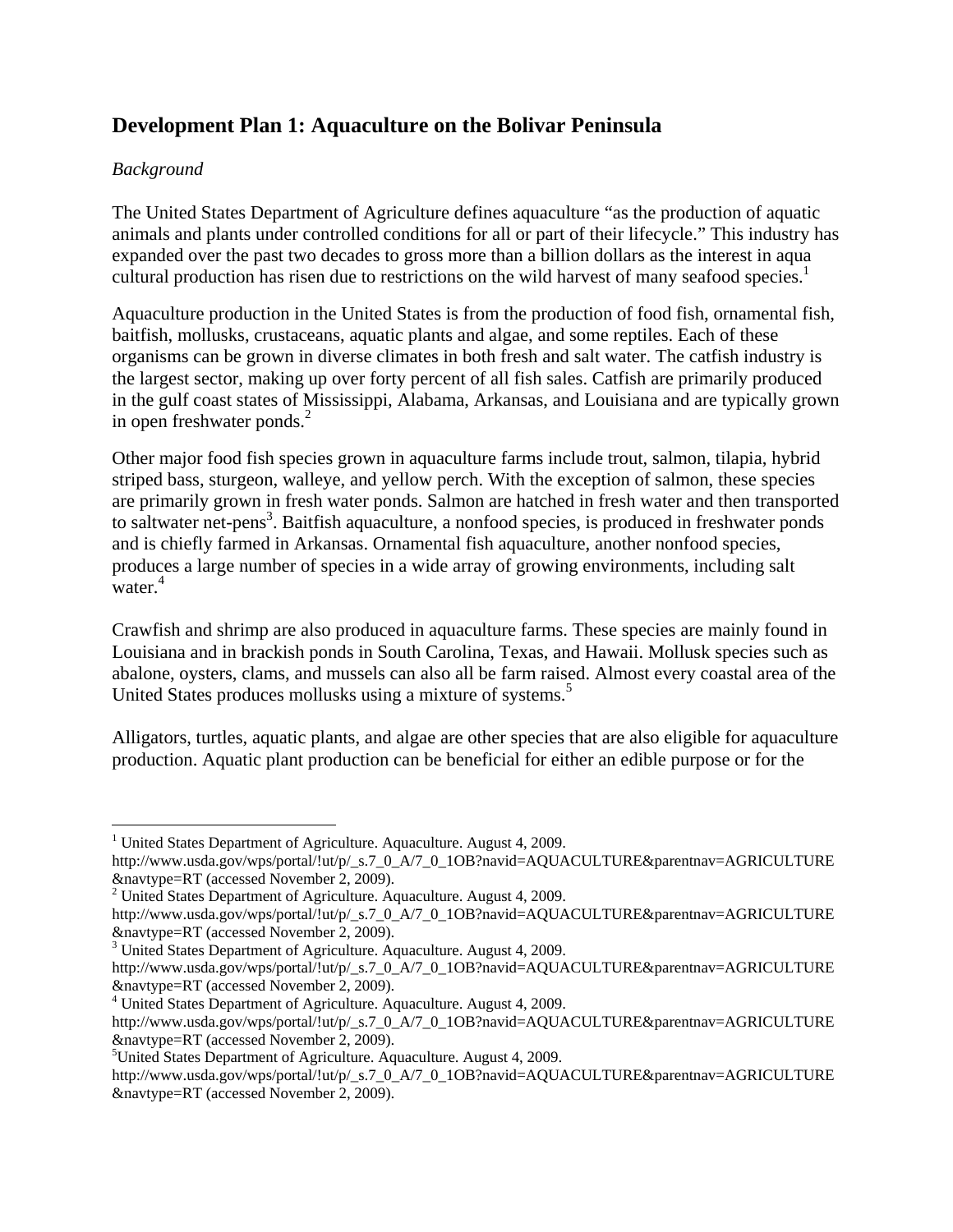restoration of wetlands. Spirulina is the best known algae produced in the United States and is used as an additive in health foods and as a feed component for pets and ornamental fish.<sup>6</sup>

In the State of Texas, an aquaculture business, defined as "a business that produces and sells cultured species raised in a private facility - a pond, tank, cage or other structure capable of holding cultured species in confinement wholly within or on private land or water or on permitted public land or water," is required to apply for and receive an aquaculture license from the Texas Department of Agriculture.<sup>7</sup>

#### *Benefits to the Bolivar Community*

The aquaculture industry would benefit the Bolivar community by creating jobs for the local citizens and by taking advantage of the resources of the peninsula. A USDA study estimates that in the United States employment in aquaculture production and processing is over  $180,000$  jobs.<sup>8</sup> These jobs could be adopted on the peninsula and would be part of a stable industry in which demand will increase. It is estimated that global seafood demand will increase over sixty percent in the next thirty years.<sup>9</sup> Aquaculture also gives Bolivar a chance to brand itself with a certain fish species by developing multiple fish farms of that species. This has proven successful in other rural areas. They are able to grow, process, and sell they own local fare, growing the reputation of the community.

#### *Types of Fish to Produce*

#### Bait Fish

The Texas coast is home to many large game fish species and its fishing industry is a major consumer of bait fish. The most popular bait species are golden shiners, fathead minnows, and goldfish and can be produced reliably in ponds and in cages. These species of bait fish reproduce naturally and grow well on inexpensive feeds. A series of flat bottomed ponds that can be drained, seined, and refilled would need to be created so buyers can be regularly supplied with bait. There will be competition in producing bait fish with producers in Arkansas and Oklahoma. The producers of bait fish have low production costs and can offer their fish at low prices.<sup>10</sup>

#### Channel Catfish

 $\overline{a}$ 

Catfish farming makes a significant contribution to the economies of many southern states and of all the species of catfish, the channel catfish is preferred because of its tolerance for handling, good feed conversion, high dress-out percentage, and ease of spawning. Flat bottomed ponds

<sup>&</sup>lt;sup>6</sup> United States Department of Agriculture. Aquaculture. August 4, 2009.

http://www.usda.gov/wps/portal/!ut/p/\_s.7\_0\_A/7\_0\_1OB?navid=AQUACULTURE&parentnav=AGRICULTURE &navtype=RT (accessed November 2, 2009). 7

 $\frac{7}{1}$  State of Texas Department of Agriculture. Aquaculture. 2006.

http://www.agr.state.tx.us/agr/program\_render/0,1987,1848\_5600\_0\_0,00.html?channelId=5600 (accessed November 3, 2009).

<sup>&</sup>lt;sup>8</sup> State of Massachusetts. Massachusetts Aquaculture Strategic Plan. 1995. http://www.mass.gov/czm/specodev.htm (accessed November 2, 2009).<br><sup>9</sup> State of Massachusetts. Massachusetts Aquaculture Strategic Plan. 1995. http://www.mass.gov/czm/specodev.htm

<sup>(</sup>accessed November 2, 2009).

<sup>&</sup>lt;sup>10</sup> Beem, Marley. "Getting Started in Aquacultre." Stillwater: Oklahoma State University.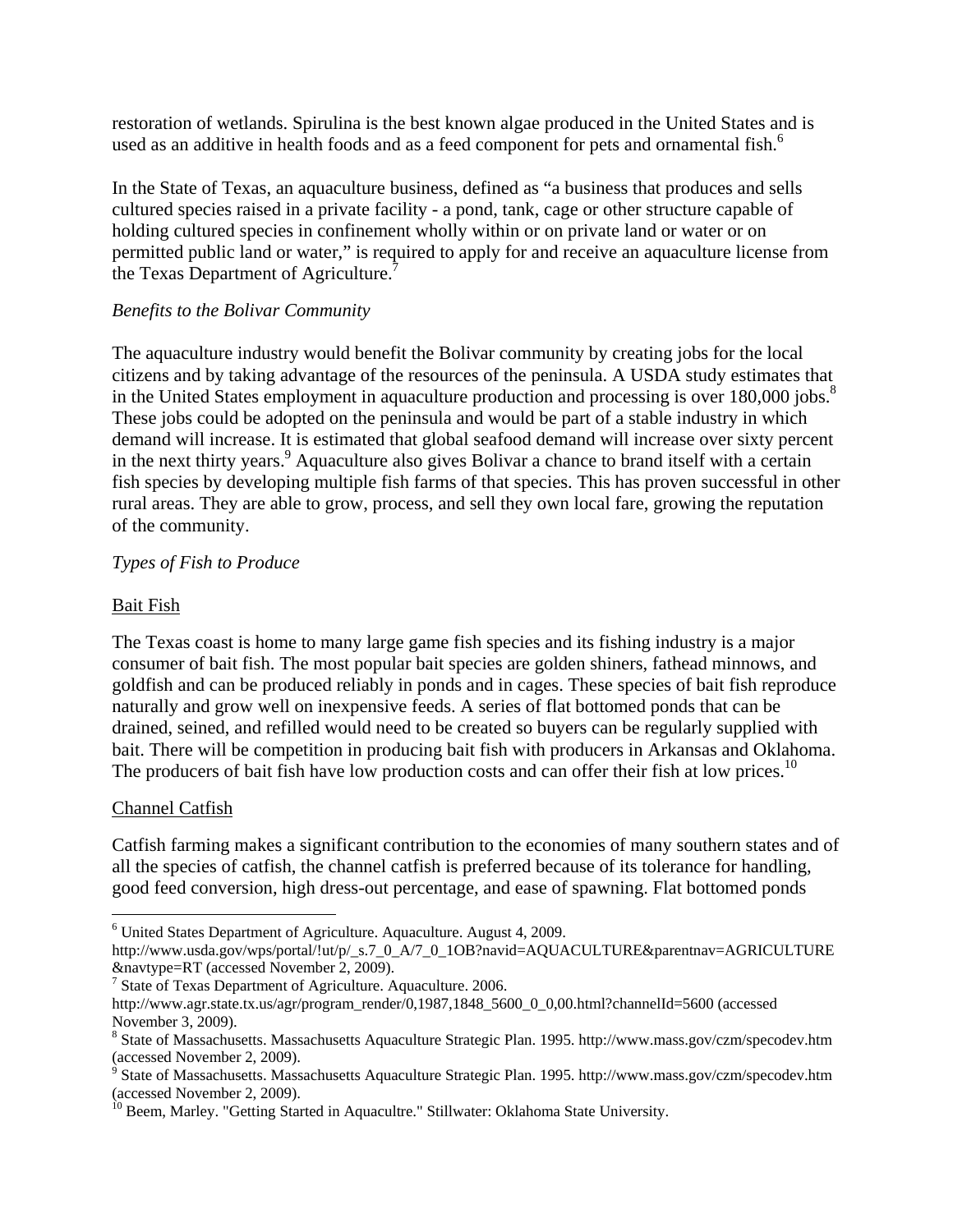filled by well water are ideal for catfish production, but watershed ponds and cages in lakes may also be used. $11$ 

#### Crawfish

Crawfish production has been economically successful in Louisiana and Texas. Large crawfish are prized as a gourmet food item and smaller crawfish are demanded as bait. The red swamp crawfish is the traditional species to grow for the purpose of aquaculture. The requirements for growing crawfish include relatively flat land with good water holding capacity and enough water to maintain  $1<sup>1</sup>/2$  to 2 feet of water depth. Large amounts of labor are needed to harvest and reset traps each day for four to seven months out of the year that are able to grow crawfish.<sup>12</sup>

#### Shrimp

Major corporations and private investors have built large shrimp farms in Central America, South America, and Asia where the tropical climate is favorable.<sup>13</sup> Bolivar's coastal climate is ideal for growing and developing a shrimp farm. Macrobrachium rosenbergii, a species of freshwater shrimp, grows well at temperatures above 68°F and salinities of up to eight parts per thousand. However, a drawback to this species is that their heads are much larger than those on marine shrimp and the flesh may be softer than marine shrimp, leading to some marketing difficulties. $14$ 

#### Tilapia

Tilapia species have an excellent quality flesh that is tolerant of poor water conditions and grow well on low protein feeds. The leading technical problem in cultivating tilapia is that they die when temperatures drop below 50°F. Due to this, brood stock or fingerlings must be over wintered in indoor tanks that are heated or produced in small ponds fed by naturally warm well or spring water. Another serious problem is frequent reproduction. This leads to overpopulated ponds and stunting if left uncontrolled.<sup>15</sup>

#### *Production Systems*

The majority of the fish produced in the United States are produced in smooth bottomed ponds filled by wells that produce up to one thousand gallons per minute. Since such water resources are rare fish producers must try a variety of production systems. The best type of production system will depend on the available water source. Existing lakes and ponds are suitable for cage culture and wells, reservoirs, and creeks can be used to fill smooth bottomed ponds. Springs or gravity flow from a reservoir can be used for continuous flow tanks and raceways.<sup>16</sup>

<sup>&</sup>lt;sup>11</sup> Beem, Marley. "Getting Started in Aquacultre." Stillwater: Oklahoma State University.

<sup>&</sup>lt;sup>12</sup> Beem, Marley. "Getting Started in Aquacultre." Stillwater: Oklahoma State University.<br><sup>13</sup> Beem, Marley. "Getting Started in Aquacultre." Stillwater: Oklahoma State University.<br><sup>14</sup> Beem, Marley. "Getting Started in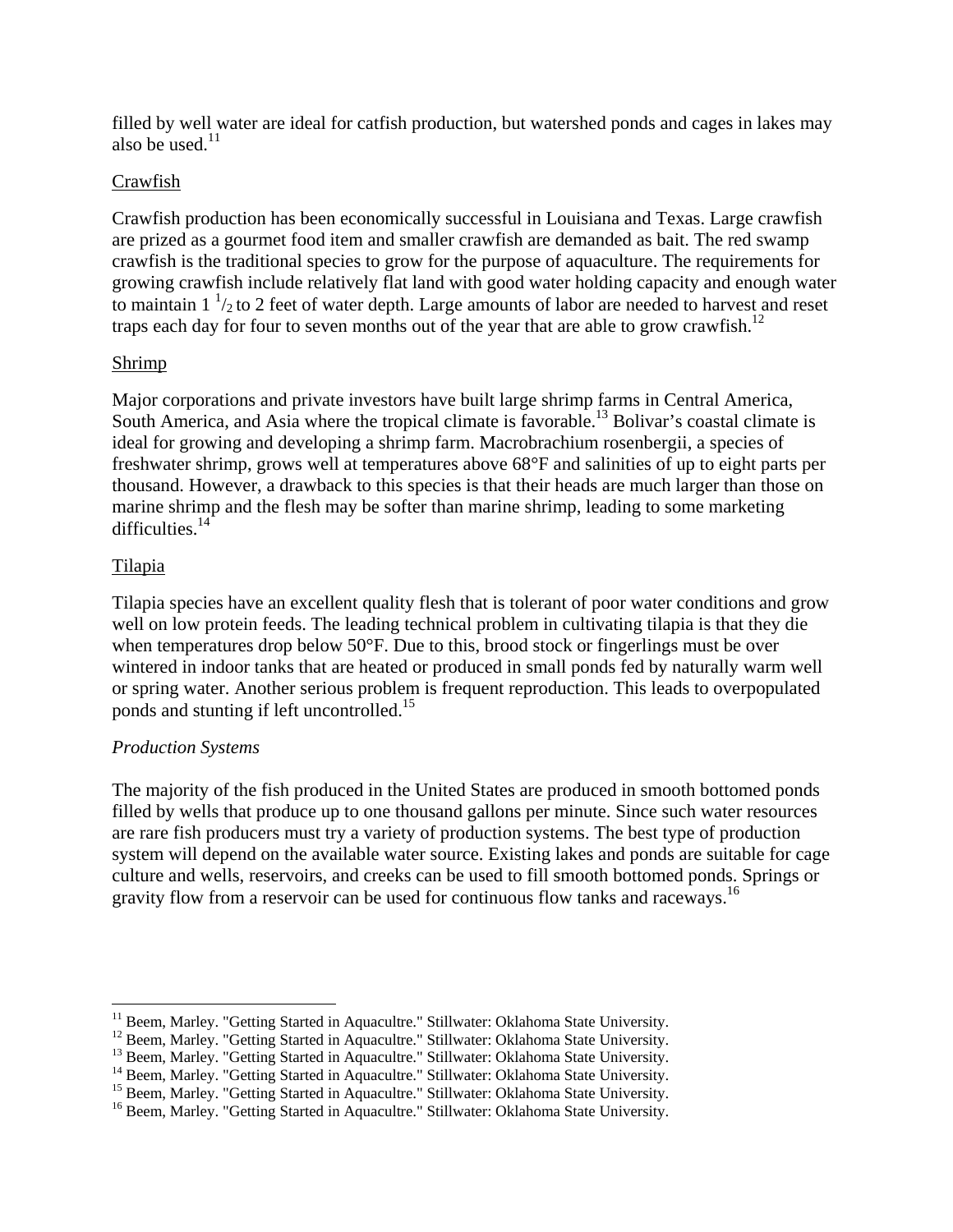#### Cages

Cage culture involves stocking fingerlings in floating cages and feeding them a nutritionally complete diet. Fish that thrive in these conditions include channel catfish and tilapia. The primary advantage of cage culture is that it requires lower start-up costs than other forms of production. Cages work well for many small scaled fish farms, but they do have problems that need to be understood before making a major investment. The amount of fish produced must be kept lower than in a pond. If more than one thousand pounds of fish are produced per surface acre on a pond or if more than thirty pounds of feed per surface acre per day is fed, then fish are more likely to die due to a lack of oxygen. Diseases can spread rapidly through a cage of fish and are difficult to treat with chemicals. Due to this, it is recommended that many small cages be used instead of a few large cages.<sup>17</sup>

#### Ponds

Pond aquaculture involves stocking fish in specifically designed ponds filled with standing water. It is a well developed means of fish production when properly managed and all species are suitable to be grown in standing water ponds. Ponds have generally proven to be the most efficient means of producing fish and the way to get the most fish production per unit of available water. Smooth bottomed ponds that are designed for fish culture cost from \$2,000 to \$3,000 per surface acre to construct. These ponds produce between 2,000 and 5,000 pounds of fish per surface acre per year depending on species. $^{18}$ 

#### *Challenges*

The challenges facing aquaculture include sustained growth from global competitors, resulting from free-trade agreements, an improved transportation system throughout the world, an increase in cost, and restricted access to prime natural resource sites.19

#### *Cases and Examples*

Aquaculture has been implemented in virtually every state and community along the gulf coast. One example is the Louisiana crawfish industry.<sup>20</sup> They have been successful in growing, marketing, and selling crawfish and shrimp.

#### *Feasibility and Costs*

Aquaculture costs vary from farm to farm depending on which species and how many are being harvested. While the coastal area of Bolivar is suitable for some types of aquaculture, the lack of fresh water would make it more difficult, and more costly, to sustain profitable aquaculture farms.

<sup>&</sup>lt;sup>17</sup> Beem, Marley. "Getting Started in Aquacultre." Stillwater: Oklahoma State University.

<sup>&</sup>lt;sup>18</sup> Beem, Marley. "Getting Started in Aquacultre." Stillwater: Oklahoma State University.

<sup>&</sup>lt;sup>19</sup> Jensen, Gary. Trends and Challenges of Aquaculture in the United States. Washington, D.C.: United States Department of Agriculture.

<sup>&</sup>lt;sup>20</sup> McClain, W. Ray, and Robert Romaire. Crawfish Culture: A Louisiana Aquaculture Success Story. Baton Rouge: Louisiana State University, 2004.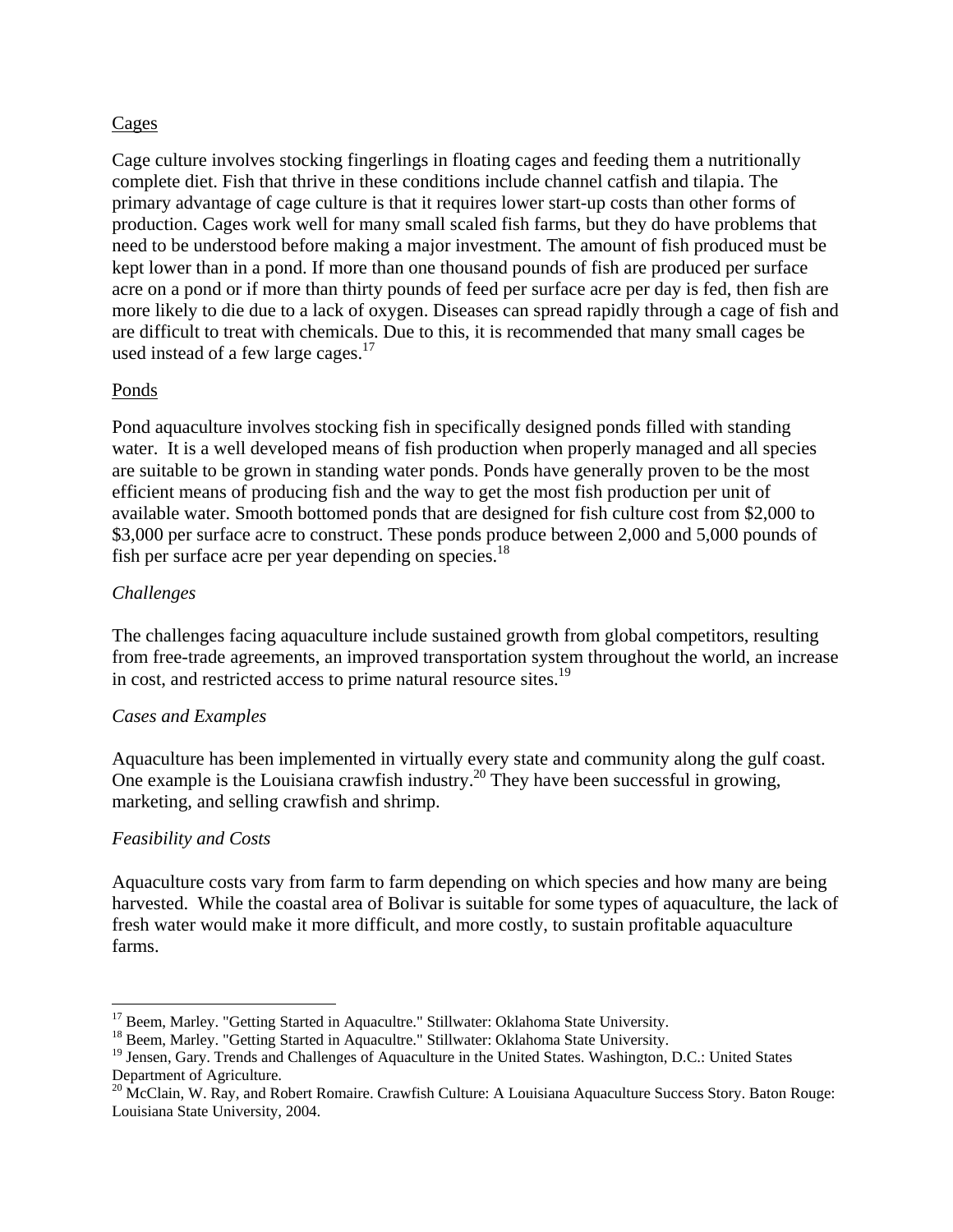Outside of the major catfish producing regions of Mississippi, Arkansas, and Alabama, financing for aquaculture is difficult to obtain. The most successful strategy for most people is to use personal funds to operate a pilot project for several years. Financial records from this operation can then be used as the foundation for a business plan submitted to a bank. Information on how to produce an aquaculture business plan is available from the OCES Aquaculture Specialist listed at the end of this publication. $21$ 

#### Estimated Cost and Returns

Cost and returns depend on the type of fish, the number of fish, type of production, and other variables. Returns are estimated by multiplying the total expected harvest weight times the expected price per pound. It is also important to consider variable costs. These include feed, fingerlings, chemicals, fuel, and labor. The fixed costs for created an aquaculture farm include depreciation, taxes, and general overhead. Fixed costs are important in determining if the business will be successful over time. Variable and fixed costs are added together and subtracted from the returns in order to calculate net returns. Net returns are the estimate of annual profit for the farm.<sup>22</sup> Table  $1^{23}$  shows an example of the annual cost and returns for a 160-acre catfish farm.

| farm (seven 20-acre ponds) <sup>a</sup> .<br>Unit<br><b>Unit Price</b><br>Quantity<br>Total<br>Category |                        |                          |                    |  |  |
|---------------------------------------------------------------------------------------------------------|------------------------|--------------------------|--------------------|--|--|
|                                                                                                         |                        |                          |                    |  |  |
| Ib                                                                                                      | \$0.75                 | 700,000                  | \$525,000          |  |  |
|                                                                                                         |                        |                          |                    |  |  |
| each                                                                                                    | 0.06                   |                          | 42,000             |  |  |
| ton                                                                                                     | 273.00                 | 770                      | 210.210            |  |  |
| total                                                                                                   | 18,698                 |                          | 18,698             |  |  |
| total                                                                                                   | 500                    |                          | 500                |  |  |
| total                                                                                                   | 36,600                 |                          | 36,600             |  |  |
| total                                                                                                   |                        |                          | 28,000             |  |  |
|                                                                                                         |                        |                          | 24,000             |  |  |
|                                                                                                         |                        |                          |                    |  |  |
|                                                                                                         |                        |                          | 29,701             |  |  |
|                                                                                                         |                        |                          |                    |  |  |
| dol.                                                                                                    |                        |                          | 52,561             |  |  |
| dol.                                                                                                    |                        |                          | 40,740             |  |  |
|                                                                                                         |                        |                          | 2,000              |  |  |
| dol.                                                                                                    |                        |                          | \$485,010          |  |  |
| dol.                                                                                                    |                        |                          | \$39,990           |  |  |
|                                                                                                         | total<br>dol.<br>total | 28,000<br>24,000<br>0.11 | 700,000<br>270,006 |  |  |

 Marley. "Gettin  $\overline{a}$ ng Started in Aquacultre." Stillwater: Oklahoma State University.

<sup>&</sup>lt;sup>21</sup> Beem, Marley. "Getting Started in Aquacultre." Stillwater: Oklahoma State University.<br><sup>22</sup> Engle, Carole, and Stone, Nathan. Developing Business Proposals for Aquaculture Loans. Southern Regiona Aquaculture Center, 1997<br><sup>23</sup> Engle, Carole, and Ston 7.

Aquaculture Center, 1997. Carole, and Ston ne, Nathan. Developing Business Proposals for Aquaculture Loans. Southern Regional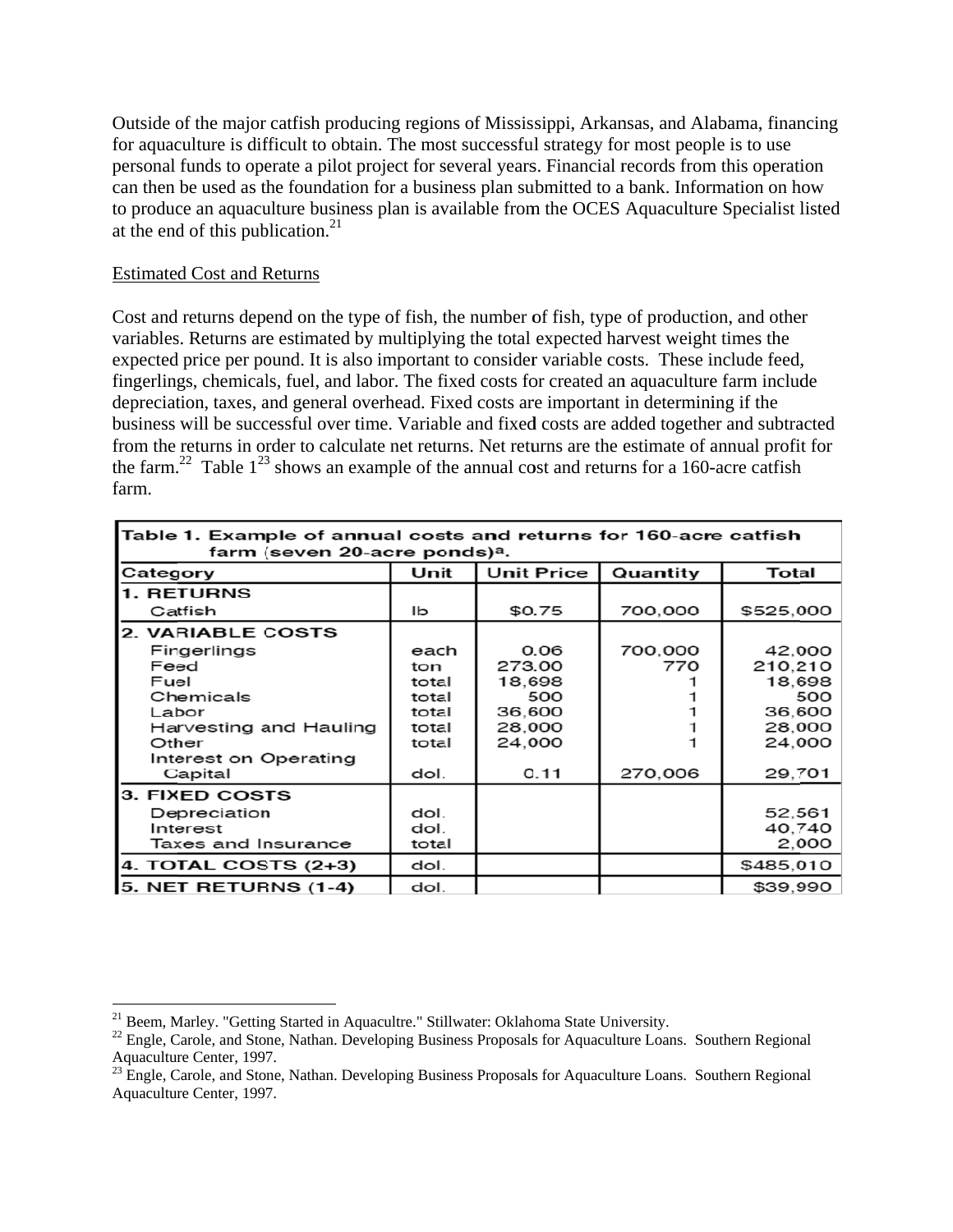#### *Questions to Ask When Starting an Aquaculture Business*

Before undertaking the development of an aquaculture farm, a developer should ask themselves the following questions: $24$ 

- *1.* Is the type of aquaculture I am considering tried and proven?
- *2.* Will it work in this climate?
- *3.* Do I have enough water?
- *4.* Does my site have suitable soils and slope?
- *5.* Am I good at raising animals?
- *6.* Am I able to perform hard physical labor from time to time?
- *7.* Do I have the skills needed to operate and maintain tractors or other needed equipment?
- *8.* Will I be able to handle the stress of losing large amounts of fish from time to time?
- *9.* Am I willing to learn basic water quality testing methods and then carry out a regular water quality monitoring schedule?
- *10.* If there is not an established market for what I plan to produce, am I willing to work with individual buyers?
- *11.* Is my estimated production cost low enough to allow a reasonable profit?
- *12.* Can I obtain the needed permits?

<u>.</u>

*13.* Is my personal or farm economic situation able to handle additional risk?

<sup>&</sup>lt;sup>24</sup> Beem, Marley. "Getting Started in Aquacultre." Stillwater: Oklahoma State University.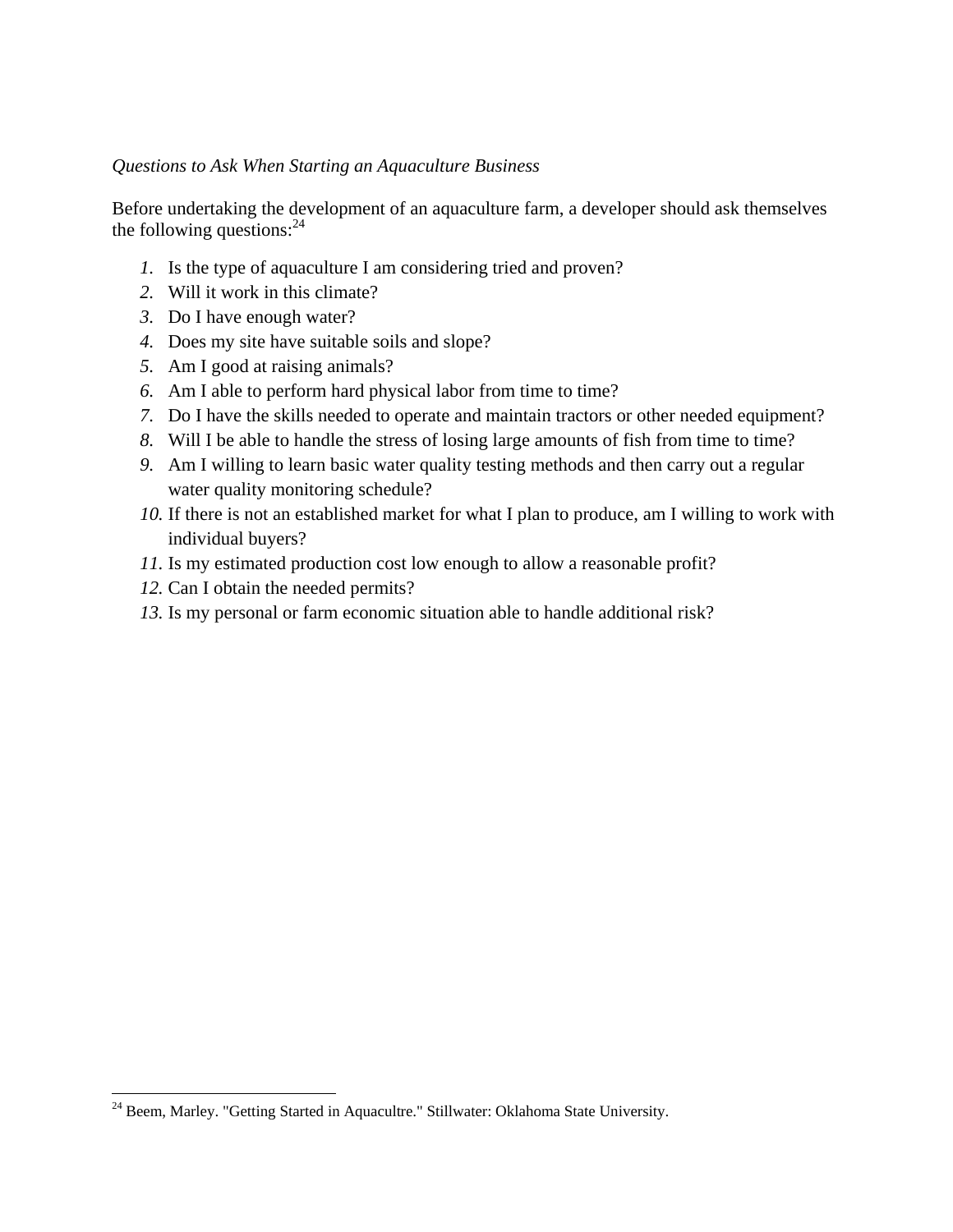### **Development Plan 2: Small Business Incubator**

#### *Background*

The Bolivar Blueprint indicates a desire to expand local small business industry on the peninsula. Small businesses are the fastest growing segment in American commerce and they create 98% of all new jobs. Over 50% of all small businesses fail in the first year, and 80% within five years. Often entrepreneurs know how to produce "the work," but lack the skills necessary for operating a business, and cannot afford the time and expense of an education.<sup>25</sup> Equally important are startup costs and fixed expenses of operation, which drain hard pressed capital.

Small Business Incubators are usually established as a nonprofit organization to work toward economic development in city or county areas. They work closely with businesses and employment directed organizations to foster the startup and expansion of small local business enterprises. Lease agreements provide facilities and services that lower overhead costs while aiding in the growth and success of entrepreneurial firms. Smaller companies cannot afford to obtain these support services on their own or the cost can be too demanding on their operating capital.

Incubator services include:26

- o Professional Mentors
- o Daily Management and Administrative Support
- o Expert Consulting Services
- o Hands on Training to Each Business

#### *Implementation*

Small Business Incubators are established as nonprofit organizations that work toward economic development in city or county areas. Nonprofit standing qualifies for tax-exempt status for both the organization and sponsor donations to the organization, eligibility for state and federal based grants, and access to many state and national nonprofit resources and information center memberships. For those reasons, Bolivar is encouraged to pursue nonprofit status to become 501(c)3 classification as part of their Small Business Incubator.

Establishing a Small Business Incubator requires the following processes:<sup>27</sup>

- 1. Conduct a Market Analysis, Feasibility Study, and Business Plan
- 2. Create Incubator Management Design, and file for Nonprofit Status
- 3. Select an Incubator Site & facility design
- 4. Create Incubator Policies, Procedures, and Client Handbook
- 5. Prepare an Incubator Financial Plan

Attachments included as appendixes:

<sup>&</sup>lt;sup>25</sup> National Business Incubator Association. (2009) NBIA. Accessed On: 12 Oct 2009.<http://www.nbia.org/>.

<sup>&</sup>lt;sup>26</sup> National Business Incubator Association. (2009) NBIA. Accessed On: 12 Oct 2009.<http://www.nbia.org/>. <sup>27</sup> Woods, Mike and Robert Rushing. Small Business Incubator potential local economic development tools.

http://pods.dasnr.okstate.edu/docushare/dsweb/Get/Document-1610/F-905web.pdf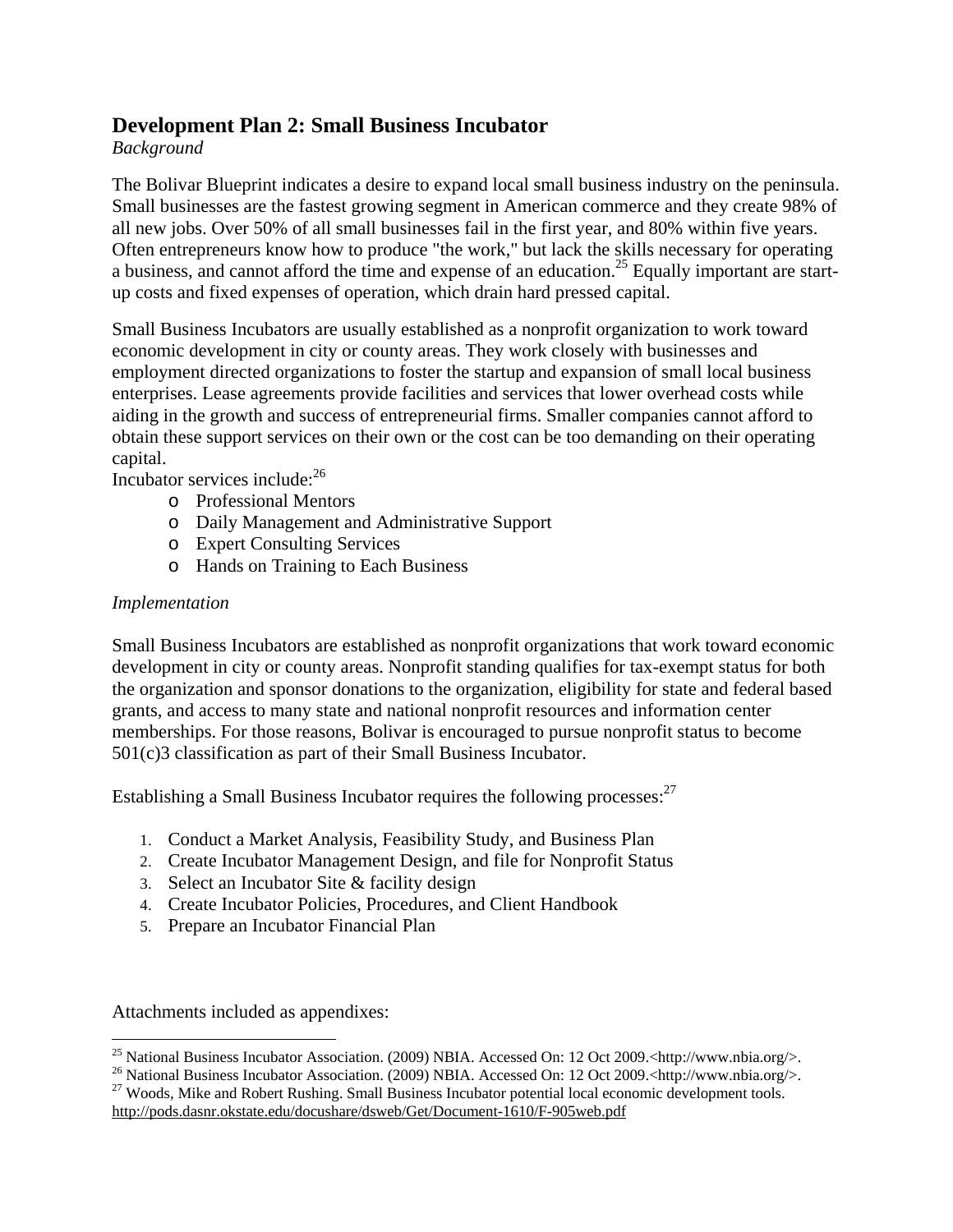- Examples of Incubator feasibility studies
	- o Bay View Incubator Feasibility Study
	- o Wisconsin Incubator Feasibility Study
- Example of Incubator Business Plans
	- o Grand Valley Center Incubator Business Plan
	- o Oregon Incubator Business plan
- Example of Job Incubator Client Handbook
	- o Grand Valley
	- o New Mexico "Starting Out"
- Example of Incubator Policies for Admission- Temple Business Incubator

#### Step #1 – Conduct a Market Analysis, Feasibility Study, and Business Plan

The National Business Incubator Association (NBIA) in the United States suggests that the first step in implementation should be investment in a feasibility study to assess the market for the incubator, financial requirements and sources, and community support.<sup>28</sup> An accurate market analysis is the keystone to the development of the incubator. The market analysis identifies potential tenants and the demand for an incubator and the services which it provides. If it is done accurately the analysis will help to define the needed incubator facility and its services. This is done by measuring the size and needs of the market. Size of the market will determine if there is sufficient demand for the construction and ongoing operation of the incubator. Needs of the market can mold the services and programs of the incubator.<sup>29</sup>

The following Business Plan Checklist is provided as a guideline outlining the required information grant and foundations see in a professional strength business plan.<sup>30</sup>

Business Plan Checklist

 $\overline{a}$ 

Incubator Organization Information<sup>31</sup>

- Complete and official name of organization
- **Legal structure of organization**
- Profit or Non-profit
- Location
- **•** Organization purpose (mission statement)
- **•** Organizational objectives
- Overall, long term objectives (perhaps for the community, local economy, etc. – what is the overall, long-term desired result of having this incubator)
- Specify what the incubator is exactly trying to accomplish
- Affiliations with other organizations, institutions, groups, businesses
- Service area  $-$  description of the proposed incubator service area

<sup>&</sup>lt;sup>28</sup> Reese, Laura. Small Business Incubators. Global Urban Studies Program. Michigan State University. Pg.4. <sup>29</sup> Woods, Mike and Robert Rushing. Small Business Incubator potential local economic development tools. http://pods.dasnr.okstate.edu/docushare/dsweb/Get/Document-1610/F-905web.pdf

<sup>&</sup>lt;sup>30</sup> Oklahoma Department of Commerce.(2009). Small Business Incubator certification department.pg 2-5.

<sup>&</sup>lt;sup>31</sup> Reese, Laura. Small Business Incubators. Global Urban Studies Program. Michigan State University. Pg.4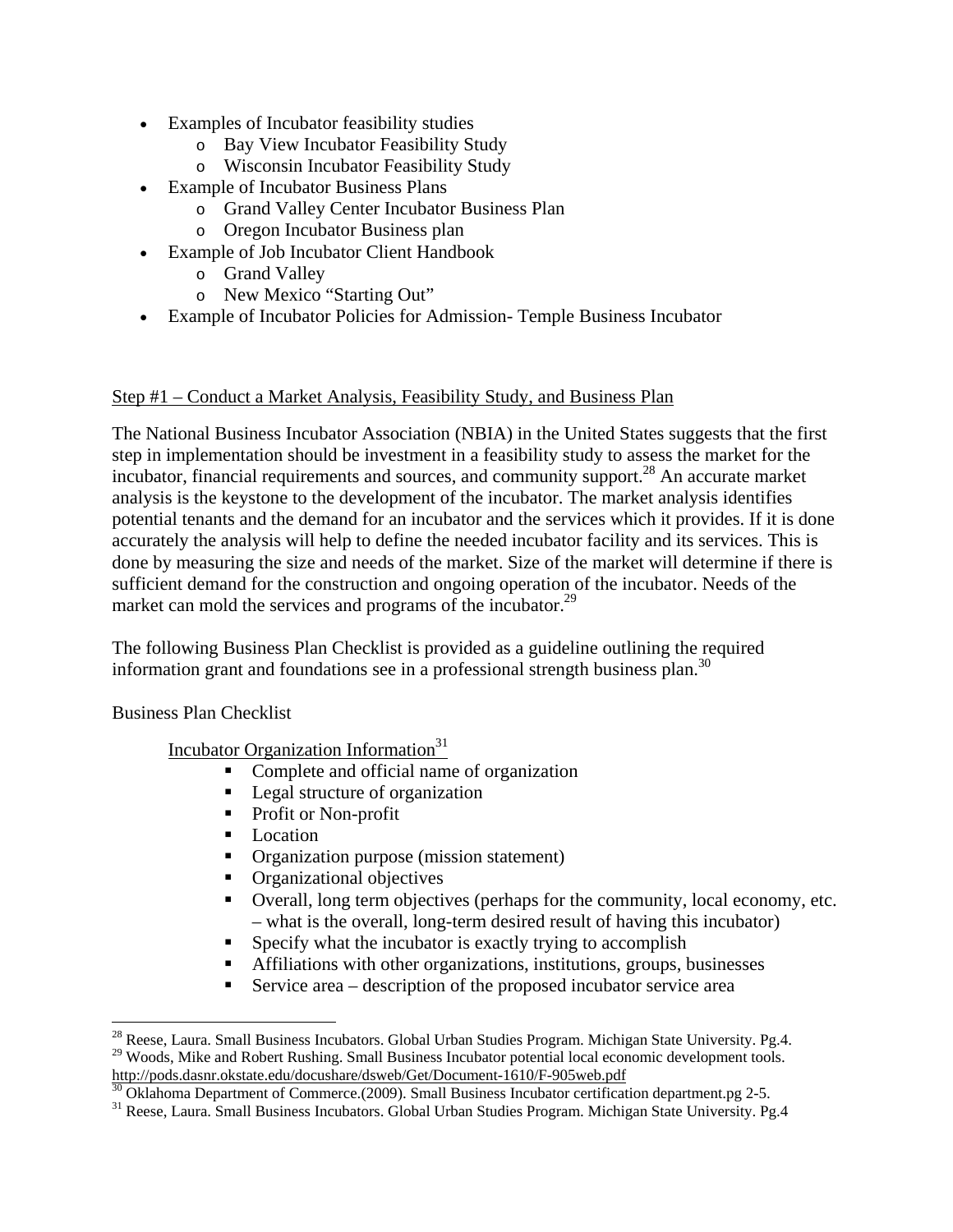- Discuss local support from the community Is there community buy-in to the incubator?
- Include in this section (if applicable):
- **Certificate of Incorporation**
- Map of service area
- **Letters of recommendation or local support (i.e. mayors, county** commissioners, chamber of commerce, city commissioners, bankers, etc.)

<u>Management Team – Incubator Staff and Professional Staff Support for Tenants</u><sup>32</sup>

- Summary of management team training, experience and skills
- Names of Board of Directors
- **EXECUTE:** List of incubator staff positions with a resume for each staff person with areas of discipline indicated for each (i.e., management, finance, marketing, etc.)

Marketing Plan<sup>33</sup>

- Overall marketing strategy of incubator (This should be developed after an assessment of the service area, the size of the market and business services provided in the area)
- Potential tenants (customers) Who are they?
- Expected occupancy rate What is this based upon?
- Market area Service area covered

#### Marketing Plan Write-up (the  $4 P$ 's)<sup>34</sup>

#### Product

- Describe specific services (consulting and support) and facilities offered to tenants. Specifically discuss the management, finance and marketing consulting services offered to tenants.
- Describe the tenant development strategy
- Describe how tenants will be assisted in finding sources of seed capital and other funding requirements
- Describe policy that addresses incubator/tenant mutual risk in tenant business startup and expansion

Price

- Discuss the pricing structure of the services and facilities offered to tenants Promotion
- How will the incubator be promoted to potential tenants, service providers and the community?
- What specific promotional tools will be used?

Place (Distribution Methodology)

- How will services be specifically delivered to tenants?
- $\blacksquare$  Include in this section:
	- **Price list of services offered**
	- Price list of lease/rental rates

<sup>&</sup>lt;sup>32</sup> Reese, Laura. Small Business Incubators. Global Urban Studies Program. Michigan State University. Pg.4

<sup>&</sup>lt;sup>33</sup> Reese, Laura. Small Business Incubators. Global Urban Studies Program. Michigan State University. Pg.4<br><sup>34</sup> Reese, Laura. Small Business Incubators. Global Urban Studies Program. Michigan State University. Pg.4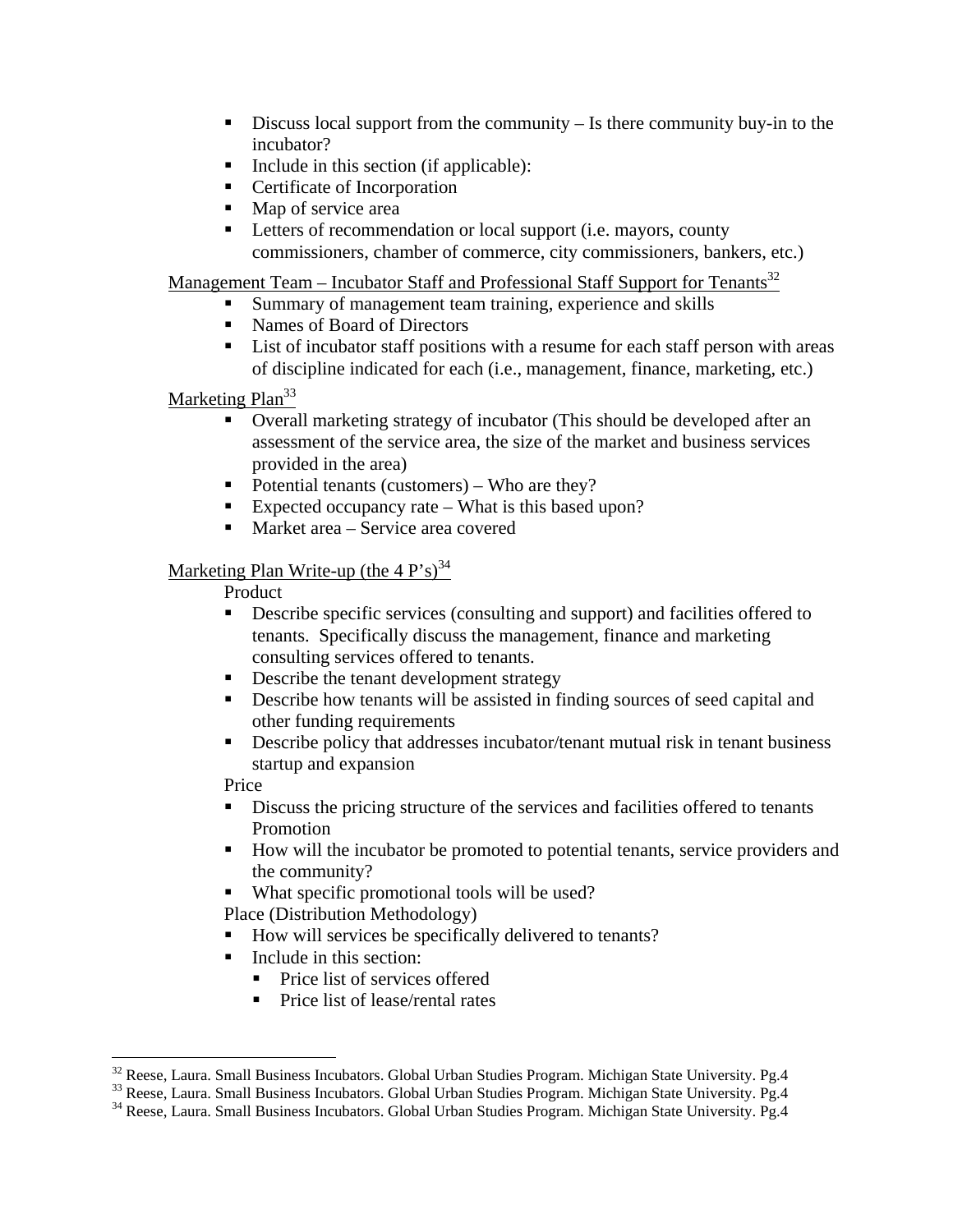■ Sample Contract or Memorandum of Agreement between incubator and tenant for services

Facilities and Operations<sup>35</sup>

#### Facilities

- Ownership of building
- Description of facility sq. footage, layout and design, furnishings, type of equipment available to tenant, conference room, tenant visitor and employee parking, etc.
- Facility maintenance
- Incubator facility insurance coverage

**Operations** 

- What are the tenant requirements to be in the incubator?
- How long can a tenant stay in the incubator?
- Discuss terms and how tenants will pay incubator for rental lease and services provided
- **Tenant insurance coverage**
- Hours of operation
- Other considerations: access to building after hours, children and animals on premises, safety, theft of property, handling of emergency situations, etc.
- How will the incubator encourage cooperation and communication between incubator tenants?
- Discuss tenant out placement strategy
- Discuss tenant occupancy termination policy
- $\blacksquare$  Include in this section:
	- Land and Facility title or 3 year lease or other assurance of long term availability to tenants
	- Legal description of property
	- Sample contract of incubator-tenant facility lease agreement
	- **Drawing of facility layout**
	- Copy of certificate of insurance

 $Support<sup>36</sup>$ 

 This section should demonstrate how the sponsor will encourage the sharing of ideas between tenants, aid the incubator and set policy for terminating occupancy of tenants in order to maximize the opportunity to succeed for the greatest number of tenants.

Financial Proforma<sup>37</sup>

- Discuss other incubator sources of funding
- Include in this section:
- <sup>3</sup> 3 year proforma income statement and cash flow statement (Year 1 by month, Years 2 & 3 can be cumulative)
- List assumptions made in proforma statement

<sup>&</sup>lt;sup>35</sup> Reese, Laura. Small Business Incubators. Global Urban Studies Program. Michigan State University. Pg.4

<sup>&</sup>lt;sup>36</sup> Reese, Laura. Small Business Incubators. Global Urban Studies Program. Michigan State University. Pg.4<br><sup>37</sup> Reese, Laura. Small Business Incubators. Global Urban Studies Program. Michigan State University. Pg.4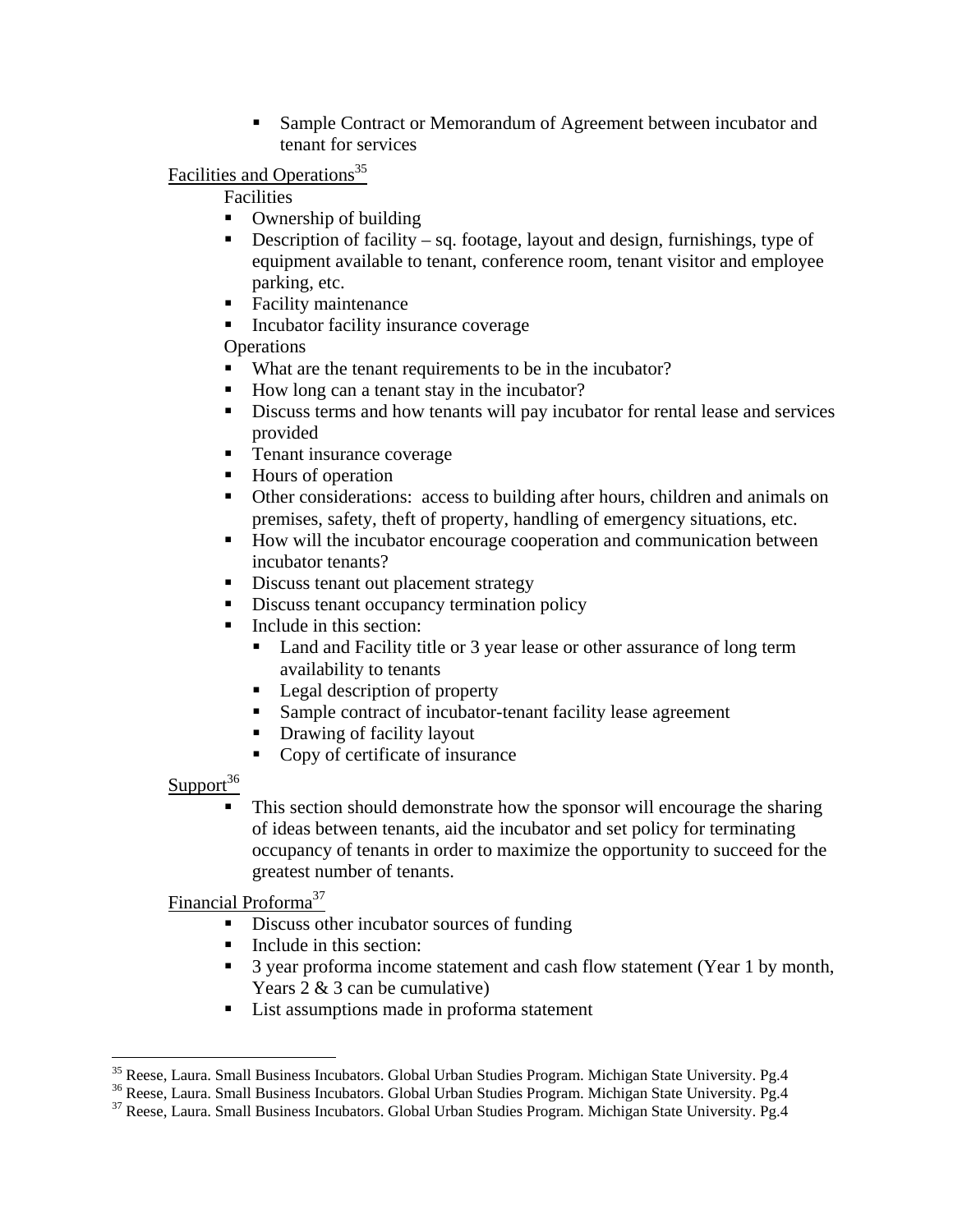#### Step #2 - Create Incubator Management Design & File for Nonprofit Status (see Implementation Plan for Developing a Nonprofit Organization)

Small Business Incubators are established as nonprofit organizations that work toward economic development in city or county areas. Nonprofit standing qualifies for tax-exempt status for both the organization and sponsor donations to the organization, eligibility for state and federal based grants, and access to many state and national nonprofit resources and information center memberships.

Establishing a nonprofit organization requires process accomplishment of the following areas:<sup>38</sup>

- 1. File the certificate of incorporation
- 2. Select board of directors
- 3. Develop vision and mission statements
- 4. Establish bylaws and board policies
- 5. Obtain an employer identification number (EIN)
- 6. Open a bank account and establish check signing procedures
- 7. File for federal tax exemption & state exemptions
- 8. Follow state and local nonprofit regulations
- 9. Find office space and obtain office equipment
- 10. Recruit staff and prepare a personnel manual
- 11. Establish a payroll system and procure necessary insurance coverage
- 12. Develop an overall fundraising plan

Please see the Implementation Plan for Developing a Nonprofit Organization for further details and appendices examples.

#### Step # 3 - Select an Incubator Site & facility design

The incubator site plays an important role in the success of an incubator. Depending on the decision to renovate an existing facility or to build a new one, the site selection process should occur based on the convenience to potential tenants and their customers. An incubator site should be attractive and project an image of success. The decision to renovate or build a new facility should match the incubator's goals as well as the needs of the market and community. Renovated facilities are typically cheaper per square foot than new facilities. Typically, renovated facilities are aimed at providing affordable space. New facilities are designed to focus on the provision of support services.<sup>39</sup>

Once a facility site and building are selected it is important to review the design of the facility for convenience factors. Convenience factors are arrangements in the building itself. Important factors include the location of corridors and loading docks. Tenants should have easy access to loading facilities. Location of office services, incubator personnel, and other services are also

 $\overline{a}$ 

*<sup>38</sup>* The Foundation Center Organization (2009). Accessed on: 29 Nov 2009.

<sup>&</sup>lt;http://foundationcenter.org/getstarted/tutorials/establish>.

<sup>&</sup>lt;sup>39</sup> Woods, Mike and Robert Rushing. Small Business Incubator potential local economic development tools. http://pods.dasnr.okstate.edu/docushare/dsweb/Get/Document-1610/F-905web.pdf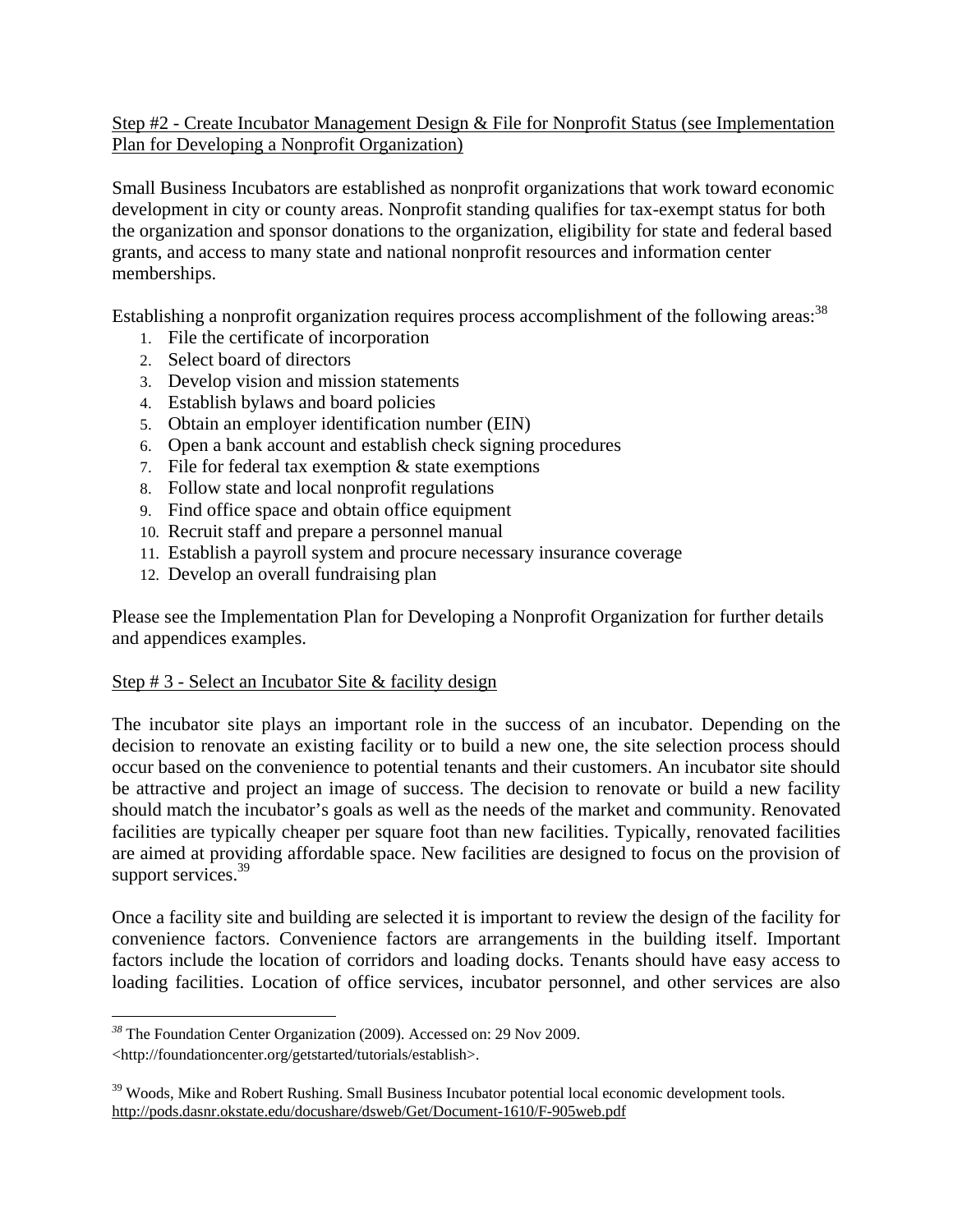important to operation by the tenant. Facilities should be designed for easy occupation by a variety of tenants. Ease of adaptability of tenant space is important to reduce the downtime facing a tenant who is moving into the incubator. All of the factors dealing with the move into and operation of the business within the incubator should be reviewed prior to construction, renovation, of grant application.<sup>40</sup> It is highly improbably Federal grant funding would be rewarded to build on uninsurable land. Bolivar is encouraged to consider insurable land in High Island during the feasibility phase as a possible location to build the incubator.

#### Step #4 - Create Incubator Policies, Procedures, and Client Handbook

Clear communication is important in establishing trust and between parties. By articulating all policies, procedures, and responsibilities to potential small business tenants in a 'Client Handbook' at the point of startup conflict and fiscal liability can be avoided for all parties. All policies and procedures should be presented in writing to each business tenant, and signed letter of receipt returned to incubator administration offices and filed.

Policies procedures for consideration include:<sup>41</sup>

- **Mission Statement**
- Rental Rates & Information
- Services Rendered
	- o Required Services
		- o Selective Services
- Phone Charges
- Copier and Fax Charges
- Rent & Utilities
- Training, Workshops  $&$  Seminars
- Computer Access & Policies
- **Mentoring Programs**
- Client Incubation Term
- Client Application Qualifiers
- Client annual evaluation qualifiers
- Logo use
- Incubator Advertising
- Goals for Graduating Business Tenant
- **Emergency and evacuation policies**

#### Step #6 - Prepare an Incubator Financial Plan

Incubators need to be viewed as a publicly supported community development technique, not as a potential revenue source. Incubators have been financed through cooperative private efforts but have tended to get most of their support from government financing at various levels. Although most likely implemented at the local or regional level, some or most funding is provided by higher level governments. In calculating the initial investment required for the incubator,

<sup>1</sup> <sup>40</sup> Woods, Mike and Robert Rushing. Small Business Incubator potential local economic development tools. http://pods.dasnr.okstate.edu/docushare/dsweb/Get/Document-1610/F-905web.pdf

Temple Business Incubator Policies for Admission. Temple Texas. Accessed on 11 Dec 2009.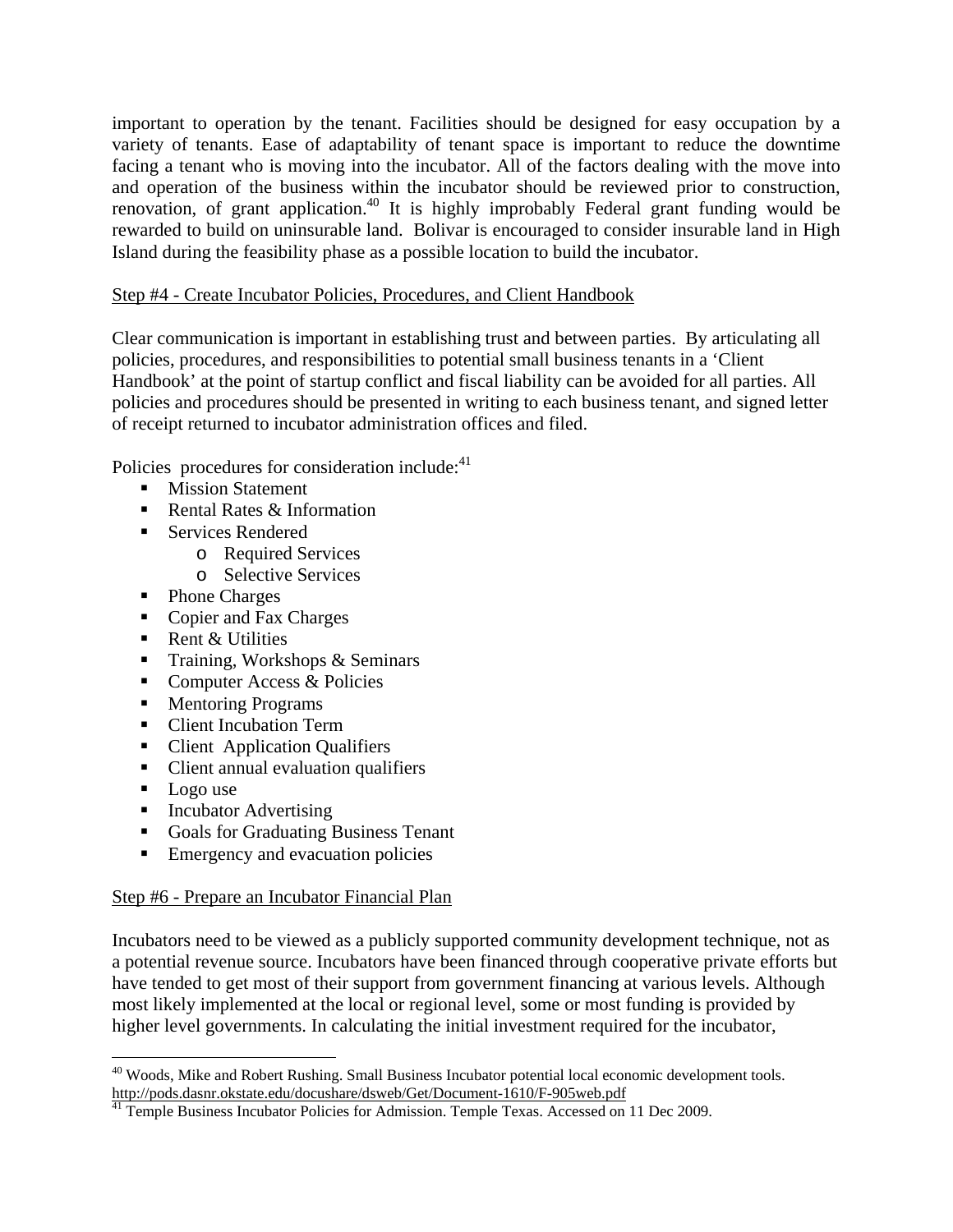operating expenses must be considered in addition to the more obvious costs of land, building, and infrastructure.<sup>42</sup>

Approximately one-third of business incubation programs are sponsored by economic development organizations. Government entities (such as cities or counties) account for 21% of program sponsors. Another 20% are sponsored by academic institutions, including two- and four-year colleges, universities, and technical colleges. The U.S. Economic Development Administration is a frequent source of funds for developing incubation programs, but once a program is open and operational it typically receives no federal funding; few states offer centralized incubator funding. Rents and/or client fees account for 59% of incubator revenues, followed by service contracts or grants (18%) and cash operating subsidies (15%).<sup>43</sup>

The financing plan will provide projections of how the incubator will operate for a five to ten year period. This plan must be created with reliable assumptions. Faulty estimates will nullify the effectiveness of the plan and jeopardize the soundness of the incubator. A financing plan needs to address how immediate and long-term capital needs will be met. The financing plan should determine if the incubator will be self-sustaining after five years.<sup>44</sup>

Federal grant money is traditionally utilized for startup and build costs associated with Incubator creation. Federal and State grants will need to be written to secure funding for implementation once non-profit status is obtained for the organization.

Most Federal grants function on a match money principle. Some states have utilized Tax Incremental Financing (TIF) property taxes as matching funds. As Bolivar is an unincorporated area, County assistance would be required for this type of financing. If TIF match money is unavailable, it is suggested to offer the endowment as potential match monies across Federal grants.

As operational funds are not included in federal or grant funding sources, Bolivar is encouraged to seek the creation of an Endowment to cover operational costs. The endowment should be raised during the first year of implementation so it may be included as part of the grant proposal. Having a secure funding source to cover all future operating costs will show federal agencies and foundations of Bolivar's commitment to the incubator project, offset any concerns about funding an incubator in a unincorporated area, and secure longevity for the project. An initial endowment of 2-2.5 million is required to secure an annual return of  $$100,000.<sup>45</sup>$  Endowments are usually achieved through corporate match funding sponsorship. Once secured Bolivar invested fundraising efforts would be approximately one million. With a strong board of directors, focused fundraising plan, and dedicated volunteer efforts, one million is a lofty but obtainable goal in one year's timeframe.

http://foundationcenter.org/getstarted/tutorials/establish>.

<sup>&</sup>lt;u>.</u> 42 Reese, Laura. Small Business Incubators. Global Urban Studies Program. Michigan State University. Pg.5. *<sup>43</sup>* The Foundation Center Organization (2009). Accessed on: 29 Nov 2009. <

<sup>&</sup>lt;sup>44</sup> Woods, Mike and Robert Rushing. Small Business Incubator potential local economic development tools. http://pods.dasnr.okstate.edu/docushare/dsweb/Get/Document-1610/F-905web.pdf

<sup>45</sup> Interview with Derek Dickson, Director of the Community Foundation of the Brazos Valley. October 2009.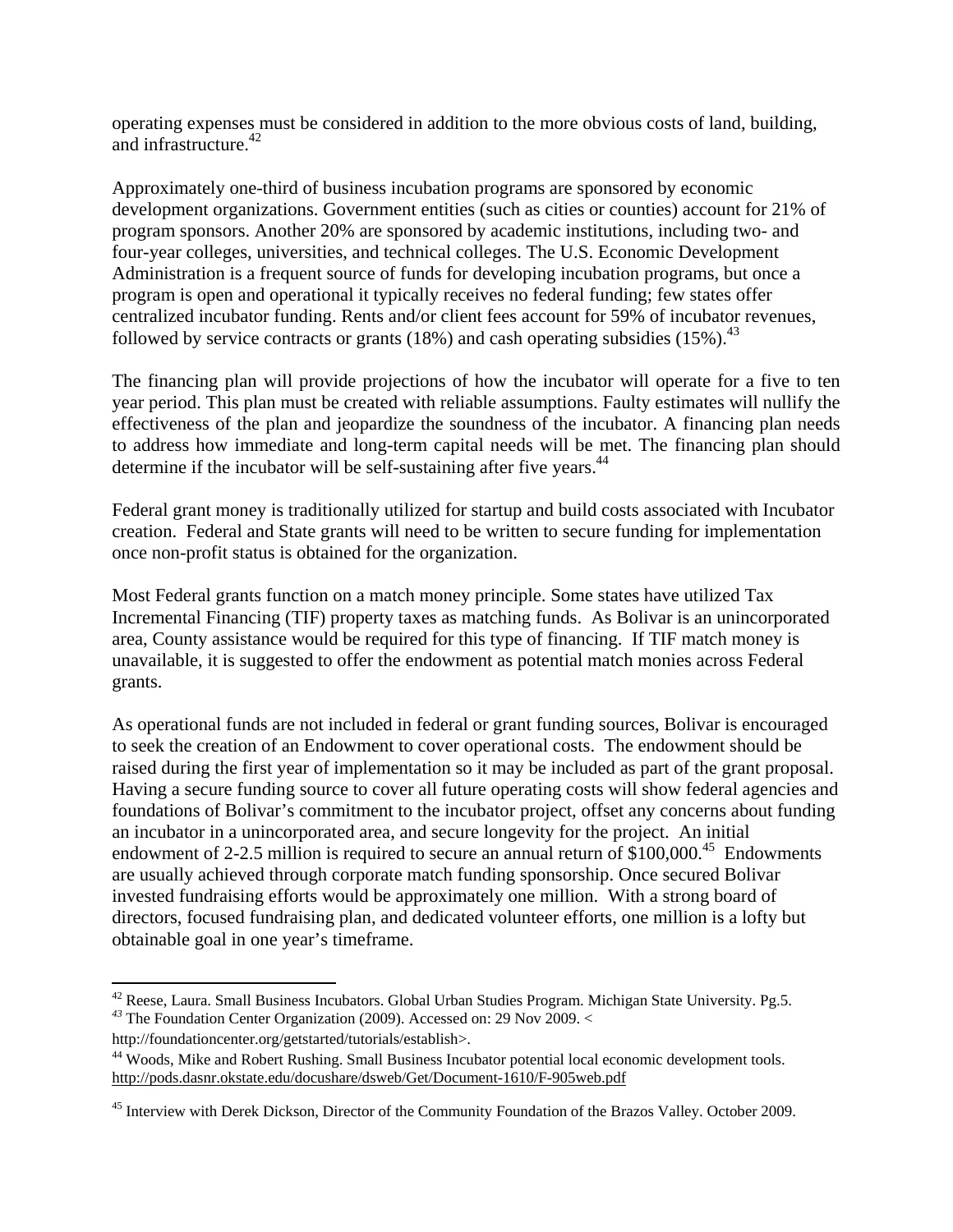The initial build-out costs for Bolivar's Incubator will be more in-depth compared to traditional incubator startups. Due to hurricane Ike there are limited buildings available for renovation or rent in the area. Issues concerning mitigation, insurance, and the appropriateness of the space must be fully addressed in the feasibility study. It is highly improbably Federal grant funding would be rewarded to build on uninsurable land. Bolivar is encouraged to consider insurable land in High Island during the feasibility phase as a possible location to build the incubator.

Revenue from the small business tenants and additional local sponsorships is needed to cover variable costs (non-fixed) annually. Annual fundraising is required by the board and Incubator staff to confirm funding for variable cost of operations, trainings, and other unexpected costs.

It is encouraged to seek highly skilled volunteer trainers to administer the many programs, consulting, financial, and service workshops offered to Incubator tenants annually. Payments to trainers can proceed as soon as variable funding is available and advantageous. There are several Texas organizations offering services to incubators and/or small businesses:

- Galveston County Economic Alliance
- **Texas Small Business Development Center Network**
- The US Small Business Administration (SBA)
- The Southeast Texas SBDC Network (hosted through The University of Houston Bauer College of Business)
- Galveston County Small Business Development Center
- National Business Incubator Association (NBIA)

#### *Feasibility and Costs*

Examples of cost/revenue balance sheets for two small business incubators is provided below, Concho Valley Center for Entrepreneurial Development in Texas and the Pacific Incubation Network in California<sup>46</sup>.

#### CONCHO VALLEY CENTER FOR ENTREPRENEURIAL DEVELOPMENT (CVCED) EIN: 51-0421566

4 small business tenants started in 2002

**Assets:** \$329,408 **Income:** \$425,282 **Expenses:** \$135,553 **Liabilities:** \$3,933

<u>.</u>

<sup>&</sup>lt;sup>46</sup> GuideStar is a 501(c)(3) nonprofit organization. Copyright © 2009, GuideStar USA, Inc.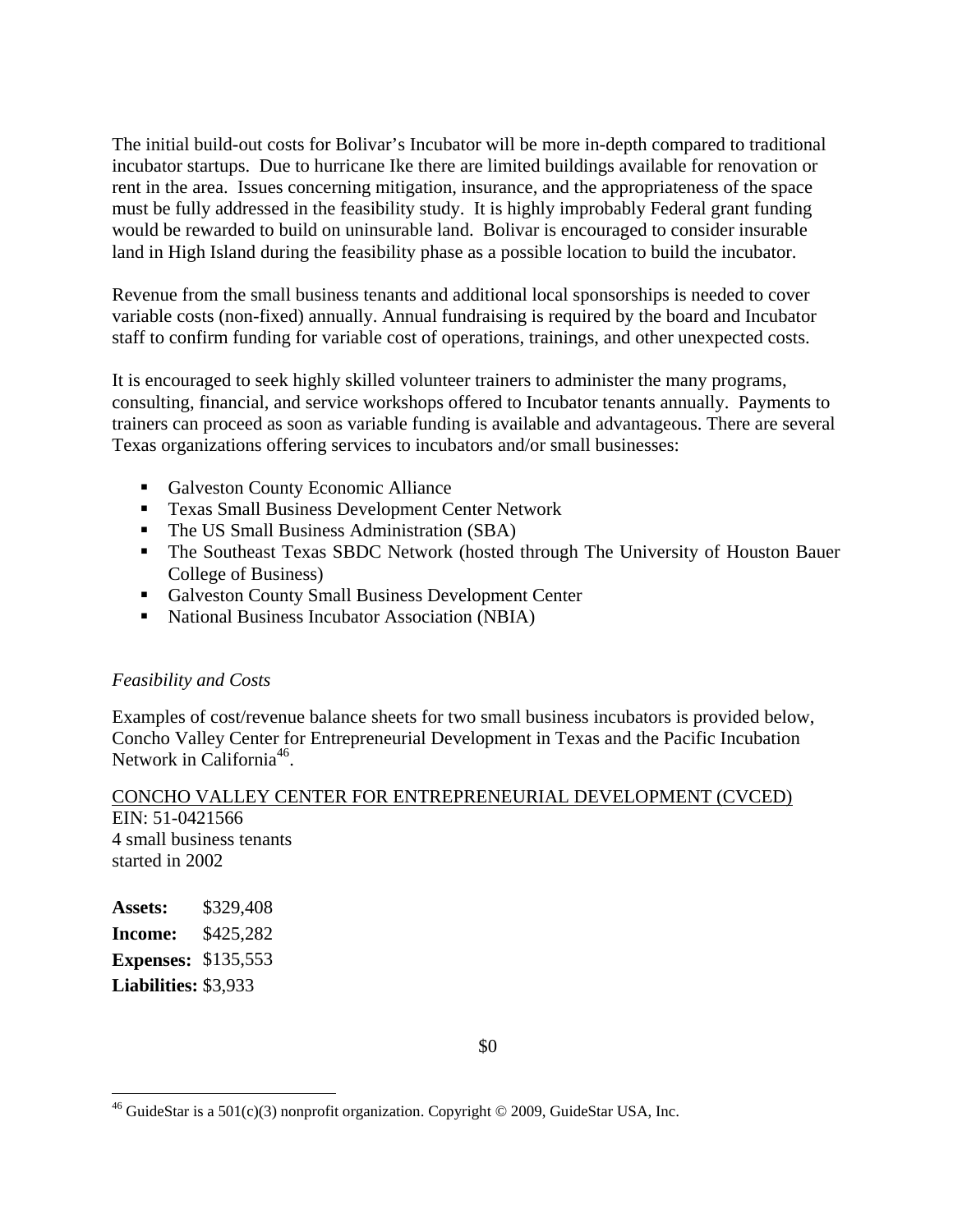| Contributions           |           |
|-------------------------|-----------|
| Government Grants       | \$0       |
| <b>Program Services</b> | \$0       |
| Investments             | \$0       |
| <b>Special Events</b>   | \$0       |
| Sales                   | \$0       |
| Other                   | \$0       |
| <b>Total Revenue:</b>   | \$425,282 |
| <b>Expenses</b>         |           |
| <b>Program Services</b> | \$110,378 |
| Administration          | \$25,175  |
| Other                   | \$0       |
| <b>Total Expenses:</b>  | \$135,553 |

#### Financial Comments

The CVCED is currently funded by local public money as the entire community is in support of our organization as well as pleased with our success. Currently, the CVCED has just enough funding to maintain its operations and are looking for any and all grants and donations. We are a 501 $(c)(3)$ .

| Number of Board Members:       | 12        |
|--------------------------------|-----------|
| Number of Full-Time Employees: | $1 - 5$   |
| Number of Part-Time Employees: |           |
| Number of Volunteers:          | $11 - 20$ |

Executive Director Title Salary-\$ 48,000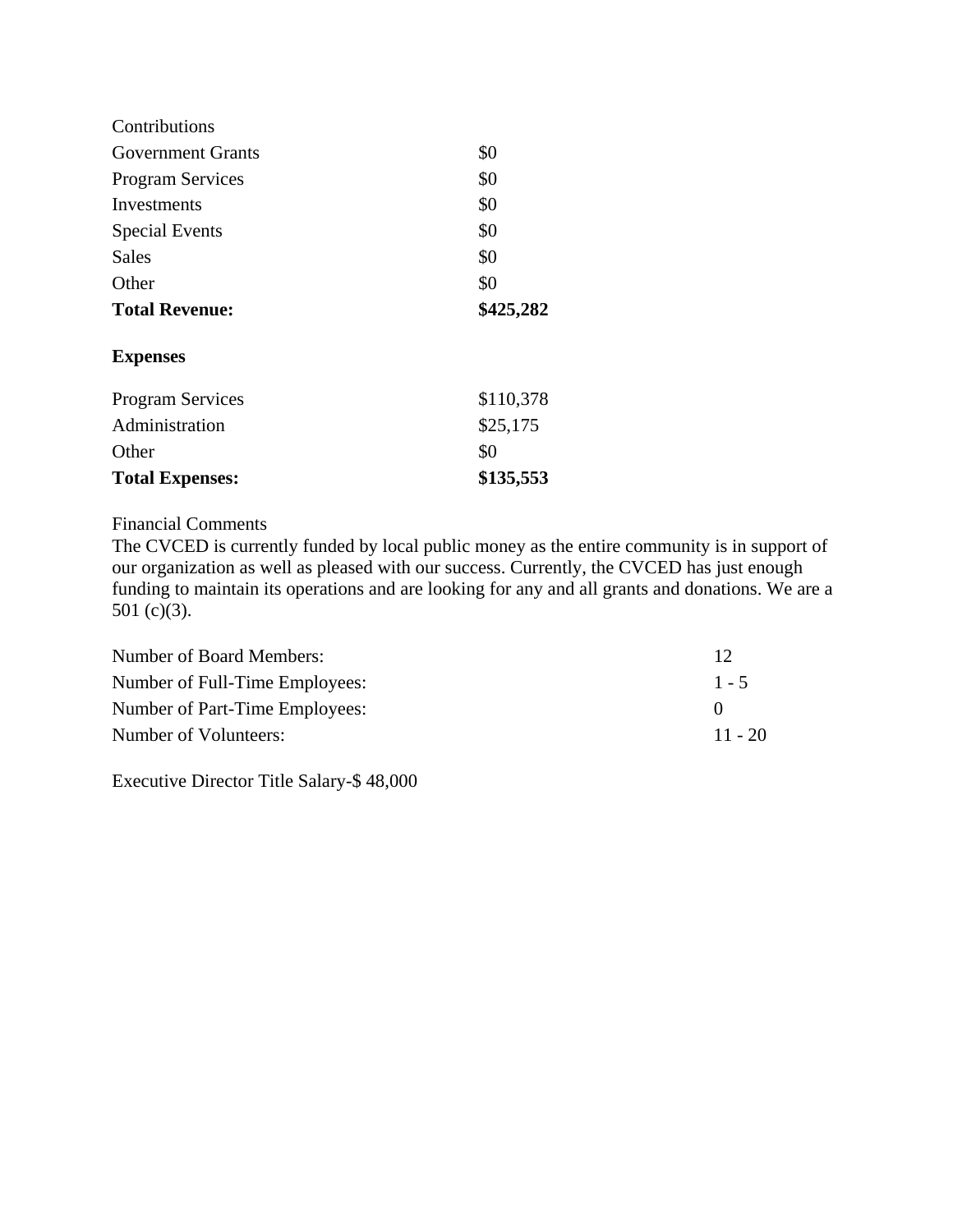#### PACIFIC INCUBATION NETWORK

EIN: 68-0417386 Income: \$137,745 Assets: \$23,505 501(c)(3) Public Charity

**Assets:** \$23,505 **Income:** \$137,745 **Expenses:** \$131,291 **Liabilities:** \$0

| Contributions            | \$137,745 |
|--------------------------|-----------|
| <b>Government Grants</b> | \$0       |
| <b>Program Services</b>  | \$0       |
| Investments              | \$0       |
| <b>Special Events</b>    | \$0       |
| Sales                    | \$0       |
| Other                    | \$0       |
| <b>Total Revenue:</b>    | \$137,745 |

#### **Expenses**

| \$131,291 |
|-----------|
| \$26,257  |
| \$26,259  |
| \$78,775  |
|           |

There are 11 full time board members- none are reported receiving fiscal compensation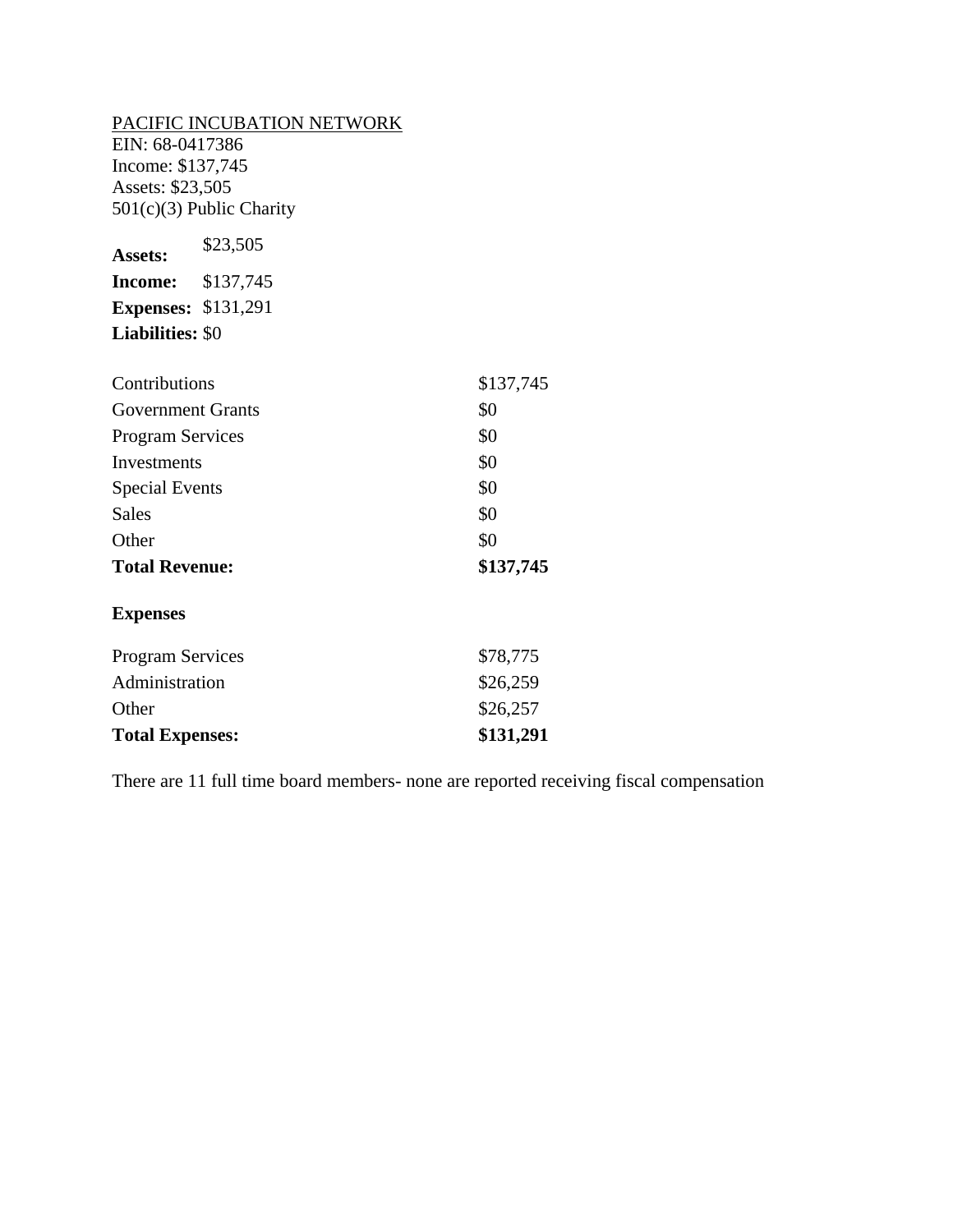#### *Fiscal Funding sources for Incubator Small Business Tenants*

#### USDA Business and Industry Loan Guarantee Program

The purpose of this program is to improve, develop, or finance business, industry, and employment in rural communities. Businesses financed under this program must be located in rural areas under 40,000 in population and non-urbanized areas. Priority will be given to communities with populations under 25,000. The program provides businesses with a loan guarantee with up to 80% on loans for existing businesses with a maximum loan amount of \$5 million. This loan program will finance businesses with working capital, machinery, equipment, and fixtures and commercial real estate. USDA administers the program and can provide certified lenders to package and process the loan. For more information: www.rurdev.usda.gov.

#### Altira Group

Formed in 1996, Altira invests in companies that develop and commercialize energy technologies in the areas of natural resources, clean energy and electric power. Altira does not invest in projects for petroleum exploration and production or for power generation. For more information: www.altiragroup.com Contact: Denver, 303.592.5500 or dmcdermott@altiragroup.com.

#### Arch Ventures

ARCH provides seed and early stage venture capital for technology firms, with a special expertise in co-founding and building technology firms from startup. ARCH has experience in investing in life sciences, physical sciences and information technology companies. For more information: www.archventure.com Contact: Austin, 512.765.5830 or cwbybee@archventure.com.

#### Blue Sage Capital, LP

Blue Sage Capital is a \$170 million private equity fund specializing in growth, recapitalization and buyout financings of middle market companies located primarily in Texas and the Southwest. Most of Blue Sage's investments are in established, profitable companies with \$5 to \$100 million in revenues and \$2 to \$8 million of cash flow at the time of investment. Blue Sage does not specialize in any particular industry, but would consider a variety of manufacturing, distribution and business service companies. Contact: Albuquerque, 505.843.4267 or beverly.bendicksen@bankofthewest.com.

#### Epic Ventures

Epic, founded by Zions Bank, Epic does not focus on a particular technology sector, but looks for companies with the potential for explosive growth. The firm prefers to invest in companies in the Western United States. For more information: www.epicvc.com Contact: Salt Lake City, 801.524.8939 or Todd@epicvc.com.

#### International Venture Fund (IVF) or Invencor, Inc.

Headquartered in the Silicon Valley, IVF also has an office in Santa Fe. It focuses on investing in companies in Arizona, Hawaii, New Mexico and Utah, but considers investments in other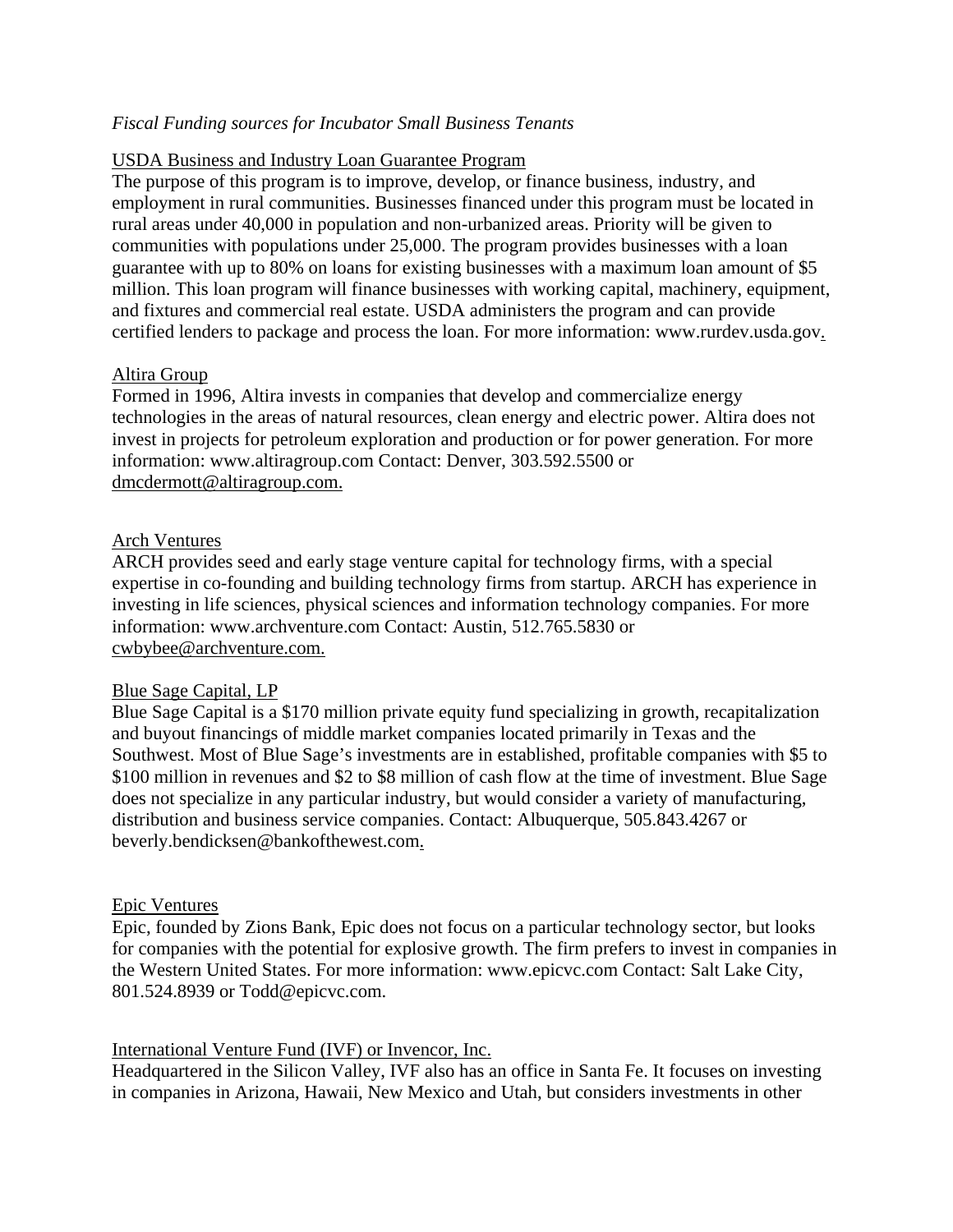areas. IVF serves the investment gap between the angel community and larger venture funds. For more information: www.invencor.com Contact: Menlo Park, 650.330.1210 or richard@invencor.com.

#### Murphree Venture Partners (MVP)

MVP typically invests in companies with revenue traction in the \$3 million to \$30 million range, but will occasionally invest in a startup entity. MVP invests in the Sun Belt region with offices in Houston, Austin, Baton Rouge and Birmingham. For more information: www.murphreeventures.com Contact: Houston, 713.655.8500 or patrick@murphreeventures.com.

#### Red River Ventures

Red River Ventures has \$86 million of capital under management and has invested in 18 different companies since 2000. Red River currently invests in a broad spectrum of industries, including business and consumer services, healthcare, manufacturing and technology. The firm provides funding for business start-ups, expansions of existing businesses, recapitalizations and management led acquisitions. For more information: www.redriverventures.com. Contact: Plano, 972.265.7946 or jim@redriverventures.com.

#### Tullis Dickerson (TD)

TD focuses on several industry segments: biotechnology and life sciences, pharmaceuticals, health care services, and medical devices. TD has established, funded and assisted in the growth of dozens of public and private companies with revenues ranging from zero into the billions of dollars. For more information: www.tullisdickerson.com. Contact: Greenwich, 203.629.8700 or tdickerson@tullisdickerson.com.

#### Buena Venture Associates (BVA)

Buena Venture Associates, L.P. ("BVA"), is an early stage venture capital investor. We are primarily interested in companies that have technology or offer services focused on the delivery of financial services over the internet. For more information: www.buenaventure.com Contact: Fort Worth, Tx. 817.800.5221 or idea@buenaventure.com.

#### *Additional Funding contacts*

**Access Venture Partners** 12112 Technology Boulevard Suite 100 Austin, TX 78727 phone: 512-236-0450 Fax: 512-249-3452 www.accessventurecapital.com.

**Advantage Capital Partners** Building One 6300 Bridgepoint Suite 220 Austin, TX 78730 Phone: (512) 380-1168 Fax: (512) 241-1186 www.advantagecap.com*.*

**Capital Southwest Corporation** 12900 Preston Rd. Suite 700 Dallas, Texas 75230 Tele: 972- 233-8242 Fax: 972-233-7362 www.capitalsouthwest.com*.*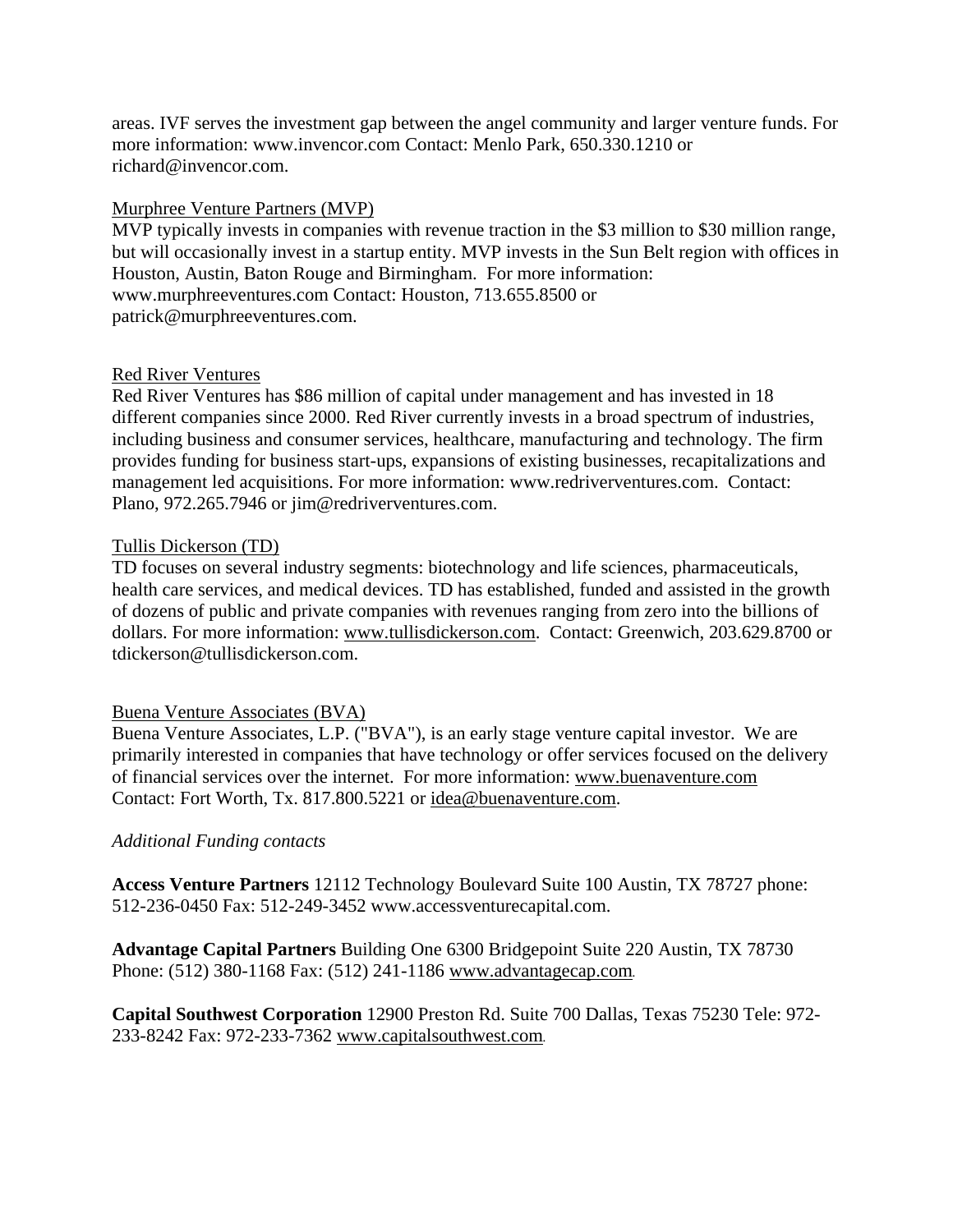**CCG Venture Partners, LLC** Houston Office 14405 Brown Road Tornball, TX 77377 Tele: 281-290-8331 Fax: 281-290-8332 www.ccgvp.com*.*

**Centennial Ventures, Inc.** Houston Office 1330 Post Oak Boulevard, Suite 1525 Houston, TX 77054 Tele: 713-627-9200 Fax: 713-627-9292 www.centenial.com*.*

**Center Point Ventures** 6300 Bridge Point Parkway Building 1, Suite 500 Austin, Texas 78730 tel: (512) 795-5800 fax: (512) 795-5849 www.centerpointvp.com*.*

#### **Davis, Tuttle Venture Partners, L. P.**

DTVP is a private investment partnership formed to provide emerging growth companies with the necessary long-term development capital, as well as vital management counsel and support. DTVP invests in traditional venture capital situations, as well as acquisitions and other special opportunities. Its goals are to invest in companies distinguished by exceptional management and extraordinary growth opportunities - and then to maximize investment returns by supporting management in strategic matters and by providing objectivity and discipline to company policy decisions. Greenway Plaza, Suite 1320 Houston, Texas 77046 Phone: 713/993-0440 Fax: 713/621-2297 www.davistuttle.com*.*

**First Capital Group** Dallas Office 5949 Sherry Lane, Suite 1450 Dallas, Texas 75225 214/382- 1916 FAX: 214/692-6233 www.firstcapitalgroup.com*.*

**First Capital Group** First Capital Group is one of the most established venture capital firms in Texas. Through a series of limited partnerships, the firm invests in a diversified mix of wellmanaged early- and expansion-stage companies primarily in Texas and the Southwest. First Capital Group provides equity capital to companies in diverse industries that fall into three general investment categories: early-stage, expansion-stage, and management buyouts/specialsituation investments in small- and middle-market companies at more mature growth stages. San Antonio Office Post Office Box 15616 750 E. Mulberry, Suite 305 San Antonio, Texas 78212 210/736-4233 FAX: 210/736-5449 www.firstcapitalgroup.com*.*

**Haddington Ventures, L.L.C.** Haddington Ventures, through its private equity funds, provides superior returns to its partners and investors by focusing on the midstream energy sector. The Fund generally makes control-oriented investments in companies focused on gathering, separation, processing, treating, compression, storage, and transmission. Haddington is unique in that it is the only midstream energy fund in which all principals have substantial direct operating experience. The Fund is capable of investing in both growth by acquisitions companies and greenfield development companies. This capability allows Haddington to capitalize on current market conditions in the midstream sector. 2603 Augusta, Suite 900 Houston, TX 77057 Tele: 713-532-7992 Fax: 713-532-9922 www.hvllc.com*.*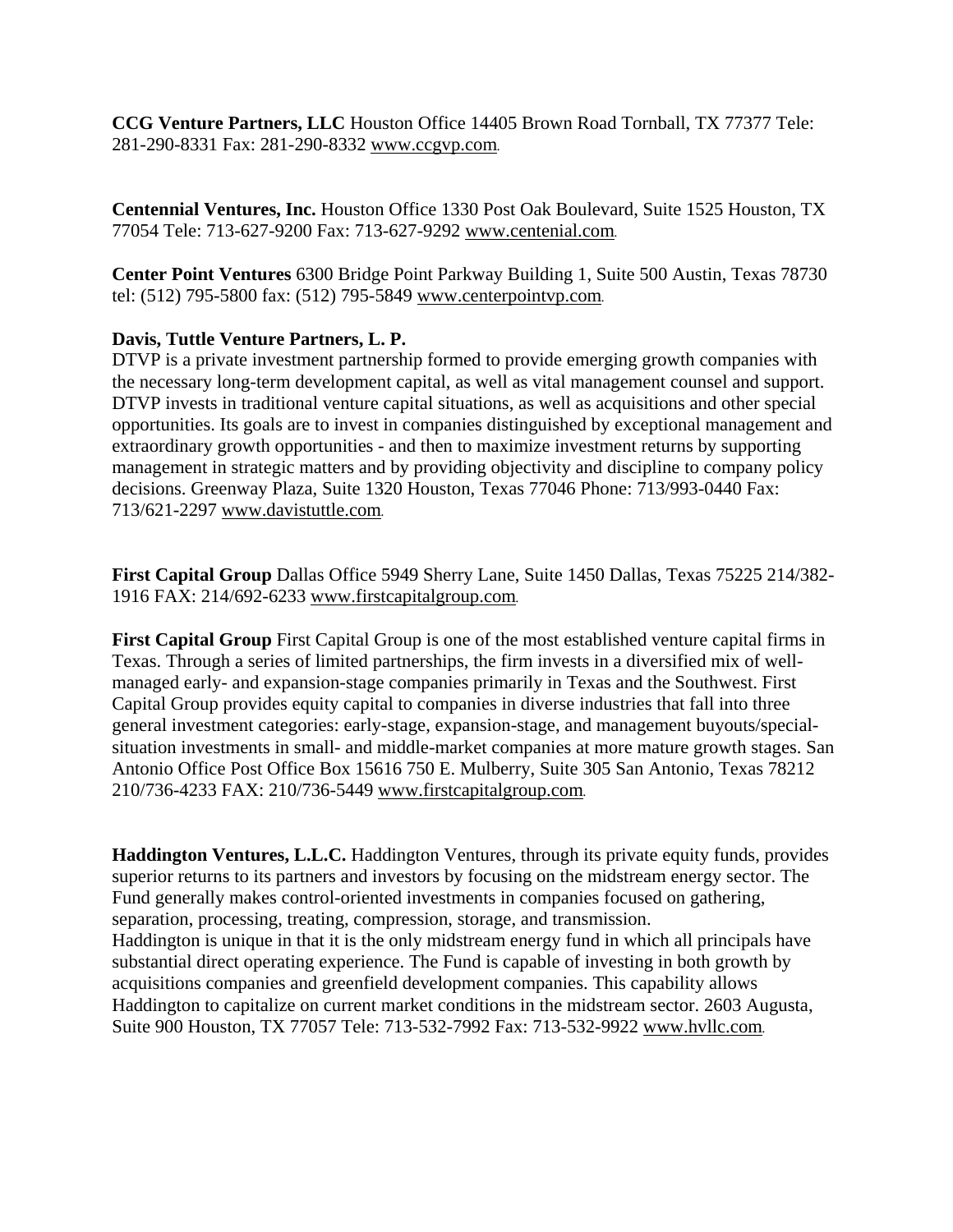**Dali, Hook Partners** Dali, Hook Partners is a venture capital firm with a primary focus on early stage enterprise software, communications and semiconductor companies. They are committed not only to working with entrepreneurs, but also to providing them with our expertise in areas of relationships and operating experience. They have a history of co-investing with other top-tier venture firms, and their partners have more than 40 years of successful venture capital experience and have 50 years of distinguished operating backgrounds to assist early stage companies. Two Galleria Tower 13455 Noel Road Suite 1670 Dallas, TX 75240 Phone: (972) 991-5457 Fax: (972) 991-5458 www.dhpartners.com*.*

**InterWest Partners** InterWest Partners is a leading diversified venture capital firm currently investing InterWest IX, a \$600 million fund. Investing since 1979, Interwest Partners has built long-term relationships with entrepreneurs and portfolio companies. They have knowledge in information technology and life sciences, have established a proven track record of identifying, validating and backing emerging trends and technologies. With more than \$2B capital under management, they take a long-term, collaborative approach to venture funding, providing early stage and ongoing capital, management coaching and access to a broad network of resources. Two Galleria Tower 13455 Noel Road, 16th Floor Dallas, TX 75240 [t] 972-392-7279 [f] 972- 490-6348 www.interwest.com*.*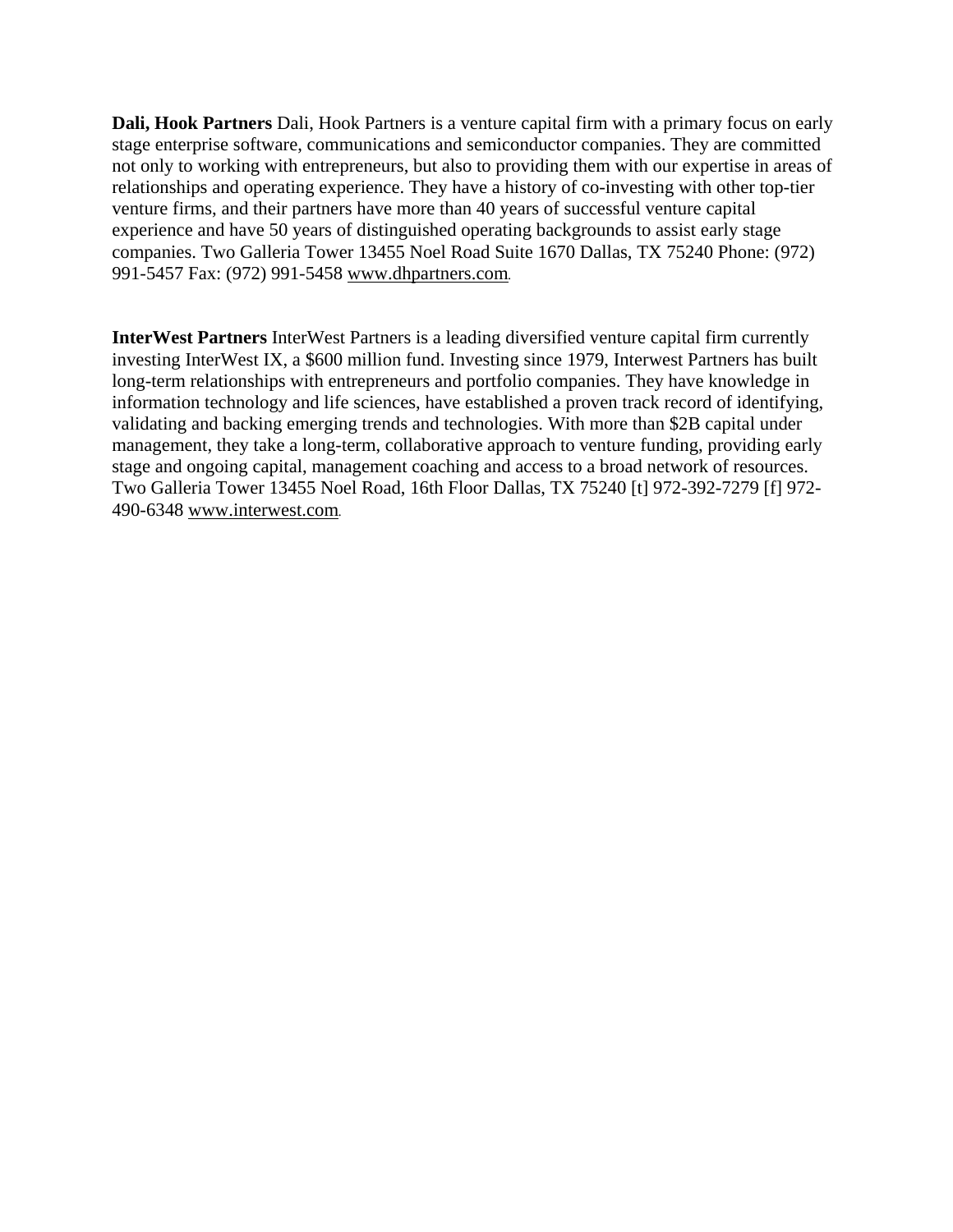## **Development Plan 3: Developing a Nonprofit Organization**

#### *Background*

Small business incubators assist new companies with deferring start-up costs, fixed expenses of operation, and management seminars and guidance. Business incubators are typically formed as nonprofit organizations. This section details the steps necessary to achieving nonprofit status. It is meant to help Bolivar Peninsula with both establishing a small business incubator and establishing other nonprofit organizations to help with festivals, mural projects, and other economic activities presented in this report.

One of the primary benefits of forming a nonprofit corporation is that the corporation's members and directors are generally shielded from personal liability (unless the member or director acts in bad faith, without utilizing ordinary care, and in a manner the director cannot reasonably believe to be in the best interest of the corporation). It is also advantageous for a nonprofit to incorporate so that it can be eligible to receive government or community development loans and grants, which often require the organization to a have a nonprofit objective. To qualify for a federal tax exemption under Section 501(c)  $3^{47}$  a substantial part of the organization's activities must further religious, charitable, scientific, educational, or literary goals. The organization cannot be organized for the purpose of financial profit for its members and directors, although they can be paid a reasonable compensation for their work. 501(c) 3 nonprofit organizations are prohibited from intervening in political campaigns under IRS requirements. Lobbying or attempting to influence legislation is permitted only if lobbying does not constitute a substantial part of the organization's activities.48

#### *Implementation*

Small Business Incubators are established as nonprofit organizations that work toward economic development in city or county areas. Nonprofit standing qualifies for tax-exempt status for both the organization and sponsor donations to the organization, eligibility for state and federal based grants, and access to many state and national nonprofit resources and information center memberships.

Establishing a nonprofit organization requires process accomplishment of the following areas:<sup>49</sup>

- 6. File the certificate of incorporation
- 7. Select board of directors
- 8. Develop vision and mission statements
- 9. Establish bylaws and board policies
- 10. Obtain an employer identification number (EIN)
- 11. Open a bank account and establish check signing procedures

 *47 The Foundation Center Organization (2009). Accessed on: 29 Nov 2009. < http://foundationcenter.org/getstarted/tutorials/establish>.*

<sup>&</sup>lt;sup>48</sup> National Business Incubator Association. (2009) NBIA. Accessed On: 12 Oct 2009.<http://www.nbia.org/>. *49 The Foundation Center Organization (2009). Accessed on: 29 Nov 2009. < http://foundationcenter.org/getstarted/tutorials/establish>.*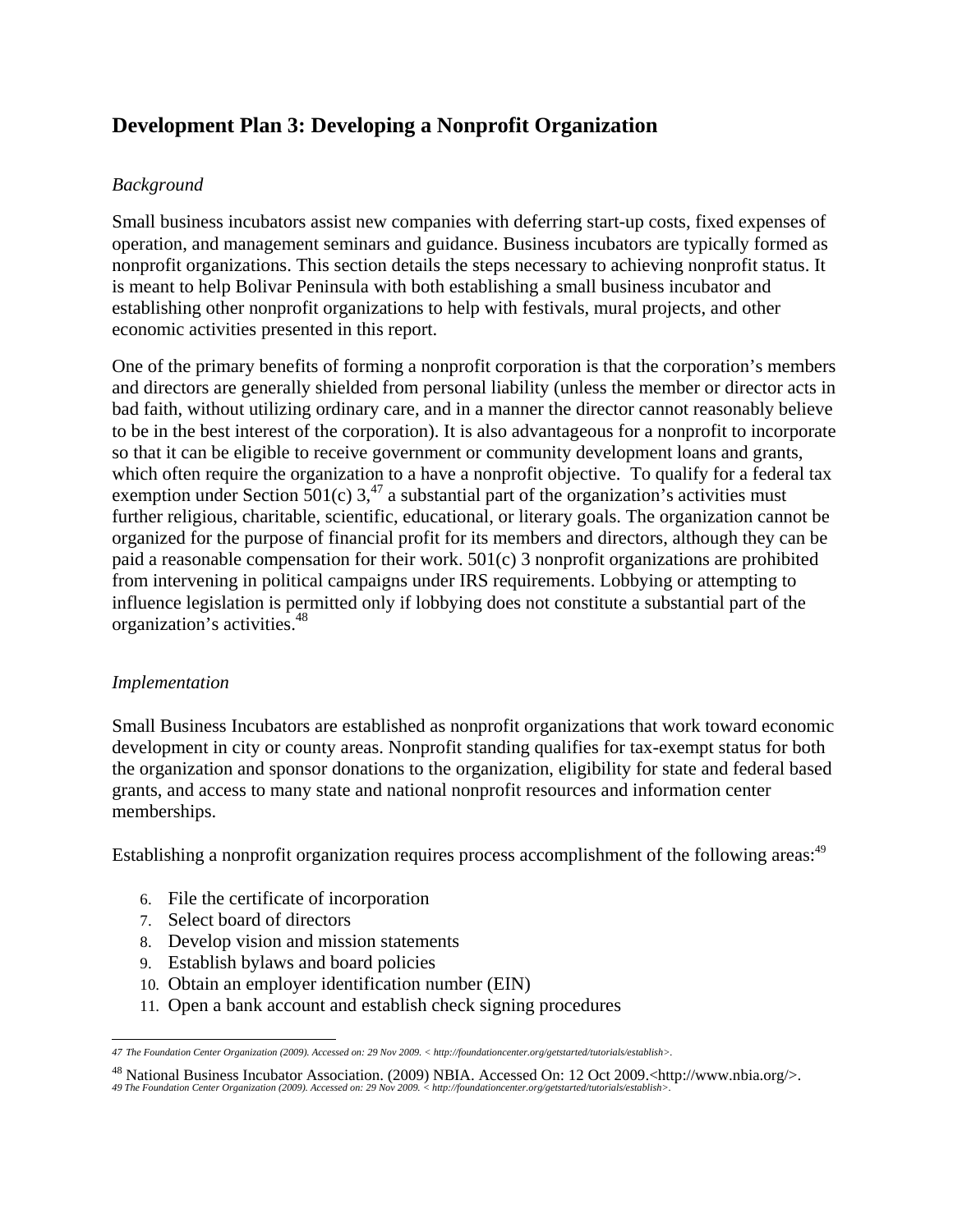- 12. File for federal tax exemption & state exemptions
- 13. Follow state and local nonprofit regulations
- 14. Find office space and obtain office equipment
- 15. Recruit staff and prepare a personnel manual
- 16. Establish a payroll system and procure necessary insurance coverage
- 17. Develop an overall fundraising plan

Attachments included as appendixes:

- Certificate of Formation for a Nonprofit Corporation Form
- Example of Board Roles and Responsibilities
- Example of Job Description- Nonprofit Board Chair Position
- Example of Job Description- Nonprofit Board member Position
- Example of Nonprofit Board Member- Application form
- Example of Nonprofit Board of Directors- Application form
- Examples of mission statements for Small Business Incubators
- $\cdot$  IRS 990.cor
- IRS 990. Schedule A. Public Charity Status and Public Support form
- IRS 990-EZ
- **IRS** form 1023 -Application for Recognition for Exemption Under Section 501(c) 3 of the Internal Revenue Code
- IRS form SS-4

 $\overline{a}$ 

- IRS instruction 1023
- IRS Tax Exempt Status Form 557 -Tax Exempt Status for Your Organization
- Texas application for state tax exemption for charitable organizations
- Texas Certification of formation nonprofit- form 202
- Texas Certification of Formation. Form 205
- Timeline/Flowchart for nonprofit application—TX
- Handbook C-Bar- forming a nonprofit tax-exempt corporation in Texas

#### Step #1 - File the Certificate of Formation/Incorporation

In the United States, nonprofits can operate as unincorporated associations, charitable trusts, or corporations. There are fewer government reporting requirements for unincorporated associations, but they will find it more difficult to be recognized as tax-exempt, and they cannot receive grants from most foundations and corporations. Charitable trusts can be recognized as tax-exempt, but they do not offer their trustees the same protections from personal liability as those enjoyed by directors of not-for-profit corporations. While becoming and operating a nonprofit corporation requires considerable time and effort, the advantages of this form of legal organization are advantageous for Bolivar's ongoing economic goals.<sup>50</sup>

<sup>50</sup> National Business Incubator Association. (2009) NBIA. Accessed On: 12 Oct 2009.<http://www.nbia.org/>.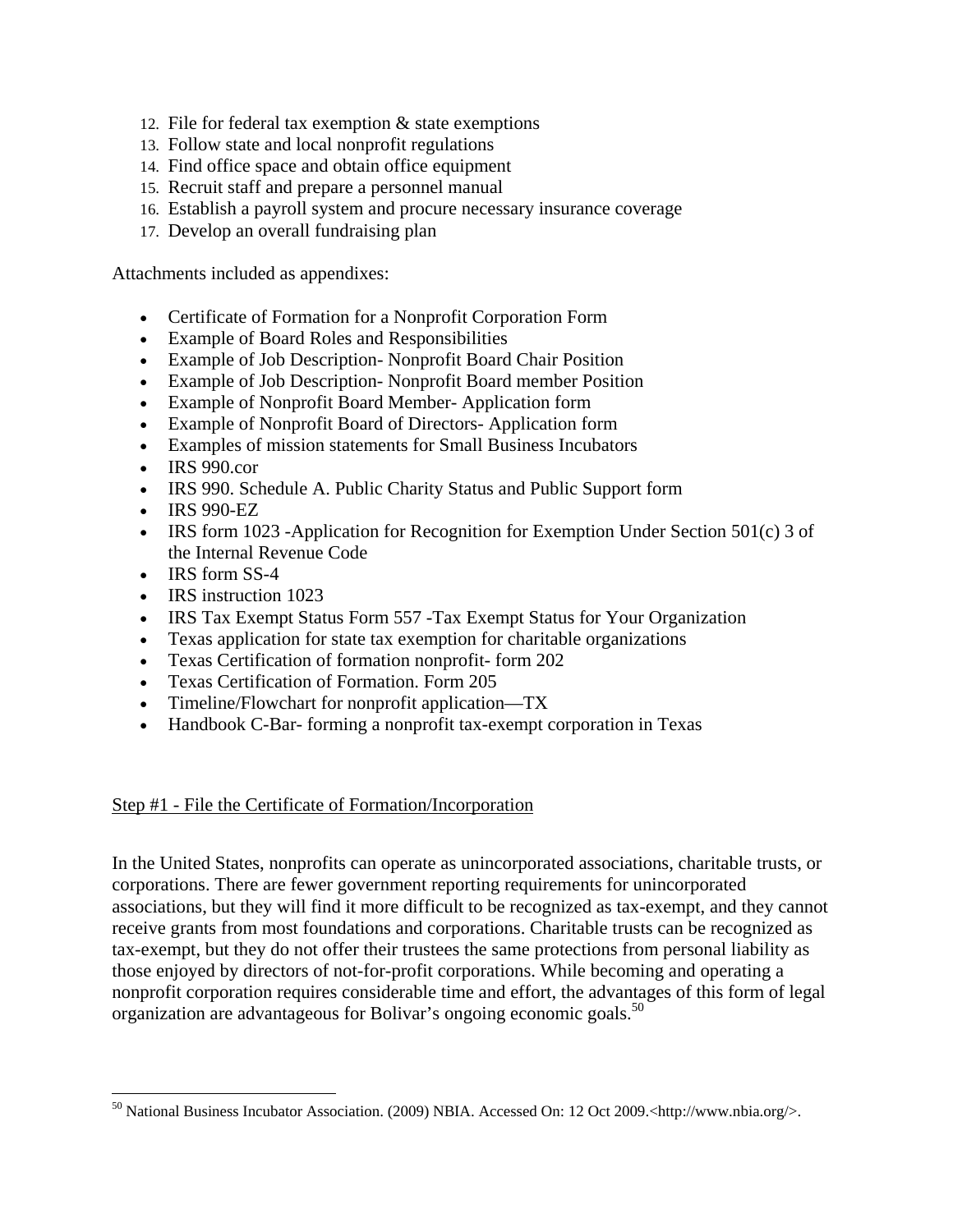The first step in becoming a corporation is drafting the legal incorporation document--the "certificate" or "articles" of incorporation--and filing the document with the appropriate office within the state government, Texas Attorney General. State incorporation is usually accomplished within a matter of weeks, although multiple or complex state agency reviews can considerably extend that period. $51$ 

As one prepares the articles of incorporation, they will need to determine the name of the organization, where the organization will be headquartered, and its overall purpose. When preparing the "purposes clause," remember to state the goals of the organization broadly in order to provide program flexibility in the future, and do not include specific programs unless the organization in fact plans to conduct those programs.<sup>52</sup>

Prior to the incorporation process, decide if it will be a "membership organization." Members may have significant rights with respect to internal governance, such as the right to elect and remove directors, vote upon changes in the structure of the organization and amend bylaws. Becoming a membership organization can be beneficial. For example, prominent individuals from existing community groups affiliated with your organization may feel a strong sense of ownership in the effectiveness of the board of directors, and in the overall success of the nonprofit's mission if they are members. However, forming the corporation as a membership corporation also imposes legal obligations in preserving the rights of members to participate in the corporation's governance. $53$ 

File the Certificate of Formation with State Office

Deliver the original and one copy of the certificate of formation, along with the filing fee, to the Secretary of State, Statutory Filings Division, Corporations Section, P.O. Box 13687, Austin, Texas 78711-3607. The certificate may also be delivered in person to the Secretary of State at the James Rudder Office Building, 1019 Brazos, Austin, Texas. The Secretary of State's phone number is (512) 463-5555 or TDD (800) 735-2989. For an additional expedited filing fee, an organization can get approval within approximately 72 hours. Even without the expedited fee, it generally takes no longer than a month to get approval. After approving the certificate, the Secretary of State will issue a "certificate of formation." The Secretary of State will mail the certificate along with a certified copy of the certificate of formation to the incorporator of the organization. The corporation legally exists on the date stamped on the certificate of formation.<sup>54</sup>

#### Step # 2 - Select individuals to serve on the board of directors

 $\overline{a}$ 

The board of directors is the governing body of a nonprofit organization. The responsibilities of the board include discussing and voting on priority issues, setting organizational policies, and

<sup>&</sup>lt;sup>51</sup> Texas C-Bar organization. Guidebook to becoming a nonprofit tax exempt organization in the state of Texas. Accessed on: 11 Dec 2009.<

http://www.texascbar.org/content/legal\_library/pubs/downloads/FormingNonprofit.pdf>.<br><sup>52</sup> National Business Incubator Association. (2009) NBIA. Accessed On: 12 Oct 2009.<http://www.nbia.org/>.<br>53 The Foundation Center Orga

<sup>&</sup>lt;sup>54</sup> Texas C-Bar organization. Guidebook to becoming a nonprofit tax exempt organization in the state of Texas. Accessed on: 11 Dec 2009.<

http://www.texascbar.org/content/legal\_library/pubs/downloads/FormingNonprofit.pdf>.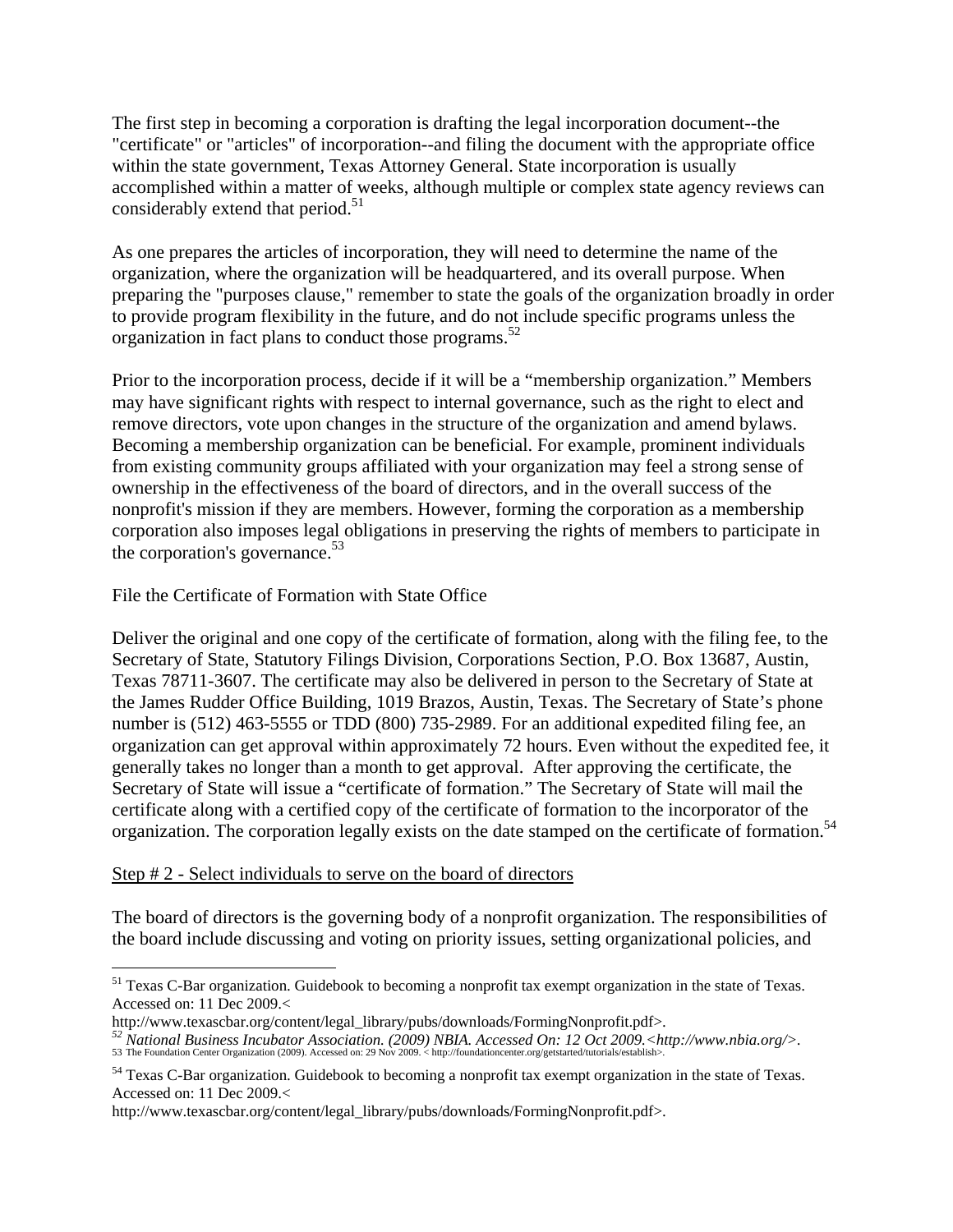hiring and evaluating key staff. Board members are not required to know everything about nonprofit management, but are expected to act prudently and in the best interests of the organization. They approve operating budgets, establish long-term plans, and carry out fundraising activities.<sup>5</sup>

Finding desirable board members can be a difficult task. A good board member is someone who is interested in the organization's purpose, willing to work within a group, and be in a position to make financial contributions to the organization, or to find others who will. Inviting prominent members of the community to join your board can attract interest, excitement and prestige to the organization. It is also desirable if board members are well known in the field in which the nonprofit organization functions and it can be extremely beneficial if they have expertise in areas such as real estate, nonprofit law and accounting. For example, having someone on the board that is savvy on real estate matters can be quite helpful when complex issues arise down the road, such as negotiating leases or purchase contracts.<sup>56</sup>

Important points during this process: $57$ 

 $\overline{a}$ 

- It is essential that prospective board members be told what is expected of them before they are proposed for election. Ask people to join the board by providing a "job description" for their review.
- Build a board slowly. Proceeding carefully can provide the necessary time for learning why an individual wants to become a board member, and deciding whether his or her agenda is compatible with the organization's agenda.

When building the board, it is important to recruit beyond friends and acquaintances. Often, there is a false assumption that professionals and businesspeople will not be sympathetic to the pursuits of a new grassroots organization.<sup>58</sup>

Strategies that can be employed to seek board candidates:<sup>59</sup>

- Seek out the advice of local funders, such as foundation staff, United Way officials, and government officials who have an interest in your organization's mission
- Contact executive directors and board officers of large, established nonprofit institutions in your community for their suggestions
- Speak to religious leaders in your locale to see if they can recommend any candidates, particularly from their own congregations
- Ask for volunteers at any canvassing efforts, open houses, special events, and benefits that your organization sponsors $60$

<sup>&</sup>lt;sup>55</sup> National Business Incubator Association. (2009) NBIA. Accessed On: 12 Oct 2009.<http://www.nbia.org/>.<br>56 The Foundation Center Organization (2009). Accessed on: 29 Nov 2009. < http://foundationcenter.org/getstarted/t

<sup>&</sup>lt;sup>57</sup> National Business Incubator Association. (2009) NBIA. Accessed On: 12 Oct 2009.<http://www.nbia.org/>. <sup>58</sup> Texas C-Bar organization. Guidebook to becoming a nonprofit tax exempt organization in the state of Texas.

Accessed on: 11 Dec 2009.<

http://www.texascbar.org/content/legal\_library/pubs/downloads/FormingNonprofit.pdf>. 59 The Foundation Center Organization (2009). Accessed on: 29 Nov 2009. < http://foundationcenter.org/getstarted/tutorials/establish>.

<sup>60</sup> The Foundation Center Organization (2009). Accessed on: 29 Nov 2009. < http://foundationcenter.org/getstarted/tutorials/establish>.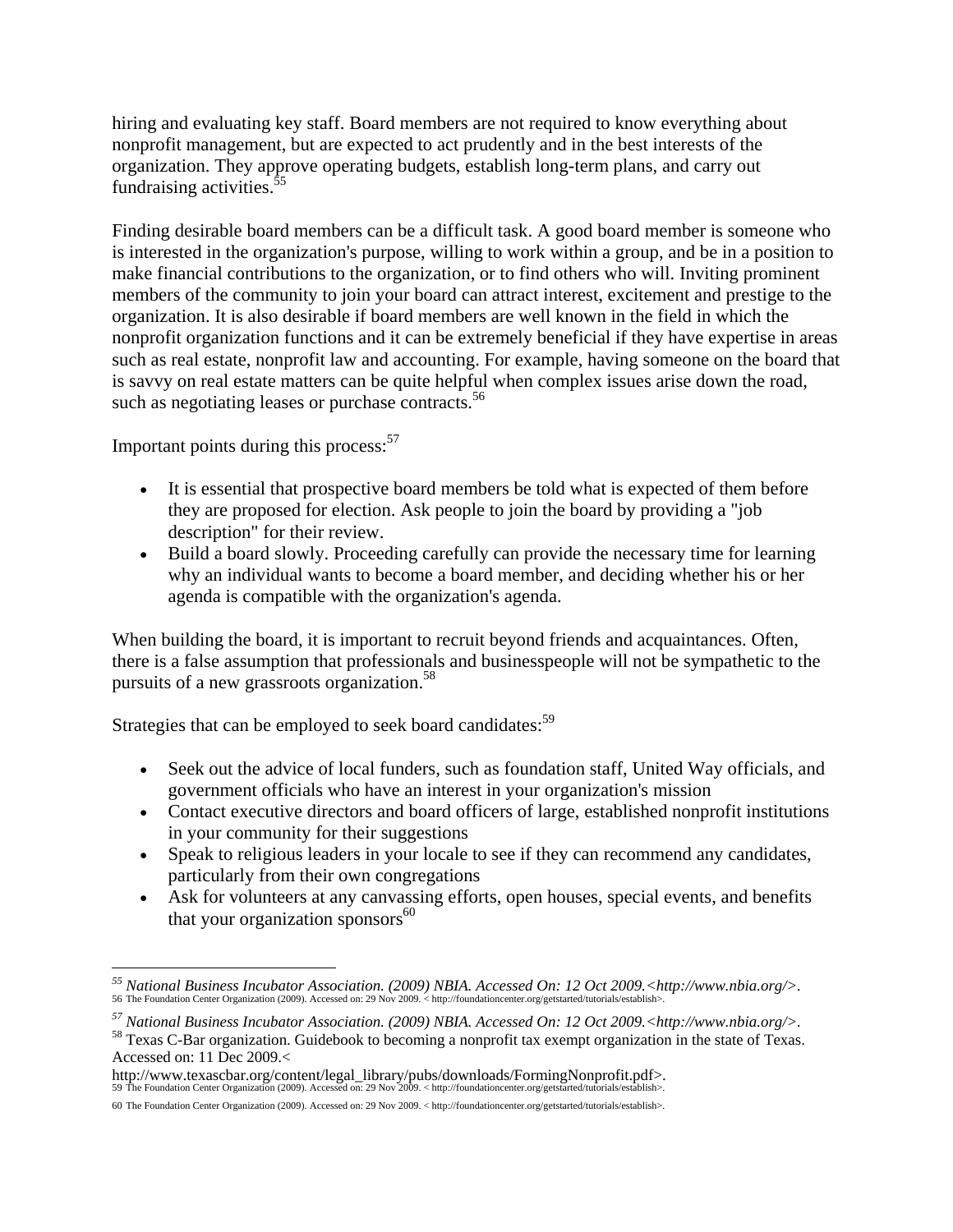Resources on the Web:

- BoardSource: Building Effective Nonprofit Boards http://www.boardsource.org/
- Free Complete Toolkit for Boards (Posted by the Management Assistance Program for Nonprofits) http://www.managementhelp.org/boards/boards.htm

#### Step # 3 - Develop vision and mission statements

Vision and mission statements should articulate the essence of the organization's beliefs, values, and definition for existence. They establish the long-term direction that guides an organization's daily operations and strategic plans.<sup>61</sup>

A vision statement expresses an organization's optimal goal and reason for existence, while a mission statement provides an overview of the group's plans to realize that vision by identifying the service areas, target audience, and values and goals of the organization.<sup>62</sup>

In drafting appropriate statements for the organization, think about answers to the following questions: $63$ 

Vision

- What are the values or beliefs that inform the work?
- What is the ultimate hope accomplished as a result of these efforts?

Mission

- How do you plan to work toward this broad vision?
- For whose specific benefit does the organization exist?

#### Step #4 - Establish bylaws and board policies

Bylaws define how a nonprofit organization will be managed and how it will run. To determine which staff and board members have authority and decision-making responsibilities and how those responsibilities should be carried out. They create a framework for the organization, and aid in resolving internal disputes. They also describe the rules for calling board meetings, and how and when board members are elected.<sup>64</sup>

In addition to bylaws, it is advisable to have something at a lower level of formality, such as board policies. For example, a Conflict of Interest Policy and set up a procedure for board members and officers to disclose whether they, or people close to them, may be in a position to benefit from something the nonprofit is doing. Having such a policy in place will assure funders

 $^{61}$  National Business Incubator Association. (2009) NBIA. Accessed On: 12 Oct 2009.<http://www.nbia.org/>.

 $^{62}$  National Business Incubator Association. (2009) NBIA. Accessed On: 12 Oct 2009, <http://www.nbia.org/>.<br>63 The Foundation Center Organization (2009). Accessed on: 29 Nov 2009. <http://foundationcenter.org/getstarte

<sup>&</sup>lt;sup>64</sup> Texas C-Bar organization. Guidebook to becoming a nonprofit tax exempt organization in the state of Texas. Accessed on: 11 Dec 2009.<

http://www.texascbar.org/content/legal\_library/pubs/downloads/FormingNonprofit.pdf>.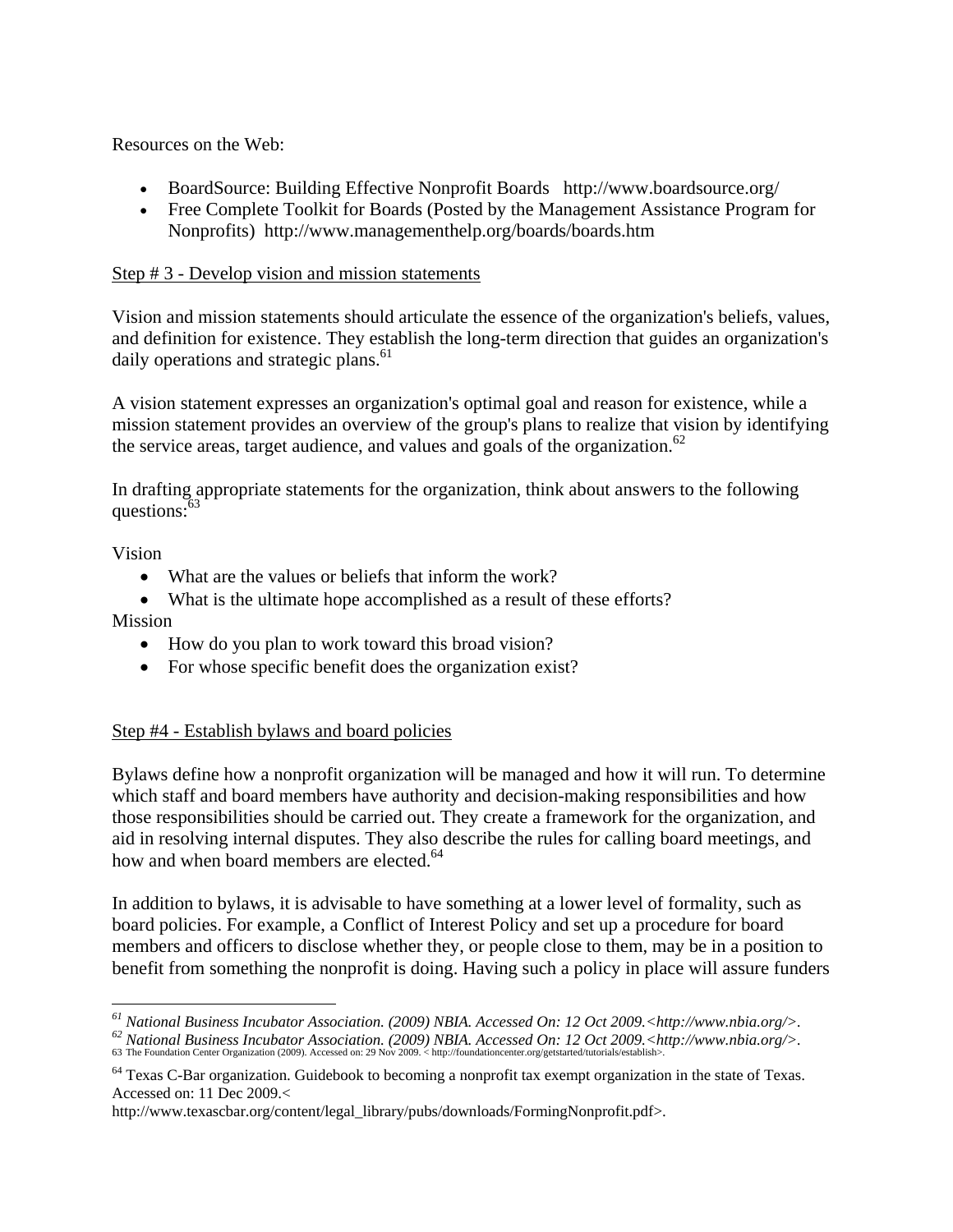that the chief officers of the nonprofit organization understand the importance of handling charitable dollars prudently and responsibly.<sup>65</sup>

#### Step #5 - Obtain an employer identification number (EIN)

To open one or more bank accounts in the name of the organization (and to file Form 990 with the IRS after each fiscal year), one will need to obtain an employer identification number (EIN), also called a federal tax identification number. An EIN may be obtained by filing Form SS-4 with the Internal Revenue Service. This step is necessary for withholding employee income tax once you begin to hire staff. $66$ 

Obtaining an EIN usually takes no longer than 30 days and there is no filing fee*:* 

- Form SS-4, Application for Employer Identification Number: http://www.irs.gov/pub/irs-pdf/fss4.pdf
- Publication 1635, Understanding Your EIN: http://www.irs.gov/pub/irs-pdf/p1635.pdf

How to Apply for an EIN You can apply for an EIN online, by telephone, fax, or mail

Apply Online: *Note: This is a free service offered by the Internal Revenue Service at www.irs.gov. Beware of websites on the internet that charge for this free service.* 

The internet is the preferred method to use when applying for an EIN. Visit the IRS website at www.irs.gov (keyword"EIN"). The application includes embedded help topics and hyperlinked keywords and definitions. The information submitted is validated during the online session. Once completed, the EIN is issued immediately and can be downloaded, saved, and printed. (This feature is not available to Third Party Designees)<sup>67</sup>

The application is available during the following hours:

 $\overline{a}$ 

Monday - Friday 6:00 a.m. to 12:30 a.m. Eastern time Saturday 6:00 a.m. to 9:00 p.m. Eastern Time. Sunday 7:00 p.m. to 12:00 a.m. Eastern Time. The principal officer, general partner, grantor, owner, etc. must have a valid Taxpayer Identification Number (Social Security Number, Employer Identification Number, or Individual Taxpayer Identification Number) in order to use the online application.<sup>68</sup>

Step #6 - Open a bank account and establish check signing procedures

It is important to establish a prudent system of checks and balances when dealing with the finances of an organization. It is advisable to allocate finance work among several people so no

<sup>&</sup>lt;sup>65</sup> National Business Incubator Association. (2009) NBIA. Accessed On: 12 Oct 2009.<http://www.nbia.org/>.<br>66 The Foundation Center Organization (2009). Accessed on: 29 Nov 2009. < http://foundationcenter.org/getstarted/t

<sup>&</sup>lt;sup>67</sup> United State Internal Revenue Service (IRS). Accessed On: 12 Dec 2009.www.irs.gov. <sup>68</sup> United State Internal Revenue Service (IRS). Accessed On: 12 Dec 2009.www.irs.gov.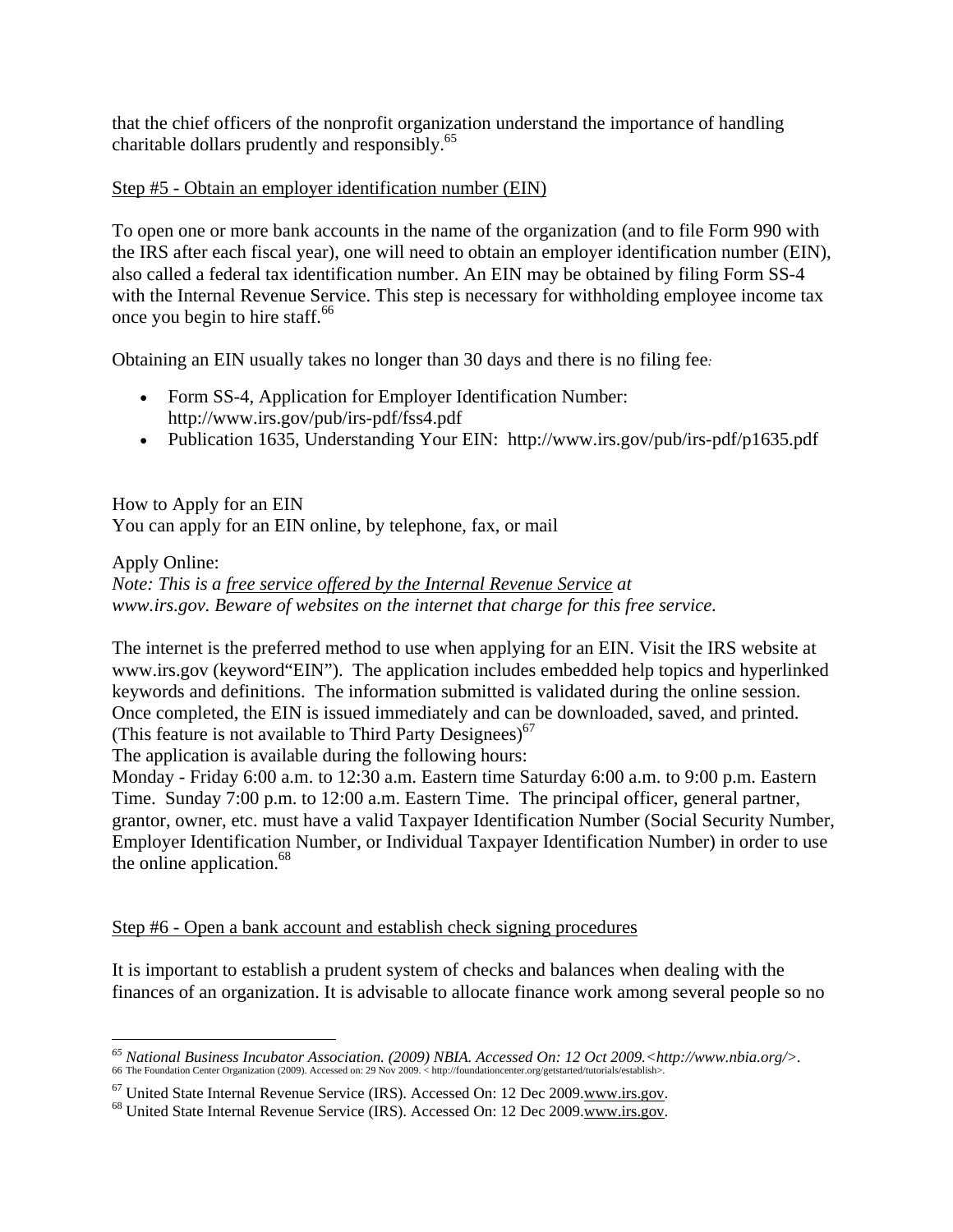one person is in charge of handling all of the transactions related to money.<sup>69</sup> For example, when dealing with the receipt of cash, there should be one staff member who receives and tallies the funds, but a different staff member who then is responsible for taking the money to the bank and making the deposit. One should arrange for bank statements to be sent directly to the executive director, in order to ensure that each transaction can be accounted for. In turn, the bank statements then can be forwarded to the staff member responsible for reconciling the account(s). By proceeding in such a prudent fashion, the potential for misappropriation of funds is minimized. Sound fiscal procedures please auditors, as well as future donors.<sup>70</sup>

Resources on the Web:

- Basic Guide to Non-Profit Financial Management (Posted by the Management Assistance Program for Nonprofits): http://www.managementhelp.org/finance/np\_fnce/np\_fnce.htm
- Lumity: Nonprofit Services: http://www.lumity.org/html/services.html

#### Step #7 - File for federal tax exemption

File with the Internal Revenue Service for tax-exempt status under Section 501(c) 3. Form 1023 is the multi-page form to file. Within three to six months of submitting paperwork, a letter notification granting tax-exempt status to the organization should arrive. Organizations that achieve  $501(c)(3)$  status are exempt from federal taxes, and contributions given to them are deductible by donors for income tax purposes. In addition, the overwhelming majority of private foundations in the U.S. award grants only to organizations that have this particular tax-exempt status.<sup>71</sup>

Although one can complete Form 1023 without outside assistance, it is not advisable to do so.<sup>72</sup> Success in securing both state incorporation and federal tax-exempt status usually requires the assistance of an attorney, and competent legal counsel often helps the process move smoothly. If one has limited financial resources, one might contact a public interest legal organization that connects nonprofit organizations with volunteer business lawyers. There is a growing network of providers in cities all over the United States, coordinated by an organization in New York called "Power of Attorney."<sup>73</sup>

Resources on the Web:

- Pro Bono Partnership: http://www.probonopartner.org/
- CorporateProBono.Org: http://www.corporateprobono.org/

http://www.texascbar.org/content/legal\_library/pubs/downloads/FormingNonprofit.pdf>.

 $\overline{a}$ <sup>69</sup> National Business Incubator Association. (2009) NBIA. Accessed On: 12 Oct 2009.<http://www.nbia.org/>.<br><sup>70</sup> National Business Incubator Association. (2009) NBIA. Accessed On: 12 Oct 2009.<http://www.nbia.org/>.<br><sup>71</sup>

*<sup>72</sup> National Business Incubator Association. (2009) NBIA. Accessed On: 12 Oct 2009.<http://www.nbia.org/>.* 73 Texas C-Bar organization. Guidebook to becoming a nonprofit tax exempt organization in the state of Texas.

Accessed on: 11 Dec 2009.<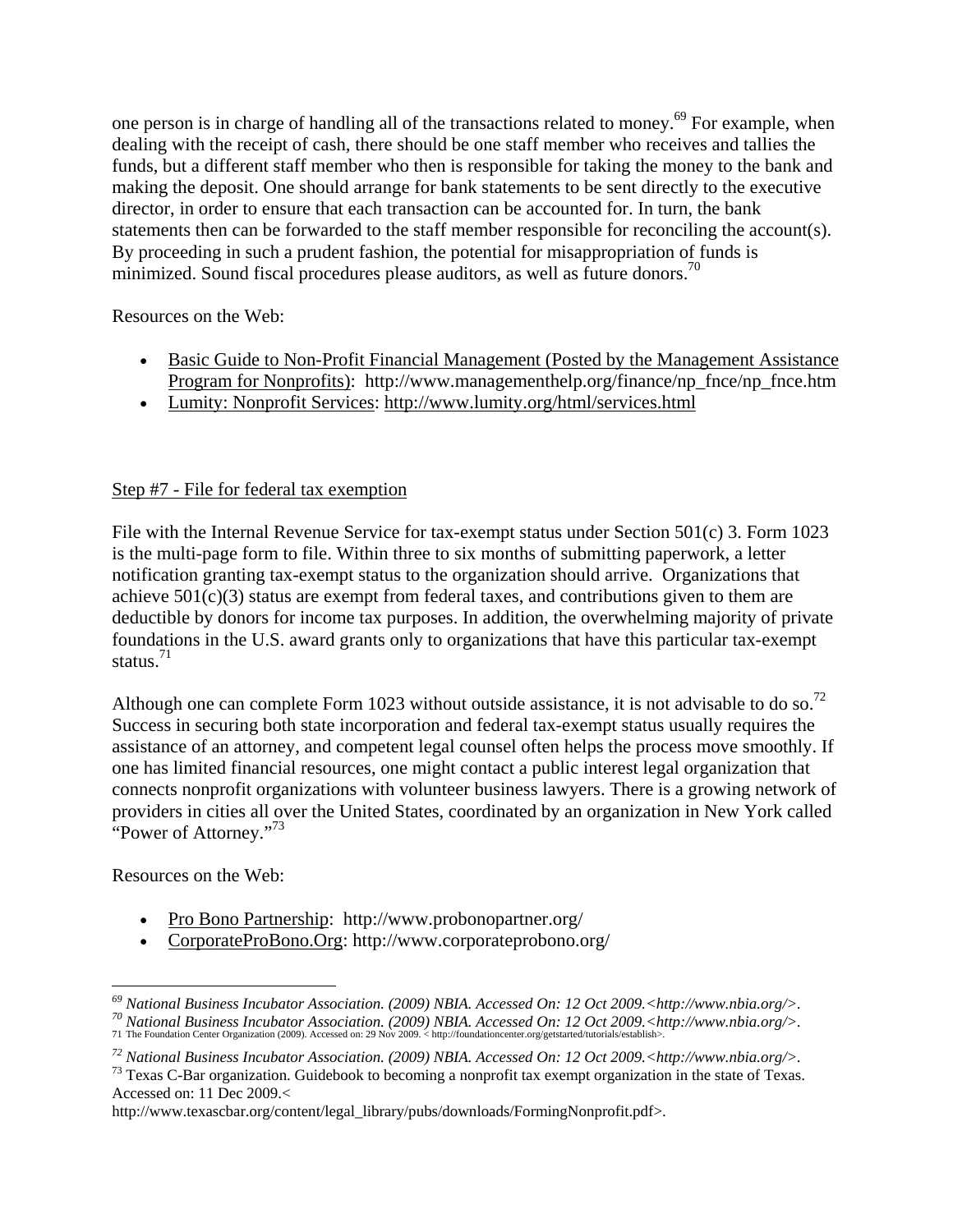*Attachments:* 

 $\overline{a}$ 

- Package 1023, *Application for Recognition for Exemption Under Section 501(c)(3) of the Internal Revenue Code*
- Publication 557, *Tax Exempt Status for Your Organization*

#### Step #8 - Follow state and local nonprofit regulations

Apply for Franchise Tax Exemption from Texas Comptroller

Nonprofit corporations are subject to the Texas franchise tax unless an exemption from the Texas Comptroller is obtained. Corporations which have already received their  $501(c)(3)$  tax exempt status from the IRS need to send a cover letter to the Comptroller at 111 E. 17th Street, Austin, Texas 78774,<sup>74</sup> requesting a franchise tax exemption and enclosing a copy of their  $501(c)(3)$ determination letter from the IRS. Corporations that are not required to file a Federal tax exempt application, such as corporations which normally have annual gross receipts of less than \$5,000 a year, may receive a state franchise exemption by preparing a letter stating the reasons the corporation believes that it meets the requirements for state and federal tax exemption status (include citations to the appropriate sections of the Texas Tax Code).<sup>75</sup>

Apply for Sales Tax Exemption from the Texas Comptroller

Exempt corporations can buy, lease, or rent taxable items without paying sales and use tax if those items are necessary to their functions. A written request must be made to the Comptroller's office, asking for exempt status from the "limited sales, excise, and use tax."76 The following information must also be included in the request: (1) a detailed description of the corporation's activities; (2) a copy of the certificate of formation; and (3) a copy of the IRS exemption letter. The request should be sent to: Tax Policy Division, Exempt Organizations Section, Texas Comptroller of Public Accounts, PO Box 13528, Austin, Texas 78711-3528.77 The Comptroller will then send the organization written notification of exempt status. Upon receipt of notification, the organization should complete the Comptroller's exemption certificate, available at http://www.window.state.tx.us/taxinfo/taxforms/01-3392.pdf. The certificate should be provided to each vendor at the time of purchase.<sup>78</sup>

Exemption from Texas state taxes is determined by the Texas Comptroller of Public Accounts. Questions can be directed to:

<sup>&</sup>lt;sup>74</sup> Texas State Legislature On Line. Accessed On: 11 Dec 2009.< http://tlo2.tlc.state.tx.us/statutes/bo.toc.htm <sup>75</sup> Texas C-Bar organization. Guidebook to becoming a nonprofit tax exempt organization in the state of Tex

Accessed on: 11 Dec 2009.<<br>http://www.texascbar.org/content/legal\_library/pubs/downloads/FormingNonprofit.pdf>.

<sup>&</sup>lt;sup>76</sup> National Business Incubator Association. (2009) NBIA. Accessed On: 12 Oct 2009.<http://www.nbia.org/>.<br><sup>77</sup> Texas State Legislature On Line. Accessed On: 11 Dec 2009.< http://tlo2.tlc.state.tx.us/statutes/bo.toc.htm

Accessed on: 11 Dec 2009.<

http://www.texascbar.org/content/legal\_library/pubs/downloads/FormingNonprofit.pdf>.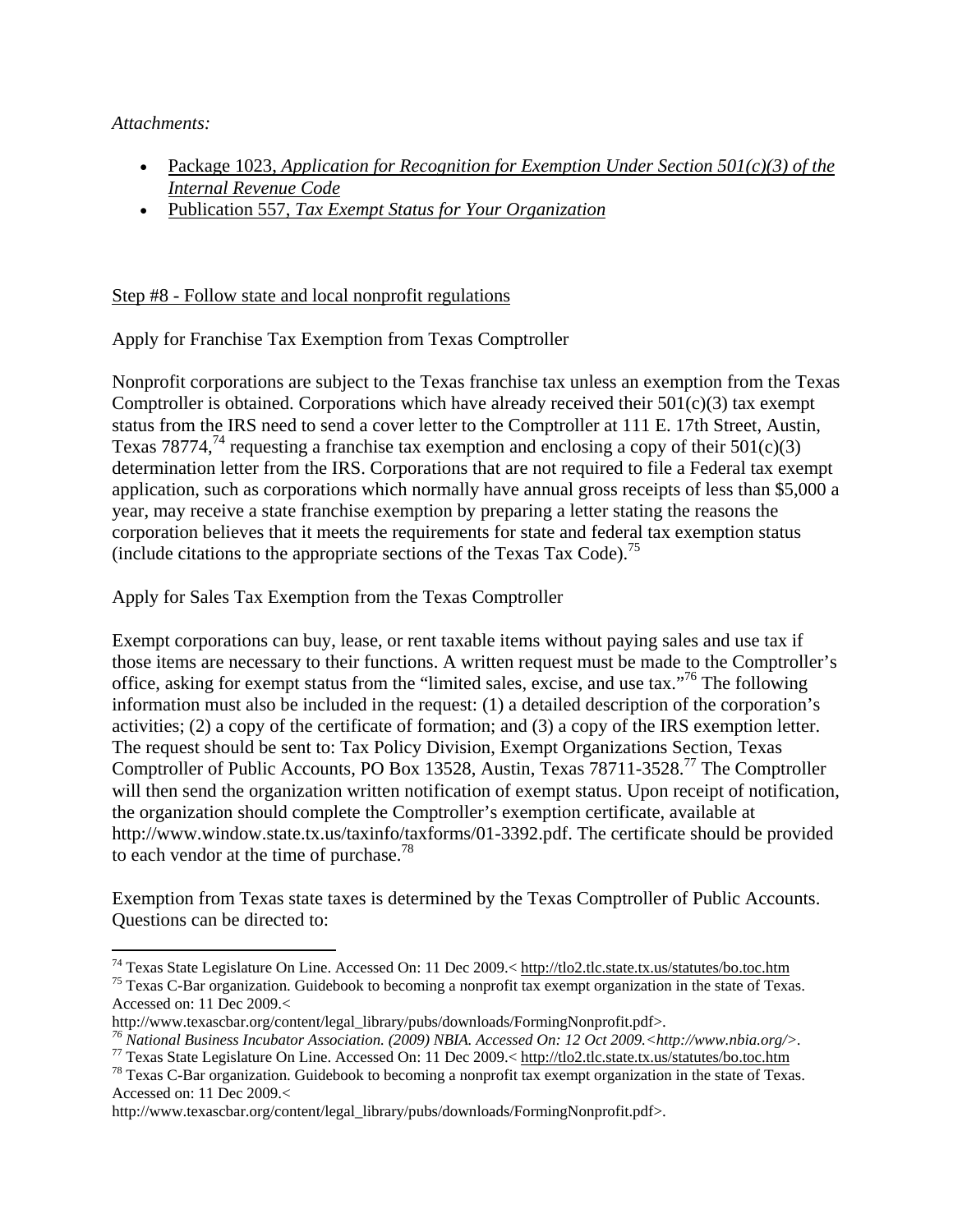Texas Comptroller of Public Accounts Exempt Organizations Section (800) 531-5441 or (512) 463-4600 tax.help@cpa.state.tx.us

#### Apply for Property Tax Exemption from the Local Tax Appraisal District

Nonprofit organizations that are exempt under Section 501(c) 3 may qualify for exemption from state sales tax as well as from property taxes (if property is owned). For property tax exemption, apply to your local (county, town, or city) tax assessor's office. Charitable Organization Property Tax Exemption see, - www.window.state.tx.us/taxinfo/taxforms/50-115.pdf.<sup>79</sup>

#### *Note: Texas does not participate in the Unified Registration Statement (URS). Nonprofits must register independently through state, county as necessary.80*

#### Texas Charities Registration Bureau

Under Texas law, most charities or nonprofit organizations are not required to register with the State Fundraising Registration Bureau. Exceptions exits for organizations that solicit for law enforcement, public safety or veterans causes. $81$ 

#### Step #9 - Find office space and obtain office equipment

Finding office space can be a challenge in the best circumstances. Bolivar may need to establish a capital campaign or other building fundraising if alternative office space is not available on the peninsula.

When obtaining office equipment, evaluate as to whether rental or purchase is in the best fiscal interest of the organization. Include considerations involving the quality or the equipment, duration of service contract and associated costs.<sup>82</sup>

#### Step #10 - Recruit staff and prepare a personnel manual

It is essential for the organization to have solid staff in place to carry out programs and administrative functions. Volunteers can be helpful to an organization, depending on the budget size; future donors may question the commitment level of staff if the organization relies too heavily on volunteers. The consensus among funders is that paid staffs are more reliable than unpaid volunteers.<sup>83</sup>

 79 The Foundation Center Organization (2009). Accessed on: 29 Nov 2009. < http://foundationcenter.org/getstarted/tutorials/establish>.

<sup>&</sup>lt;sup>80</sup> Texas State Legislature On Line. Accessed On: 11 Dec 2009.< http://tlo2.tlc.state.tx.us/statutes/bo.toc.htm <sup>81</sup> Attorney General of Texas, Greg Abbott site. Accessed on: 3 Dec 2009.<br>

<sup>&</sup>lt;sup>82</sup> National Business Incubator Association. (2009) NBIA. Accessed On: 12 Oct 2009.<http://www.nbia.org/>.<br><sup>83</sup> National Business Incubator Association. (2009) NBIA. Accessed On: 12 Oct 2009.<http://www.nbia.org/>.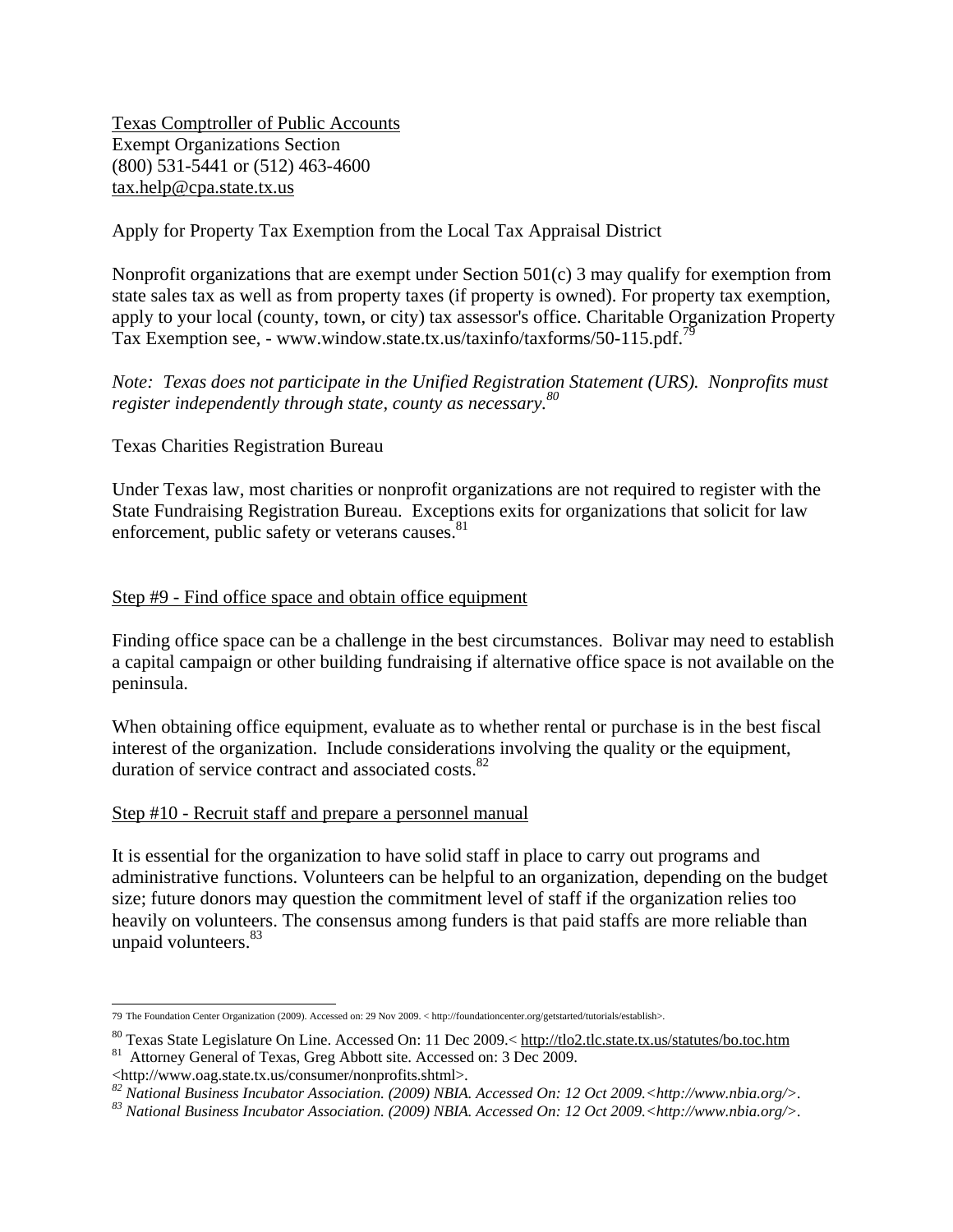Finding competent staff is extremely important, and in some ways it is even more challenging than recruiting board members. Initially, staff will be smaller than the board, and the staff is going to encompass all qualities for the board as a whole. Senior staff should be charismatic, articulate, well connected, and organized. They also will need to be good managers, experienced fundraisers, and have a solid understanding of the organization's goals, and effective implementation techniques.<sup>84</sup>

Prepare a personnel manual, which outlines policies related to overtime, annual and sick leave, health insurance and retirement benefits. While this document is not critical in the initial stages of setting up a nonprofit organization, it will limit liability and confusion for staff later in the organization's life cycle.<sup>85</sup>

Resources on the Web:

- Human Resources Management (posted by the Management Assistance Program for Nonprofits): http://www.managementhelp.org/hr\_mgmnt/hr\_mgmnt.htm
- Personnel Policies, Handbooks and Records (posted by the Management Assistance Program for Nonprofits): http://www.managementhelp.org/policies/policies.htm
- U.S. Employee Laws (posted by the Management Assistance Program for Nonprofits): http://www.managementhelp.org/legal/emp\_law/emp\_law.htm

#### Step #11 - Establish a payroll system and procure necessary insurance coverage

Make payroll arrangements to compensate full time and part time staff, as well as independent contractors. It is important to distinguish the role of independent contractors from that of part time staff. Independent contractors are hired to perform very specialized, short-term projects for the organization (i.e. accountants, lawyers, consultants), whereas part time staff are permanent or long-term employees of the organization.<sup>86</sup>

Funds that are earmarked for payroll tax can never be used for any other purpose. Be very careful, since committing such an error may result in substantial penalties from the Internal Revenue Service. In addition to salary, benefits are an important part of the compensation package, and the state government will insist that the nonprofit have certain coverages. These ordinarily include workers' compensation and disability insurance.<sup>87</sup>

Resources on the Web:

 $\overline{a}$ 

<sup>&</sup>lt;sup>84</sup> National Business Incubator Association. (2009) NBIA. Accessed On: 12 Oct 2009.<http://www.nbia.org/>.<br>85 The Foundation Center Organization (2009). Accessed on: 29 Nov 2009. < http://foundationcenter.org/getstarted/t

<sup>86</sup> Texas C-Bar organization. Guidebook to becoming a nonprofit tax exempt organization in the state of Texas. Accessed on: 11 Dec 2009.<<br>http://www.texascbar.org/content/legal\_library/pubs/downloads/FormingNonprofit.pdf>.

 $\frac{87}{37}$  Texas C-Bar organization. Guidebook to becoming a nonprofit tax exempt organization in the state of Texas. Accessed on: 11 Dec 2009.<

http://www.texascbar.org/content/legal\_library/pubs/downloads/FormingNonprofit.pdf>.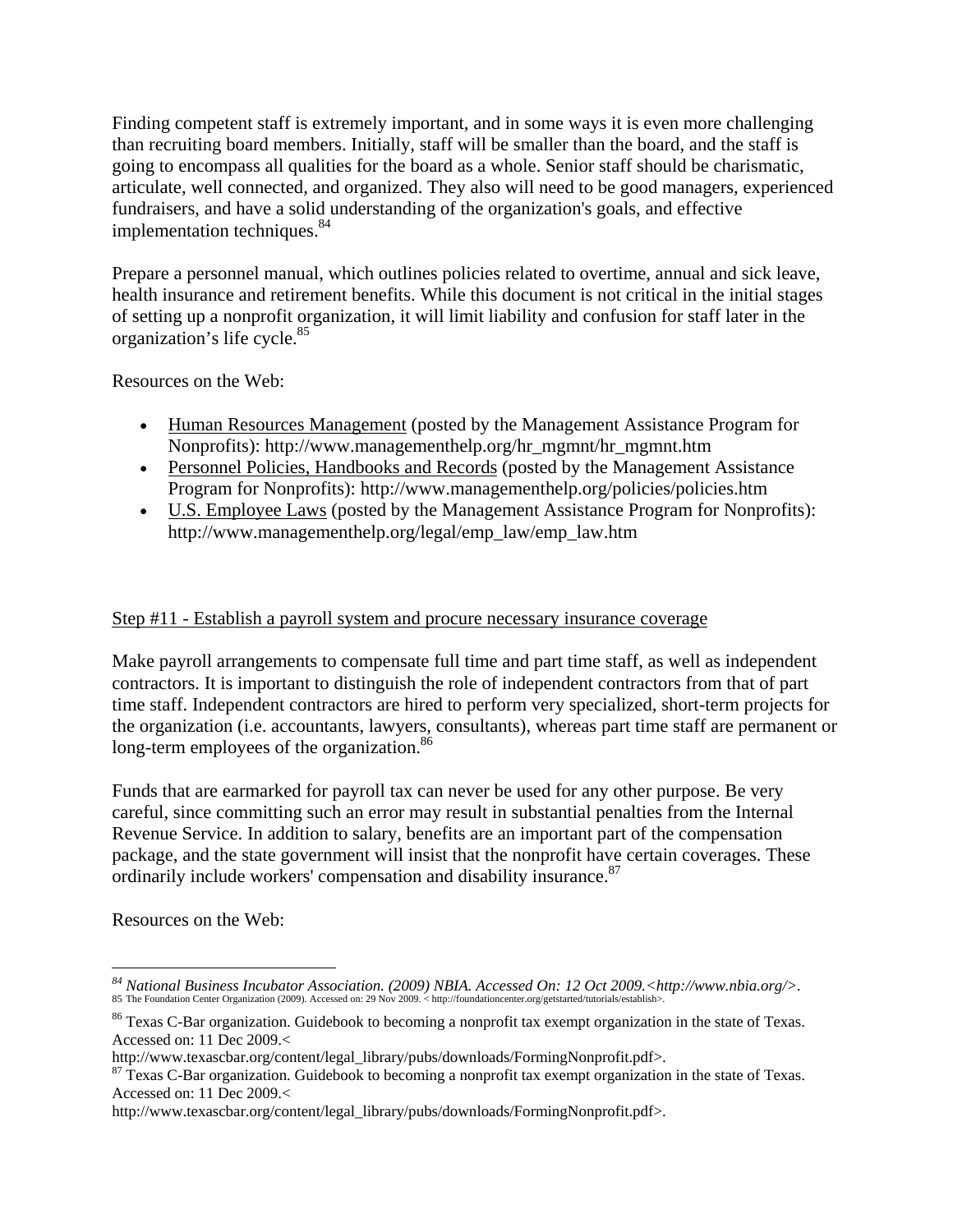- SalaryExpert.com: http://www.salaryexpert.com/
- Employee Benefits and Compensation (Posted by The Management Assistance Program for Nonprofits): http://www.managementhelp.org/legal/emp\_law/emp\_law.htm

#### Step #12 - Develop an overall fundraising plan

There are many different ways to maintain a viable, financially stable nonprofit organization. It is important to develop funding from a mix of individual and institutional sources, as well as earned income generated from special events, products, services and membership fees.<sup>88</sup>

Individuals extend their support in a variety of ways: they make contributions and pledges in response to direct mail requests, phonations, and appeals on the Internet, door-to-door canvassing, and face-to-face solicitations. Institutions that provide both financial and in-kind support to nonprofits include foundations; businesses and corporations; local, state and federal governments; and religious institutions.89

Today, diversification of support is vital, and no organization can hope to finance its work successfully from any one source. Even if it does succeed in obtaining that one large, elusive grant, there's no guarantee the grant will be renewed each year, and the organization's future will not be secure.<sup>90</sup> Moreover, funders like to see that an organization's funding is diversified, for this shows broad-based agreement that its mission is important and worthy of support.<sup>91</sup>

#### *Resources on the Web:*

- Find out about foundation grants for your subject area or field of interest: http://foundationcenter.org/getstarted/
- Find Web sites for researching prospective individual donors: http://foundationcenter.org/getstarted/faqs/section\_2e.html
- Find information on government grants http://foundationcenter.org/getstarted/faqs/html/government\_grants.html

#### Texas Specific laws and statutes to be aware of: http://tlo2.tlc.state.tx.us/statutes/bo.toc.htm

- Business Organization Code- title 2: chapter 22. Nonprofit corporations
- Electronic Mail Solicitation Laws
- Liability Laws for Charitable Organizations and Volunteers
- Chapter 123 Proceedings
- The Texas Property Code, Chapter 123

 $^{88}$  National Business Incubator Association. (2009) NBIA. Accessed On: 12 Oct 2009.<http://www.nbia.org/>. <sup>88</sup> National Business Incubator Association. (2009) NBIA. Accessed On: 12 Oct 2009.<http://www.nbia.org/>.<br><sup>89</sup> National Business Incubator Association. (2009) NBIA. Accessed On: 12 Oct 2009.<http://www.nbia.org/>.<br><sup>90</sup> N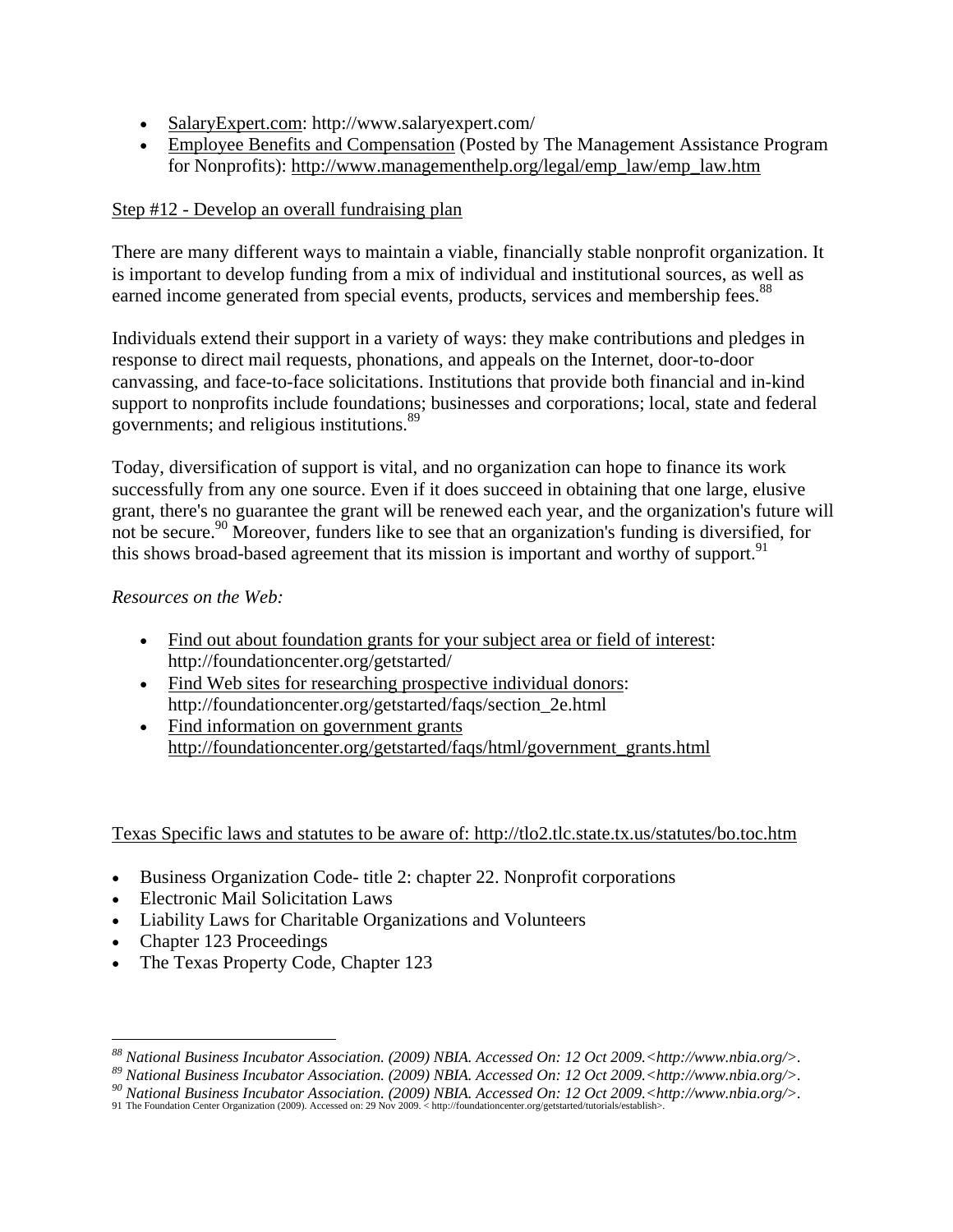Texas Property Coded, Chapter 123, provides the Attorney General with standing to intervene in any proceeding involving a charitable trust on behalf of the general interest of the public of this state. This chapter also requires notice to the Attorney General by any party initiating such a proceeding.  $92$ 

This is accomplished by sending to the Attorney General, by registered or certified mail, a true copy of the petition or other instrument initiating the proceeding involving a charitable trust within 30 days of the filing of such petition or other instrument, but no less than 25 days prior to a hearing in such a proceeding. Notice is not required if the proceeding is initiated by an uncontested application that exclusively seeks the admission of a will to probate.<sup>93</sup>

Direct correspondence to the following address:

Office of the Attorney General Charitable Trusts Section Consumer Protection Division P.O. Box 12548 Austin, TX 78711-2548

#### *Expediting Chapter 123 Proceedings*

 $\overline{a}$ 

Once notice to the Attorney General is provided, it is often necessary to obtain additional information to aid in our determination as to whether intervention is warranted. A significant amount of time is expended by our office in obtaining this information. The following is a list of helpful information which, if provided upon submission, may expedite review of your proceeding.94

1. Include a cover letter accurately summarizing the relief requested. Tell us why the proceeding has been filed. Include any helpful background information which explains the basis for the requested relief and whether it significantly impacts the interest(s) of charity(ies). Explain why the proceeding may or may not warrant the intervention of the Attorney General.<sup>95</sup>

2. Include all attachments to the pleading which initiates the action.

3. Include any documents which may not be attached to your pleading, but which may help in our review. Examples (not intended to be exhaustive) include:

(i) the articles of incorporation for non-profit corporate entities;

(ii) the will (or wills) and any codicils, if the matter involves a charitable bequest or testamentary trust;

**<sup>92</sup> Texas State Legislature On Line. Accessed On: 11 Dec 2009.< http://tlo2.tlc.state.tx.us/statutes/bo.toc.htm>.** 

<sup>93</sup> Texas State Legislature On Line. Accessed On: 11 Dec 2009.< http://tlo2.tlc.state.tx.us/statutes/bo.toc.htm 94 The Foundation Center Organization (2009). Accessed on: 29 Nov 2009. < http://foundationcenter.org/getstarted/tutorials/establish>.

<sup>95</sup> The Foundation Center Organization (2009). Accessed on: 29 Nov 2009. < http://foundationcenter.org/getstarted/tutorials/establish>.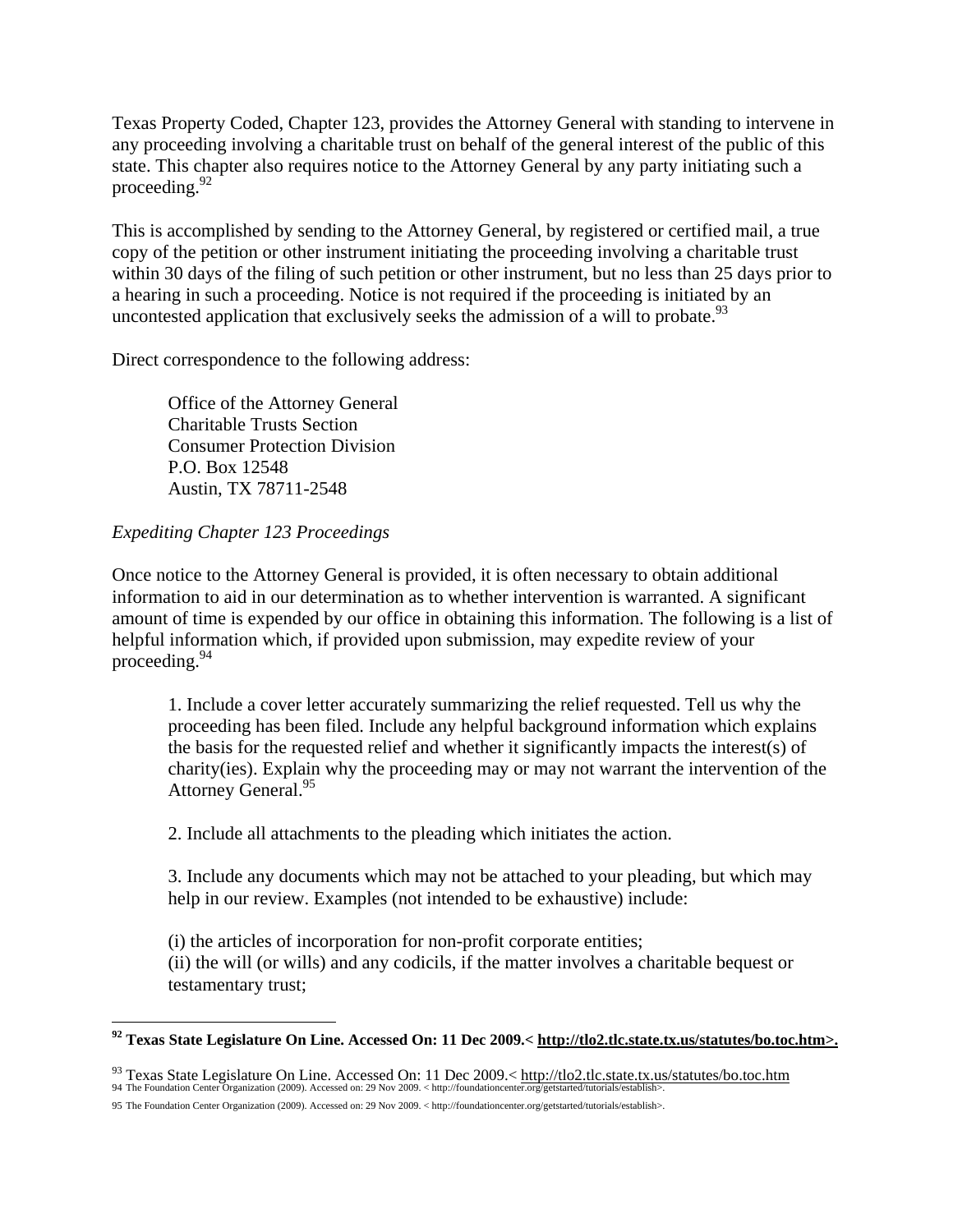(iii) trust documents, including all amendments;

(iv) documents relating to the nature and charitable mission of the charitable entities involved, if trust funds are sought to be transferred from one charitable entity to another; (v) copies of notice to all specific charitable entities interested in the proceeding; (vi) copies of any pleadings filed by charitable entities, including waivers of participation or other evidence of agreement to the relief sought; and

(vii) copies of all other pleadings pertinent to our review.

4. Include information regarding the value of the estate or trust assets.

5. If the proceeding is a trust reformation, specifically state in your petition for reformation how your request to reform meets the standard contained in Texas Property Code §112.054 authorizing the court to reform, namely:

(1) the purposes of the trust have been fulfilled or have become illegal or impossible to fulfill; or (2) because of circumstances not known to or anticipated by the settler, compliance with the terms of the trust would defeat or substantially impair the accomplishment of the purposes of the trust.

#### *Texas Nonprofit Resources*<sup>9697</sup>

 $\overline{a}$ 

- Texas Association of Nonprofit Organizations: A gathering place for all nonprofits within the state of Texas.
- Texas Nonprofit Management Assistance Network: An association of providers identifying and meeting the needs of Texas Nonprofits.
- Texas Business Advisor: The Texas Business Advisor provides links to various sites that may be of assistance to non-profit associations.
- Charitable Trust Section of the Office of the Attorney General
- Texas C-Bar: Community Building with Attorney Resources provides free legal assistance to Texas non-profit organizations.
- OneStar Foundation: OneStar promotes service and volunteerism, forges effective public and private partnerships, and works to increase the performance of non-profit organizations.

*<sup>96</sup> National Business Incubator Association. (2009) NBIA. Accessed On: 12 Oct 2009.<http://www.nbia.org/>* 

<sup>&</sup>lt;sup>97</sup> Texas C-Bar organization. Guidebook to becoming a nonprofit tax exempt organization in the state of Texas. Accessed on: 11 Dec 2009.<

http://www.texascbar.org/content/legal\_library/pubs/downloads/FormingNonprofit.pdf>.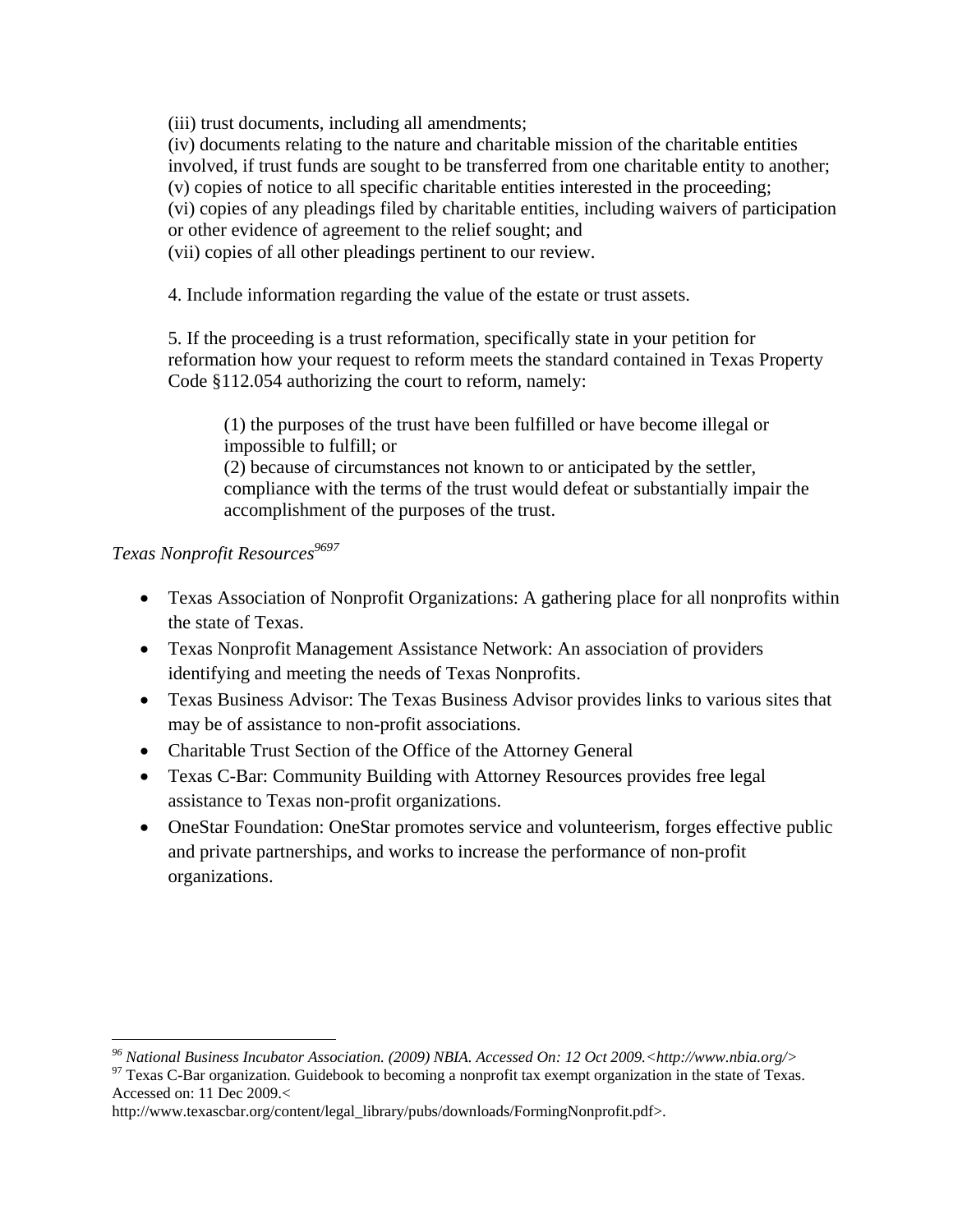## **Development Plan 4: Fort Travis Revitalization**

#### *Background*

Fort Travis represents a historical resource for the Bolivar Peninsula. The Fort is currently designated in the National Register of Historic Places and recognized for its historical significance by both the National Park Service and the Texas Historical Commission. Fort Travis Seashore Park is owned by Galveston County and operated by the Galveston Parks and Senior Services Department.

Original recommendations for the Fort Travis revitalization included building new facilities with possibilities including RV campsites, picnic shelters, and a group dining hall/meeting area. However, due to the historical significance of the site, modification of Fort Travis or construction of these projects was deemed unfeasible. A representative from the Galveston Parks and Senior Services department confirmed this type of development would not fit into Fort Travis's historic preservation goal.

However, options still exist for revitalizing Fort Travis and for building RV park facilities at a different park location. These options are discussed in this implementation plan.

#### *Option 1: Restore Structures at Fort Travis*

The bunkers at Fort Travis are eroding in places and in need of repair. However, because of the strict guidelines that dictate development on any historic structures, Bolivar has not been able to properly renovate them. Instead, bunkers are fenced off from the public in areas. Also in need of repair are the sea wall and walking trail bordering the Gulf of Mexico. Areas are holding water and making the walking trail unusable.

Restoring the existing facilities will make Fort Travis more aesthetically pleasing. Greater interpretive opportunities will be available if the public can fully view the bunkers and tie themselves to the historical significance of the Fort.

Restoring the facilities will also make the Fort more functional and provide better recreational opportunities to the public. The walking trail around the sea wall is currently so eroded in places that it is impassable. Repairing it will allow multiple types of users (joggers, walkers, those in wheelchairs and strollers, etc.) to enjoy the trail. It will help improve the overall appeal for the park.

#### *Option 2: Create New Facilities at Other Bolivar Parks*

Even though construction of RV camping sites is not feasible at Fort Travis, it would be possible at the other Bolivar Peninsula Parks. Gregory Park and Noble Carl Park are recreation based instead of historically based, and do not carry the same development and construction prohibitions that Fort Travis has. They are also in proximity to the Gulf of Mexico and RV parks and camping facilities would be popular especially during festivals and special events held at these parks.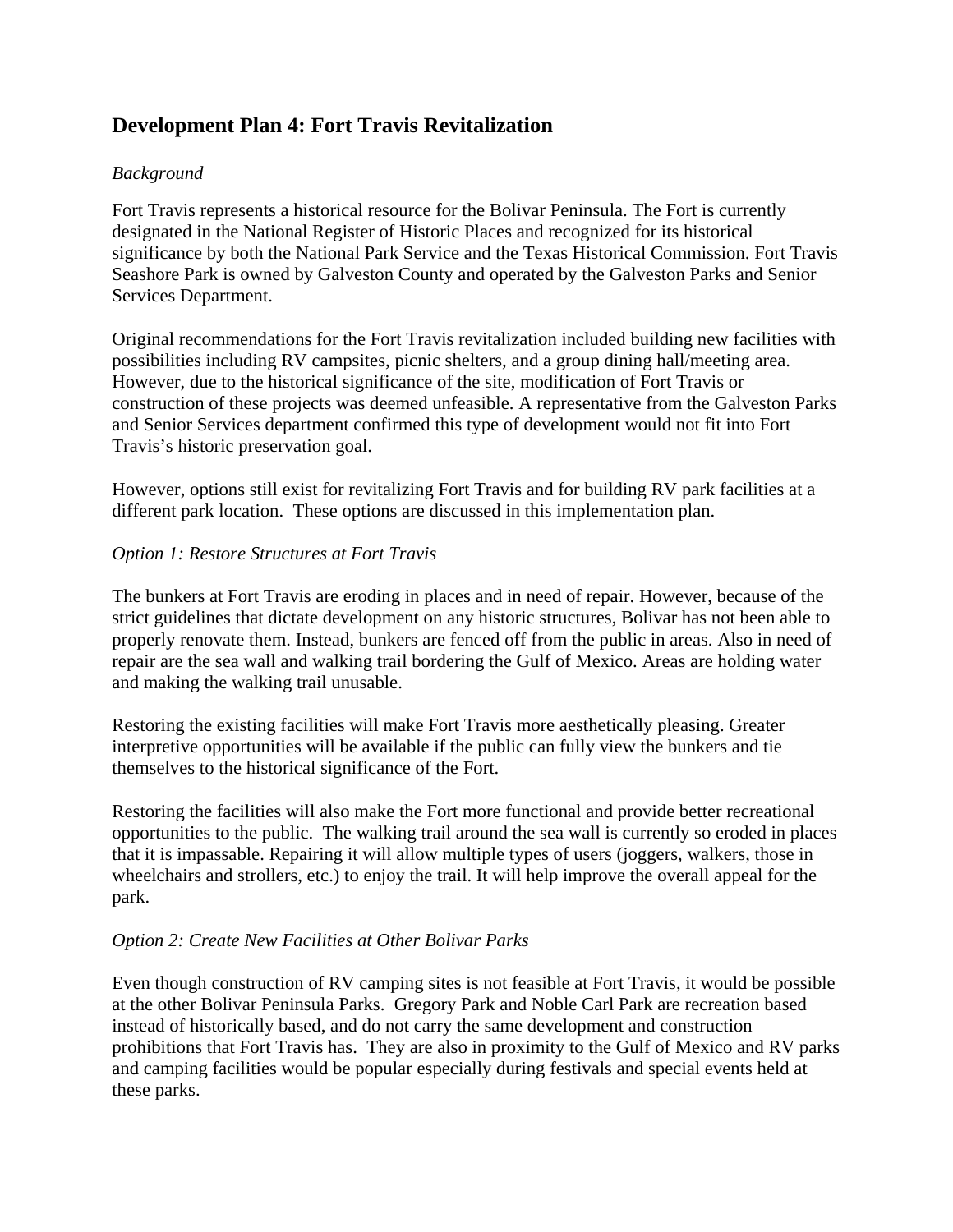#### *Funding Options*

Several grants are available that could help fund the revitalization of the Fort Travis structures and fund the construction of RV camping facilities at the other Bolivar Parks. The different grants available are discussed briefly. All grants listed require matching funds. Bolivar Peninsula would need to use different fundraising options such as proceeds from special events to raise funds for these grants.

#### Texas Parks and Wildlife Department Grants<sup>98</sup>

#### Outdoor Recreation Grants

This program provides 50% matching grant funds to municipalities, counties, MUDs and other local units of government with a population less than 500,000 to acquire and develop parkland or to renovate existing public recreation areas. There will be two funding cycles per year with a maximum award of \$500,000. Eligible sponsors include cities, counties, MUDs, river authorities, and other special districts. Projects must be completed within three years of approval. Application deadlines are January 31st and July 31st each year (the master plans submission deadline is 60 days prior to application deadline). Award notifications occur 6 months after deadlines. For complete information on this land acquisition/park construction grant, please download the Outdoor Recreation Grant Application.

#### Indoor Recreation Facility Grants

This program provides 50% matching grant funds to municipalities, counties, MUDs and other local units of government with a population less than 500,000 to construct recreation centers, community centers, nature centers and other facilities (buildings). The grant maximum will increase to \$750,000 per application. The application deadline is July 31st each year (with master plan submission deadline 60 days prior to application deadline). Award notifications occur the following January. For more information on this land acquisition/facility construction grant, please download the Indoor Facility Recreation Grant Application.

#### Texas Preservation Trust Fund Grants (Texas Historical Commission)<sup>99</sup>

The THC provides grants for a wide range of preservation projects through the Texas Preservation Trust Fund (TPTF). From downtown theaters to history-related web sites, countless Texas projects have benefited from this initiative. TPTF grants pay up to one-half of total project costs to help preserve Texas' cultural resources. Grant funds are awarded for acquisition, development, planning, and heritage education.

Who may apply? THC staff assesses potential grant eligibility based on specific criteria. These requirements are available at www.thc.state.tx.us or by calling 512/463-6094. Projects eligible

http://www.tpwd.state.tx.us/business/grants/ (accessed December 10, 2009). 99 Texas Historical Commission. *Texas Preservation Trust Fund Grants*. 2009.

 $\overline{a}$ 98 Texas Parks and Wildlife Department. *TPWD Grants and Assistance*. 2009.

http://www.thc.state.tx.us/grantsincent/gratptf.shtml (accessed December 10, 2009).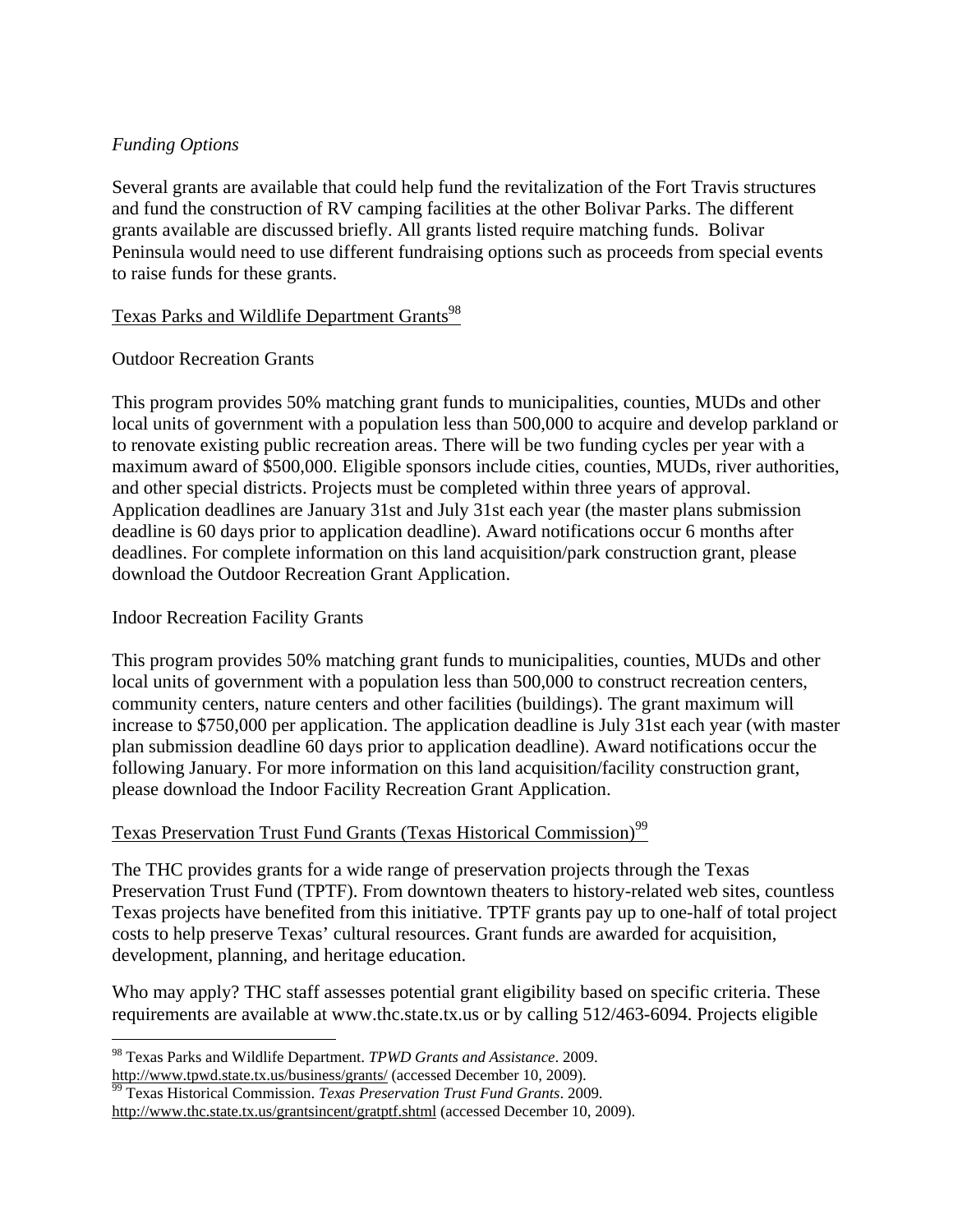for grant assistance include: commercial buildings, public buildings (such as schools, city halls, libraries and museums), unique historic structures (such as bridges, water towers, lighthouses and ships), archeological site surveys, and training for individuals and organizations about historic resources and preservation techniques.

Application Process and Deadlines: Applications will be available early each year. There are two steps in the grant application process. First, all applicants are required to submit brief application forms for the THC to review. The THC will select the highest priority projects from the initial application and invite those applicants to move forward to the second step. Successful applicants will continue the process by submitting detailed project proposals. Full project proposals will be considered by the agency's commissioners in the fall of each year. The exact timetable will be published on the THC web site as grant cycles are announced.

Review process: An interdisciplinary panel of agency staff and the TPTF Advisory Board review the applications and project proposals. The agency's commissioners give final approval.

Project example: The 1910 railroad depot in Sterling City underwent a major rehabilitation effort that converted the structure into a senior citizens center. The renovated building features an arts and crafts room, meeting room, dining room and kitchen. The \$14,000 TPTF grant helped repair the existing brick chimneys, clay tile roof, decking and framing.

Funding information: TPTF is an interest-earning pool of public and private monies. The earned interest and designated gifts are distributed yearly as matching grants to public and private owners of eligible historic properties and archeological sites. In fiscal year 2007, the THC reviewed more than 70 requests for grants ranging from \$2,500 to \$30,000. The agency awarded 27 matching grants totaling \$477,800.

For more information: Call 512/463-6094 or email lisaharvell@thc.state.tx.us.

### Save America's Treasures Grant Program (National Park Service)<sup>100</sup>

 $\overline{a}$ 

The Federal Save America's Treasures program is one of the largest and most successful grant programs for the protection of our nation's endangered and irreplaceable cultural heritage. Grants are available for preservation and/or conservation work on nationally significant intellectual and cultural artifacts and historic structures and sites. Intellectual and cultural artifacts include artifacts, collections, documents, sculpture, and works of art. Historic structures and sites include historic districts, sites, buildings, structures, and objects.

Grants are awarded to Federal, state, local, and tribal government entities, and non-profit organizations through a competitive matching-grant program, administered by the National Park Service in partnership with the National Endowment for the Arts, the National Endowment for the Humanities, the Institute of Museum and Library Services and the President's Committee on the Arts and the Humanities.

<sup>100</sup> National Park Service. *Save America's Treasures Grant*. http://www.nps.gov/history/hps/treasures/index.htm (accessed December 11, 2009).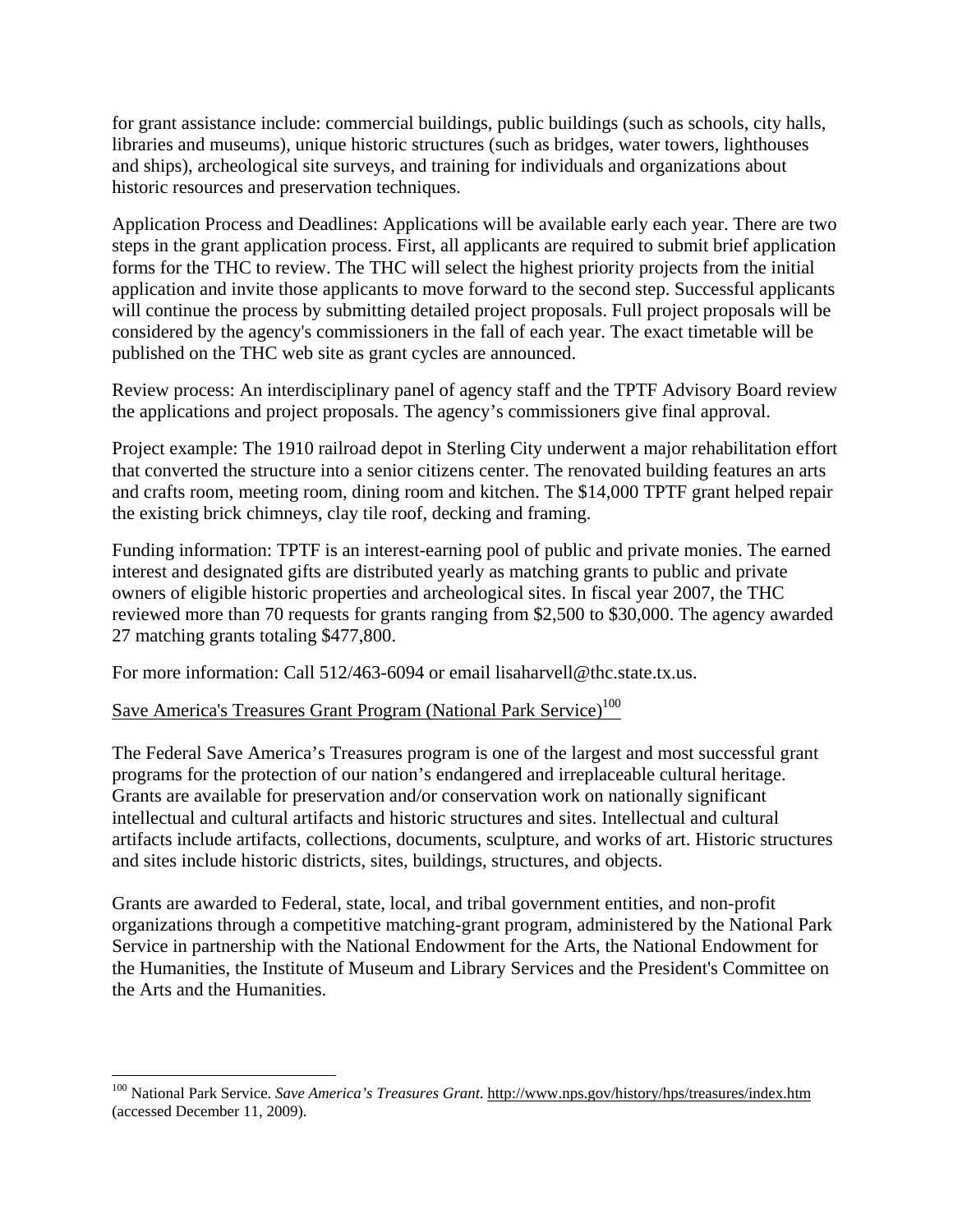## **Development Plan 5: Geocache Program for Bolivar Peninsula**

#### *Introduction*

Geocaching is a recent phenomenon that involves using GPS coordinates to locate a hidden treasure or "cache". The first recorded cache was placed in 2001, and 75 caches were documented by the end of the year. Currently the main geocache website, geocaching.com, reports almost 500,000 caches worldwide. Caches vary in size and are often placed in areas that have some significance such as scenic, historical, cultural, etc. $^{101}$ 

Many parks at the city and state level have seen a drastic increase in both the number of caches placed in their parks and the number of participants seeking them. Geocache participants are always seeking new caches to find.

Bolivar Peninsula has identified geocaching as a potentially successful program that can promote economic activity on the peninsula. This section outlines the development of a geocache program for the Bolivar Peninsula

#### *Elements of the Geocache Program*

The Bolivar Peninsula Geocache Program will hide a series of caches at various points of interest incorporating cultural, historical, environmental, and social elements of the peninsula. The goal of the geocache program will be to draw visitors to Bolivar to seek the caches, and in the process stimulate their interest of the peninsula. This will indirectly impact economic activity as potential future tourists learn of the peninsula's charm. Economic activity will be impacted directly through their visit by the geocachers spending money on food and supplies while on Bolivar Peninsula.

Bolivar Blueprint participants should decide which points of interest they would like to include in the initial geocache program. Other points of interest to use for caches can be included as the program grows in popularity. For example, the first cache would be located close to the Ferry, with others located at other points of interest including Fort Travis, Crystal Beach, Rollover Pass, the Intracoastal Waterway, High Island Bird Sanctuary, etc. Holistically the caches would give participants a tour of the peninsula and encourage them to stay at least one day. Bolivar Blueprint participants are encouraged to designate at least 15 potential cache sites to start the program. Once designated, the Bush School team can assist Bolivar Blueprint participants in creating interpretive messages for the caches.

#### *Using Geocaching.com*

 $\overline{a}$ 

Bolivar Peninsula will need to register an account with geocaching.com. Geocaching.com is the premiere site for the geocache community. Basic membership is free; however premium membership is available for \$30 per year. The premium membership account may be a wise

<sup>&</sup>lt;sup>101</sup> Geocaching. *Welcome to Geocaching*. 2009. http://www.geocaching.com/ (accessed October 28, 2009).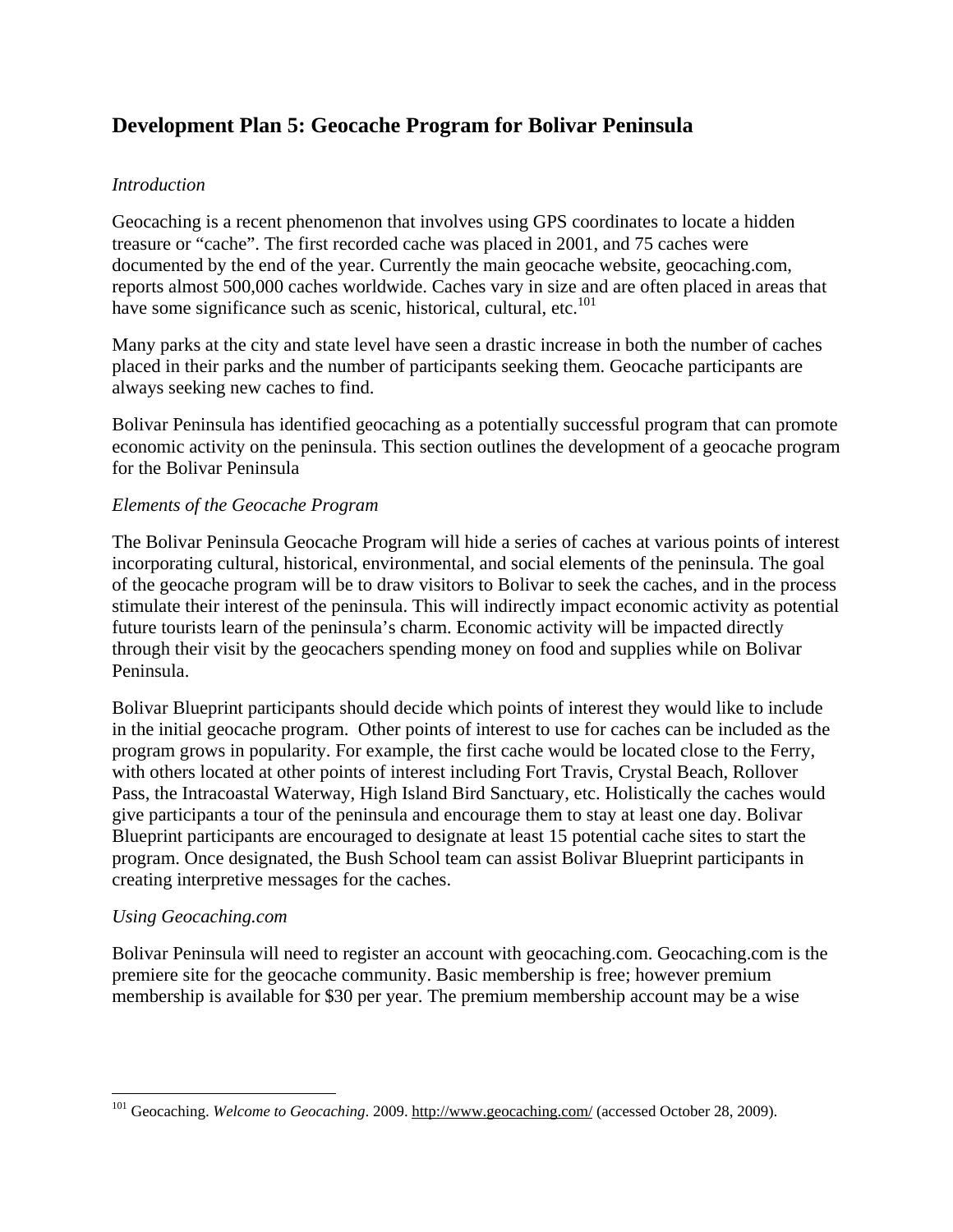option for Bolivar Peninsula because it allows access to custom searches and instant notification when caches are located, among other options<sup>102</sup> (Geocaching.com 2009).

Geocaching.com thoroughly guides geocache users through every aspect of geocaching. The site is a great reference with detailed directions on how to hide a cache, seek a cache, record cache coordinates and descriptions on the site, load cache coordinates into a GPS, and maintain a cache.

#### *Managing and Promoting the Geocache Program on Bolivar Peninsula*

It is recommended that the geocache program has a central website that potential users can easily locate. The website should have a description of the geocache program along with the coordinates to find the caches. The program could be a separate page on the Bolivar Chamber of Commerce or Galveston County website, or have its own website altogether. It is advisable that the Chamber, County, and other visible Bolivar websites have links to the geocache program.

The geocache program would need a designee to oversee it and help develop the program. This can be a volunteer or a staff member with the county. The designee needs to have access to a GPS and know basic GPS skills so that they can place the caches at their locations and periodically check caches for maintenance. It is recommended that volunteers from the local community familiar with geocaching help maintain the program. As the number of geocaching participants continues to grow, ample volunteers located on the peninsula or in proximity to it could most likely be located. Volunteers should report to the designee for coordination and maintenance efforts. Volunteers from the geocache community will also be able to provide feedback on how the program is going.

#### *Cases and Examples as Models to Help Develop the Program*

#### Texas Parks and Wildlife Department Geocache Challenge

The Texas Parks and Wildlife Department recently started a "Geocache Challenge." The challenge involves locating a series of twelve caches in their Region 5 parks. Caches have an interpretive message about the park that the participant must use to answer a series of questions on their logbook. Once all the caches have been found and the questions in their workbook answered, the participant can send in their logbook to TPWD and is then issued a Geocache Challenge certificate.<sup>103</sup> The first 100 participants to find all twelve caches also received a commemorative Geocache Challenge coin. The passport book is attached at the end of this section as a reference to Bolivar for creating its own geocache passport.

Supplies used for the program:

1

- Ammo Boxes for the Caches
- Log Book located inside each cache
- Texas State Park Geocache Challenge Passport Book (can be downloaded from the website and printed)
- Orienteering punch used to mark off cache in passport book

<sup>&</sup>lt;sup>102</sup> Geocaching. *Welcome to Geocaching*. 2009. <u>http://www.geocaching.com/</u> (accessed December 8, 2009) <sup>103</sup>Texas Parks and Wildlife Department. *Texas Geocache Challenge*. 2009. http://www.tpwd.state.tx.us/geocaching/ (accessed October 28, 2009).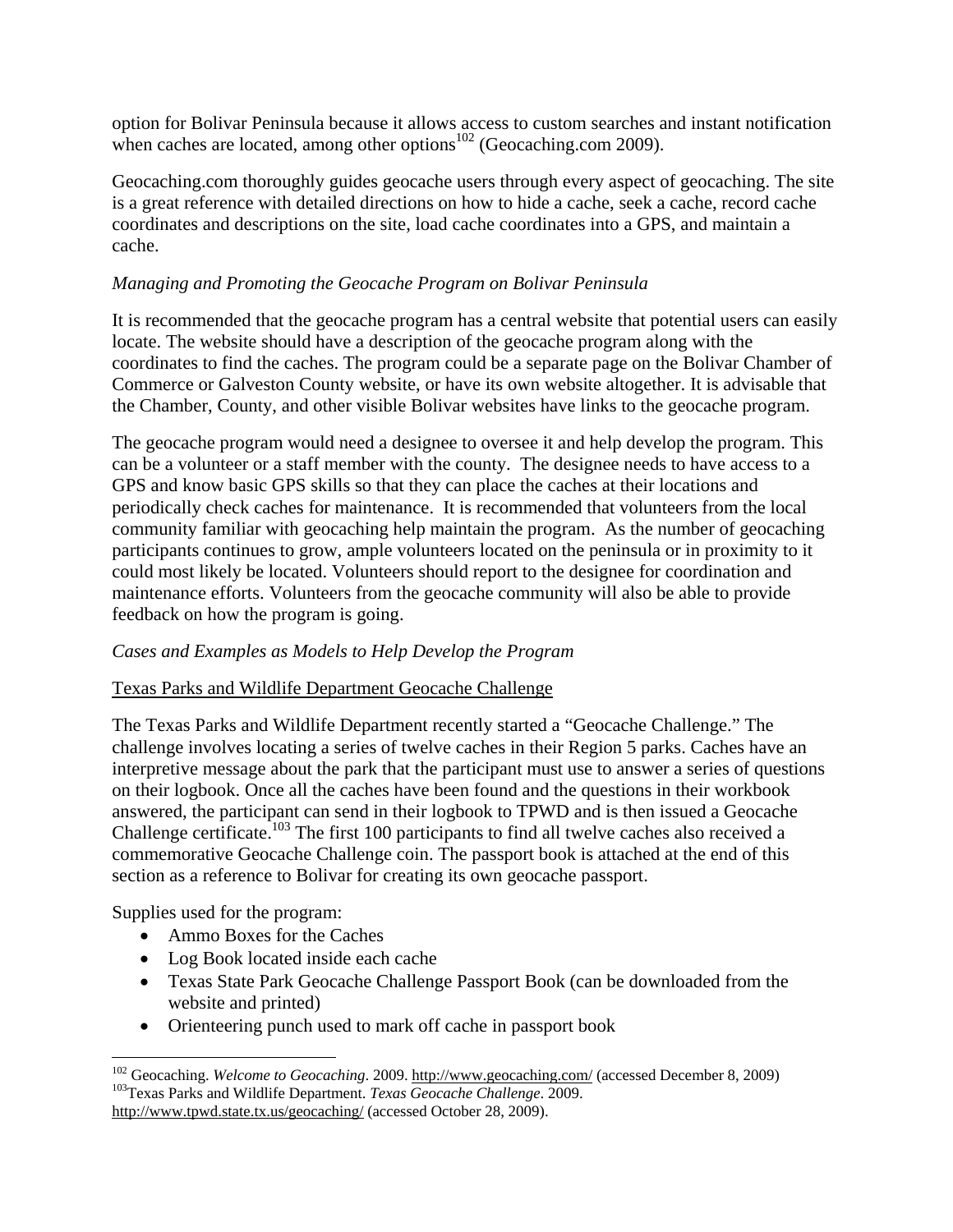Small trinkets placed in each cache; take-one-leave-one concept

#### Maryland Municipal League Geocache Trail

The Maryland Municipal League (MML) was the first municipal organization to create a statewide city/town geocache trail. Participants must use geocaching.com to find the MML account which lists the coordinates for the caches in the program. The geocache trail consists of many caches tied together by a central theme of "Celebrating Maryland's Cities and Towns." A total of 78 caches in 11 regions throughout the state comprise the program. Participants can pick up a copy of the program passport at visitor centers or download it online. The first 500 geocachers to locate at least 22 caches receive a commemorative geocache coin.<sup>104</sup>

Supplies used for the program:

- Cache container (ammo boxes or plastic watertight container)
- Log book located inside each cache
- MML Geocache Trail Passport (pick up at participating visitor centers or download from the website)
- Special stamp located insight each cache to punch that cache in the Passport

#### Cleveland Metroparks Geocache Program

Cleveland Metroparks has placed several caches within its borders. It updates the location of its caches through geocaching.com. Locations are changed yearly. For the year 2010, Cleveland Metroparks will place caches that fit into one of four themes; *Take a Hike*, *A Moment in History*, *Family Fun*, and *Natural Wonders*. The program encourages participants to either locate all caches from a particular theme group, or locate one cache from each theme group. Cleveland Metroparks' goal of the program is to encourage the education, conservation, and recreation opportunities based on the unique attributes of Cleveland Metroparks.<sup>105</sup>

#### *Costs Associated with the Bolivar Peninsula Geocache Program*

The following section details basic costs for supplies used in maintaining a geocache program. Geocaches use hardy, waterproof containers to house the cache. Common geocache containers include ammo boxes and durable plastic containers like Tupperware. Geocache.com sells ammo boxes for \$15 and clear plastic containers for \$9. Military surplus stores sell similar ammo boxes for \$12<sup>,106</sup> Clear plastic waterproof containers are also sold at Wal-Mart and grocery stores for various prices under \$10.<sup>107</sup> Geocache.com also sells logbooks for \$8, but these could be printed and bounded at a local copy store for a substantial amount less. Individual stamps for each cache could be purchased for less than \$5 each at Wal-Mart.

 $\overline{a}$ 

<sup>104</sup> Maryland Municipal. *Maryland Municipal League Geocache Trail*. 2009. http://www.mdmunicipal.org/programs/geocache.cfm (accessed December 8 2009). 105 Cleveland Metroparks. *Geocaching at Cleveland Metroparks*. 2009.

http://www.clemetparks.com/recreation/geocaching/index.asp (accessed December 10, 2009).<br>
<sup>106</sup> Coleman's Military Surplus. 2009. http://www.colemans.com/ammocan.htm (accessed December 8, 2009)<br>
<sup>107</sup> Wal-Mart. 2009. http: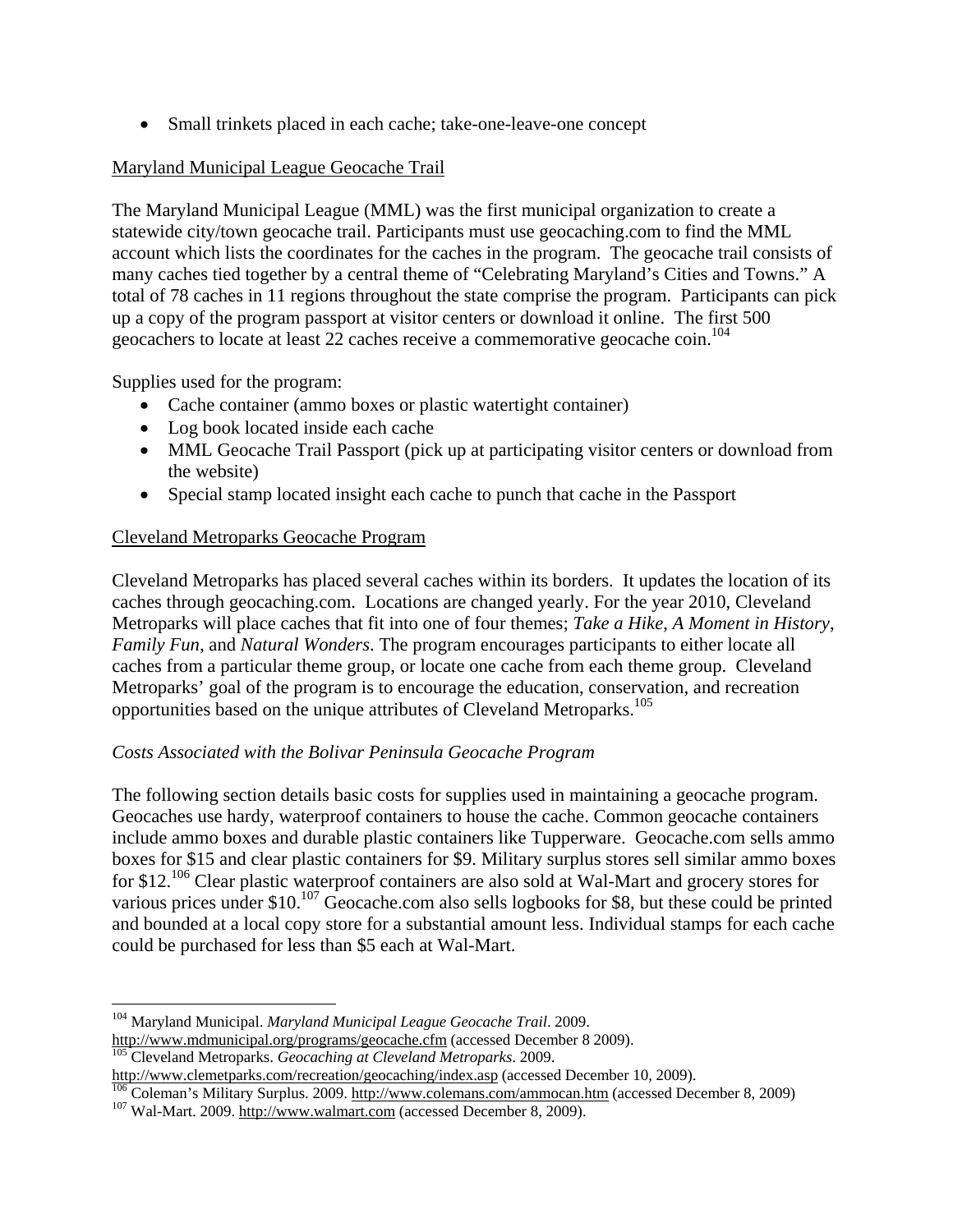GPS units vary greatly in price. Most likely the designee administering the Bolivar Geocache program along with the volunteers will have their own GPS units. If the program designee does not have a GPS, one will need to be purchased. A rough idea of GPS costs: a basic Garmin etrex costs \$150 and a high end Garmin 60CSX costs \$350 at Recreational Equipment Incorporated (REI). Just a basic GPS that can accurate plot the location of the caches is needed.

Other costs to be associated with the program would be those tied with the development of the program; designating cache locations, creating the interpretive messages for each cache, creating the logbooks for each cache and the passports for the participants to use, maintaining the geocache.com account, maintaining the program's website, and maintaining the caches themselves. As stated earlier, volunteers could be utilized for many of these functions.

The below images show examples of different geocache containers sold at geocache.com:<sup>108</sup>



A mmo Box \$14 4.99

• Plastic clear box with logbook \$9.99

 $\overline{a}$ 



 $\overline{a}$ 

 $\overline{a}$ 

<sup>&</sup>lt;sup>108</sup> Geocac (accessed D December 10, 2009). hing. *Shop Gro* oundspeak. 2009. http://shop.groundspeak.com/category.cfm?categoryID=5&home=t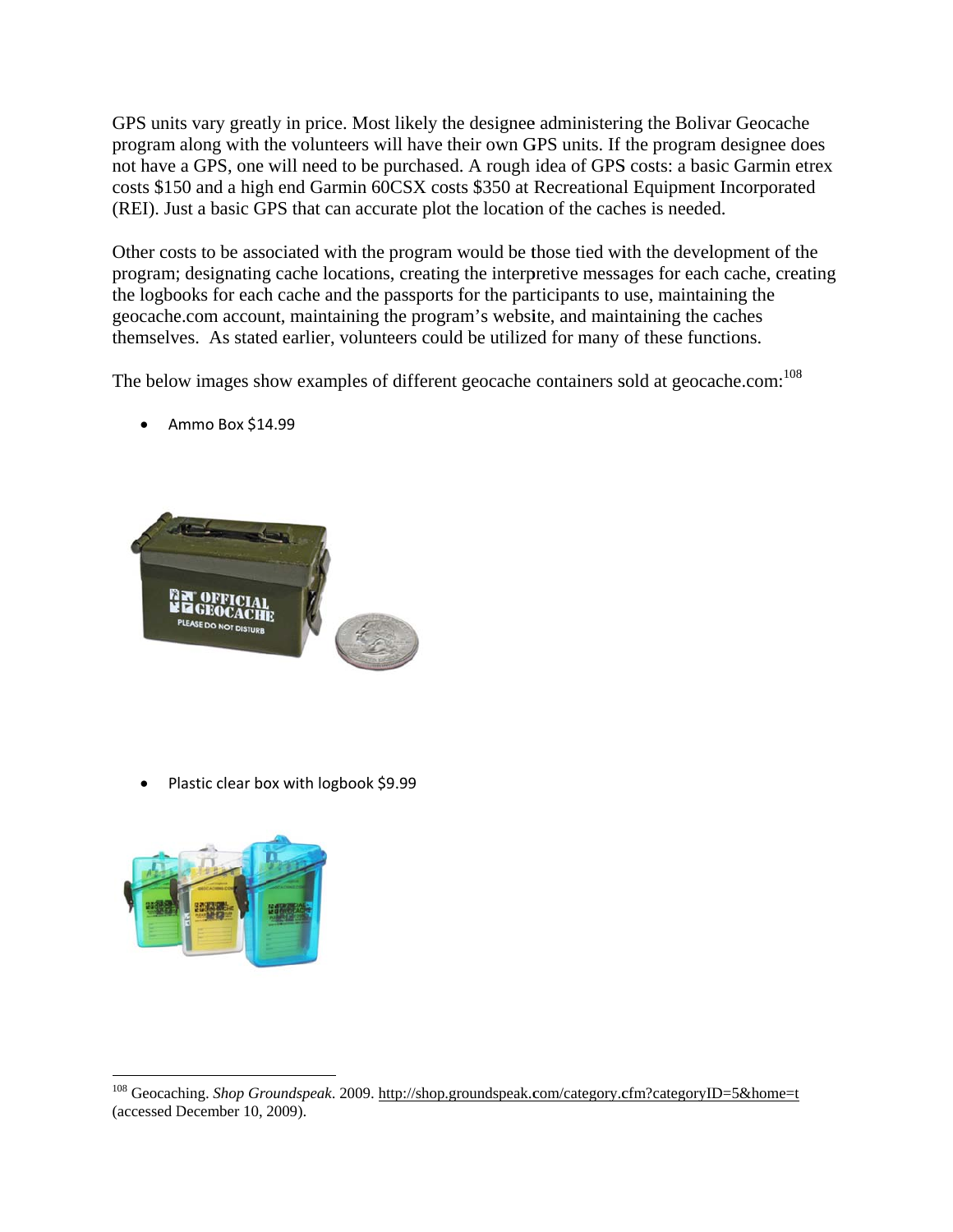**Example of the Texas Geocache Challenge Passport book**<sup>109</sup>

# Welcome to the **Texas Geocache Challenge!**

## Adventure and discovery await you as you find specially placed hidden items that reveal exciting facts and stories about Texas State Parks.

- We have hidden a special geocache in each of 12 state parks for you to find. This passport is your proof you found each cache, so keep it dry and clean. Write down each coordinate (waypoint) into this booklet before leaving for the state park. Waypoints can be found at www.tpwd.state.tx.us/geocaching
- . Inside each cache, you will find a logbook. Sign your name, date and message for others to read. The front of the logbook will contain a story describing a special feature of the park. Use this to answer the two questions listed in this passport. There will also be a special orienteering punch, which you should use in the designated area of the passport. These two elements are your proof of finding the cache.
- There will also be small prizes and trinkets for trade. Be sure to bring something with you and trade for something of equal or lesser value.

That's it! Continue searching for the rest of the caches in the Texas Geocache Challenge and other caches hidden in your state parks. Go to www.geocaching.com to log your cache.

Once you have found all 12 caches, send your completed passport to: **Texas Geocache Challenge - TPWD** 944 Highway 71 East, Bastrop, TX 78602

The first 100 returned passports receive a commemorative Texas Geocache Challenge coin. Other gifts will include large stickers and certificates of completion. Passports must be legible to claim prizes.





 $\overline{a}$ 

 $\overline{a}$ 

 $\overline{a}$ 

C 2009 Texas Parks and Wildlife Department PWD BK P4000-1676A (10/09) In accordance with Texas State Deposit ory Law, this publication is available at the Texas State Publications Clearinghouse and/or Texas Depository Libraries.

<sup>109</sup> Texas Parks and Wildlife Department. *Texas Geocache Challenge Passport*.

http://www.tpwd.state.tx.us/geocaching/PWD%20BK%20P4000-1676A\_txgeopass.pdf (accessed December 10, 2009).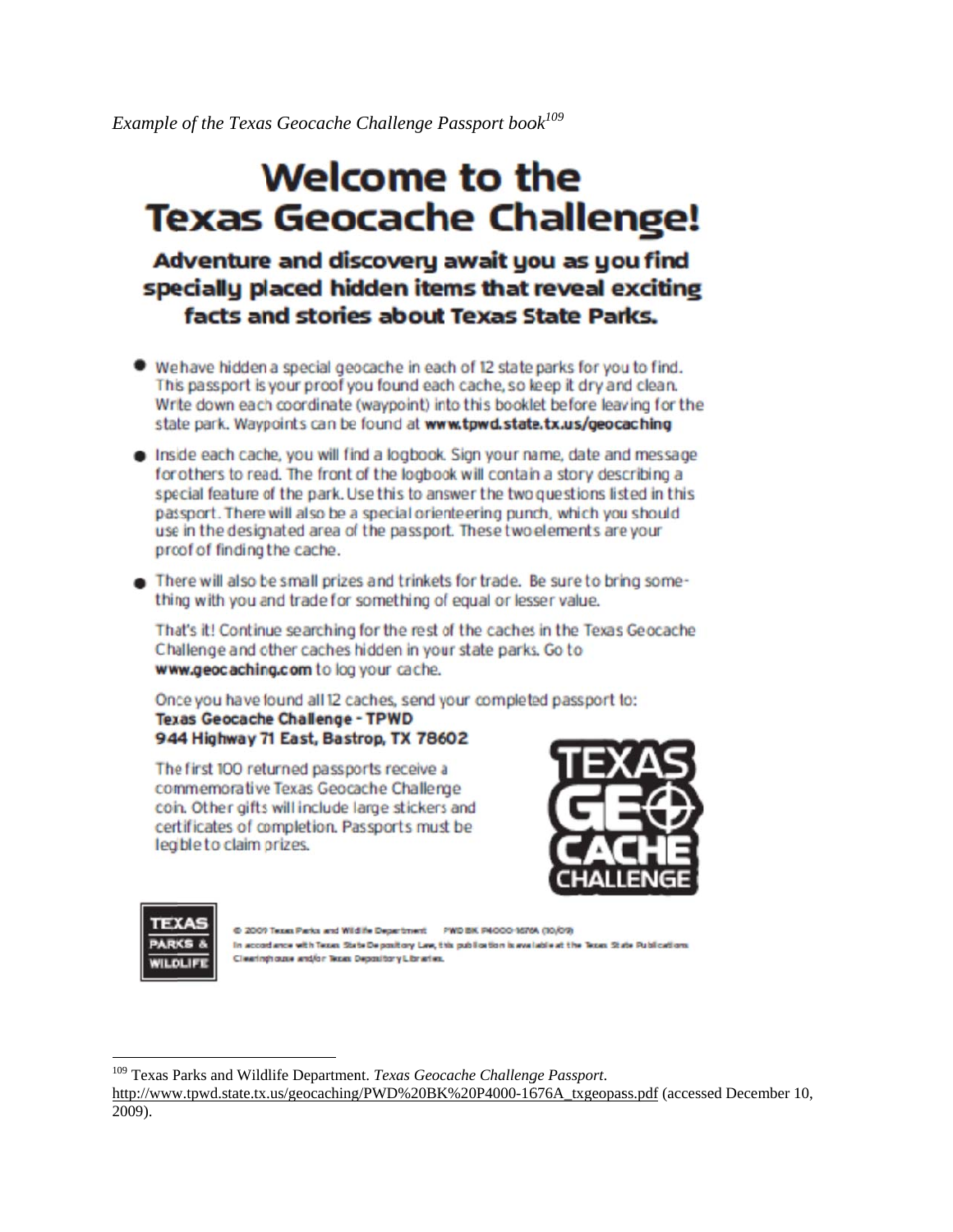## **Bastrop State Park Coordinates:** W What types of historic structures might one encounter at Bastrop SP?

Where did the CCC get the rocks and lumber used for construction?



## **Buescher State Park** Coordinates: N W

Name two types of trees you might see at Buescher SP.

What kinds of animals find sanctuary in our forest?

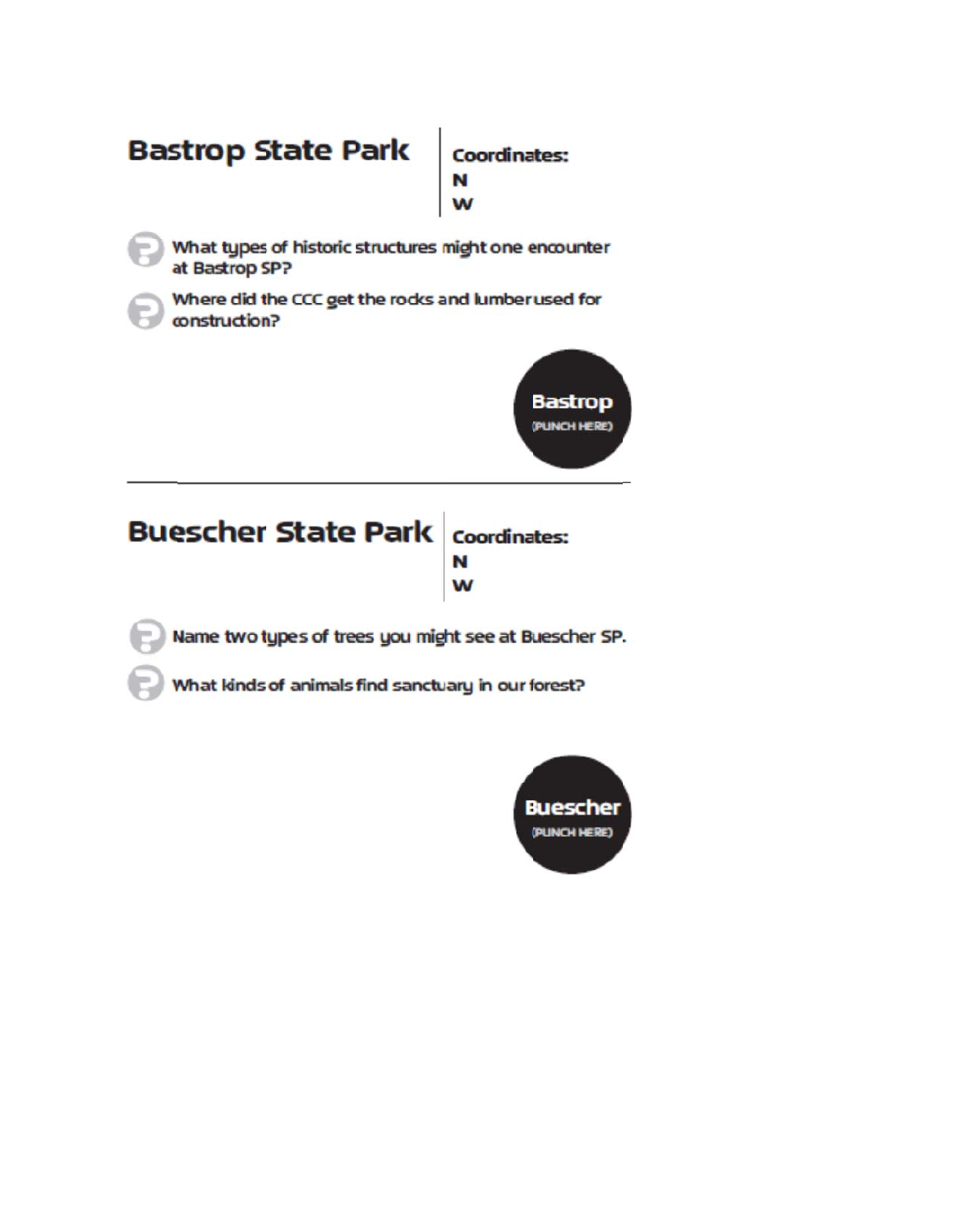## **Development Plan 6: City Mural Projects**

#### *Background*

Bolivar Peninsula has requested implementation plans regarding potential city mural projects for the peninsula. Developing tourist and cultural economic projects at the Bolivar Peninsula landing is advantageous for the community. These are based off the internationally famous "Whale Walls" painted by environmental artist Wyland and similar to the Post Office murals commissioned during the Great Depression. During the Great Depression President Franklin D. Roosevelt sought ideas for public relief projects to inspire Americans to rebuild their lives, an artist friend asked the President to employ artists to beautify the walls of public buildings with positive images of American life and history.<sup>110</sup> There are several Post Office murals still in Texas. Bolivar could create a mural of a city interest such as a blue crab wall, seascape, or historic Fort Travis picture.

#### *Possible project scenarios include*

- Singular city mural project commissioned through the Bolivar Chamber of Commerce.
- Community outreach programs paired with the local high school summer programs similar to programs in Newark, New Jersey. $111$

#### *Implementation*

Implantation may be accomplished through two different programming pathways including either a singular city mural project or a community youth and art outreach program. The primary difference between the two is the educational coordination with the community's high school aged youth. The singular city mural project will implement faster as it requires less coordination. The Youth Outreach program will take longer to coordinate and initiate but will be better positioned for grant funding awards and other fiscal support. Bolivar will need to determine which pathway better accomplishes the short and long term goals of the community project. Nonprofit status is not required for facilitation; but it is highly advantageous to establish nonprofit status for either pathway as it will allow eligibility for grant awards and tax benefits for donors to the organization.

#### *Singular city mural project*

 $\overline{a}$ 

- 18. Best to establish a Community Arts Nonprofit organization for Bolivar and gain Nonprofit status
- 19. Feasibility and Project Proposal
- 20. Develop Fundraising Plan
- 21. Develop Community Outreach and Support Plan
- 22. Write for Grants and Corporate funding
- 23. Contact Artists, and solicit for 'Art Donation' proposals

<sup>&</sup>lt;sup>110</sup> Bowman, Bob. Post Office Art. The United States Post Office. Accessed on: 13 Dec 2009.<<br>http://www.texasescapes.com/TexasArt/Texas-Post-Office-Murals.htm#tx>.

 $\frac{111}{111}$ City without walls (cWow). An Urban Gallery program. New jersey state council on the arts. Accessed on 23 Nov 2009.< http://www.cwow.org./>.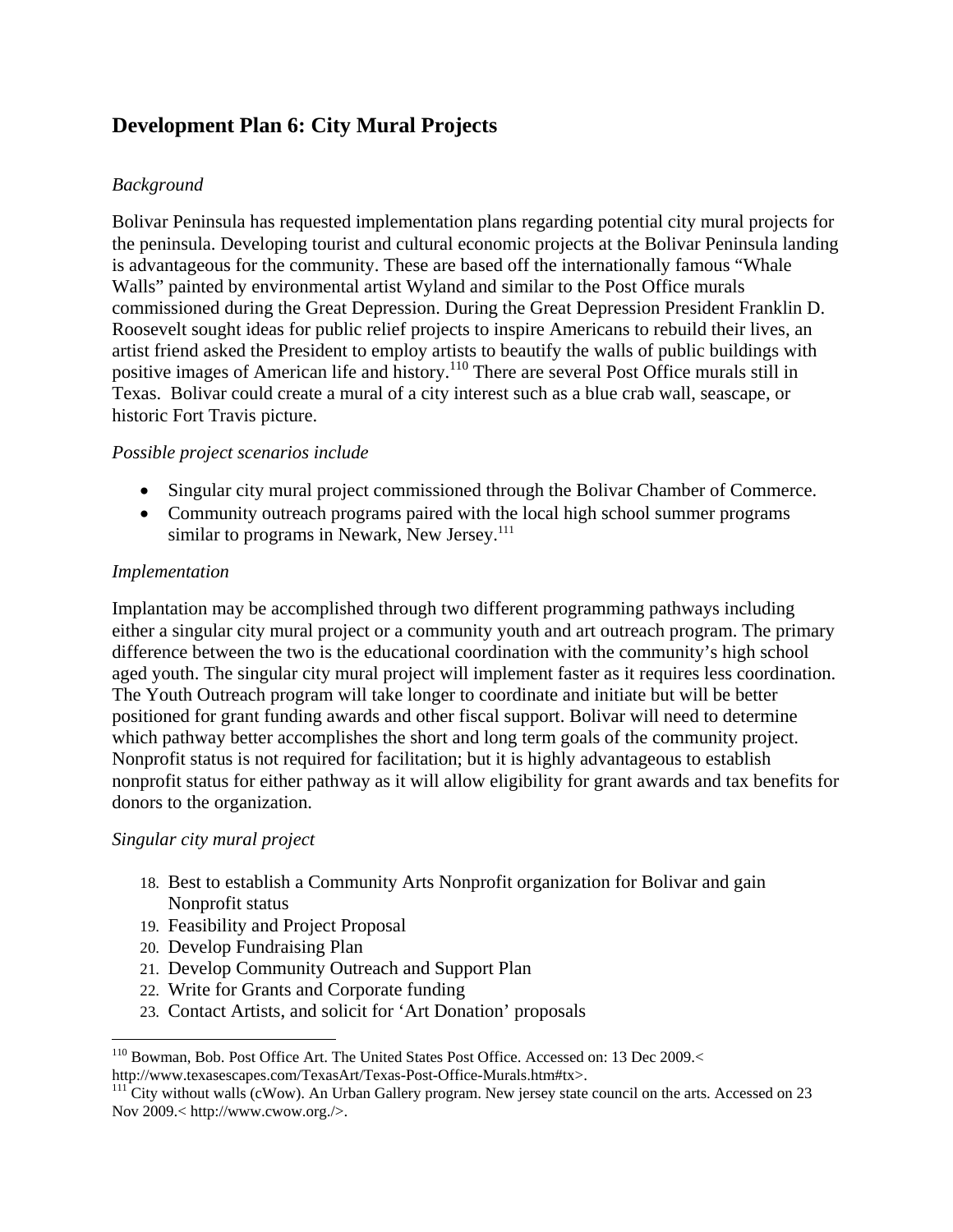#### 24. Execution

#### *Community Youth & Art Outreach Program*

- 25. Create Nonprofit Arts Organization
- 26. Coordination with local High School for partnership program
- 27. Feasibility and Project Proposal
- 28. Develop Fundraising Plan
- 29. Develop Community Outreach and PR Plan
- 30. Write for Grants and Corporate funding
- 31. 'Call for Artists' similar to "solicit for 'Art Donation' proposals" above
- 32. Contact Artists, Teachers, and Muralists
- 33. Execution of Program

Attachments included as appendixes:<sup>112</sup>

- Example of City of Austin Art in Public Places
- Example of donation policy: statement of purpose City of Austin
- Application form for art 'donation' City of Austin  $\&$  Insurance requirements (works comp and liability)

*Artists identified with mural experience* 

Muralists in the Galveston/Houston Area, $^{113}$  TX

• Kermit Eisenhut, Houston, Tx. Well known for his community philanthropy, this Texas artist creates canvas paintings, designs greeting cards, paints furniture and plates and has been commissioned to paint murals in private residences and public spaces. He is a member of the Western-Heritage Committee for the Houston Livestock Show & Rodeo and painted mustang horses for the 2008 event. To celebrate the rodeo's anniversary year in 2007, he painted its logo on a 6' fiberglass cowboy boot which was used as the branding symbol. Also in 2007, Kermit's entry for the Art Car Parade benefited Big Brothers/Big Sisters for sponsor SweetLeaf Iced Teas based in Austin . Kermit was one of 10 U.S artists to be selected as one of 75 U.S. celebrities to paint a 6' replica of "Mickey Mouse" that was auctioned at Sotheby's for charity. For the City of Houston , Kermit painted 9 boots for office of Special Events and for the Fort Worth Junior League, he painted 5 boots. His previous work included fourteen entries for the Houston Cow Parade and he painted a Pegasus for the Dallas Art Council. He was commissioned to paint three canvases for a hospital in Monterrey , Mexico and showed at Stone Gallery in Dallas . He sits on the Advisory Board of the "Pink Ribbons Project," on the Honorary Board of SNAP, and works with Big Brothers/Big Sisters. Kermit was commissioned to paint a mural at the Louisiana Street SPARK park at the Scholar's School, and was named Texas Children's Hospital artist of the year in 2002 for "Making A Mark" and was named one of the 100 Texas-wide artists nominated for the last round of judging for

 $\overline{a}$ 

<sup>&</sup>lt;sup>112</sup> http://www.ci.austin.tx.us/aipp/about.htm<br><sup>113</sup> Find a Muralist.com. A nationwide muralist referral service. http://www.findamuralist.com/Texas/muralistmurals.php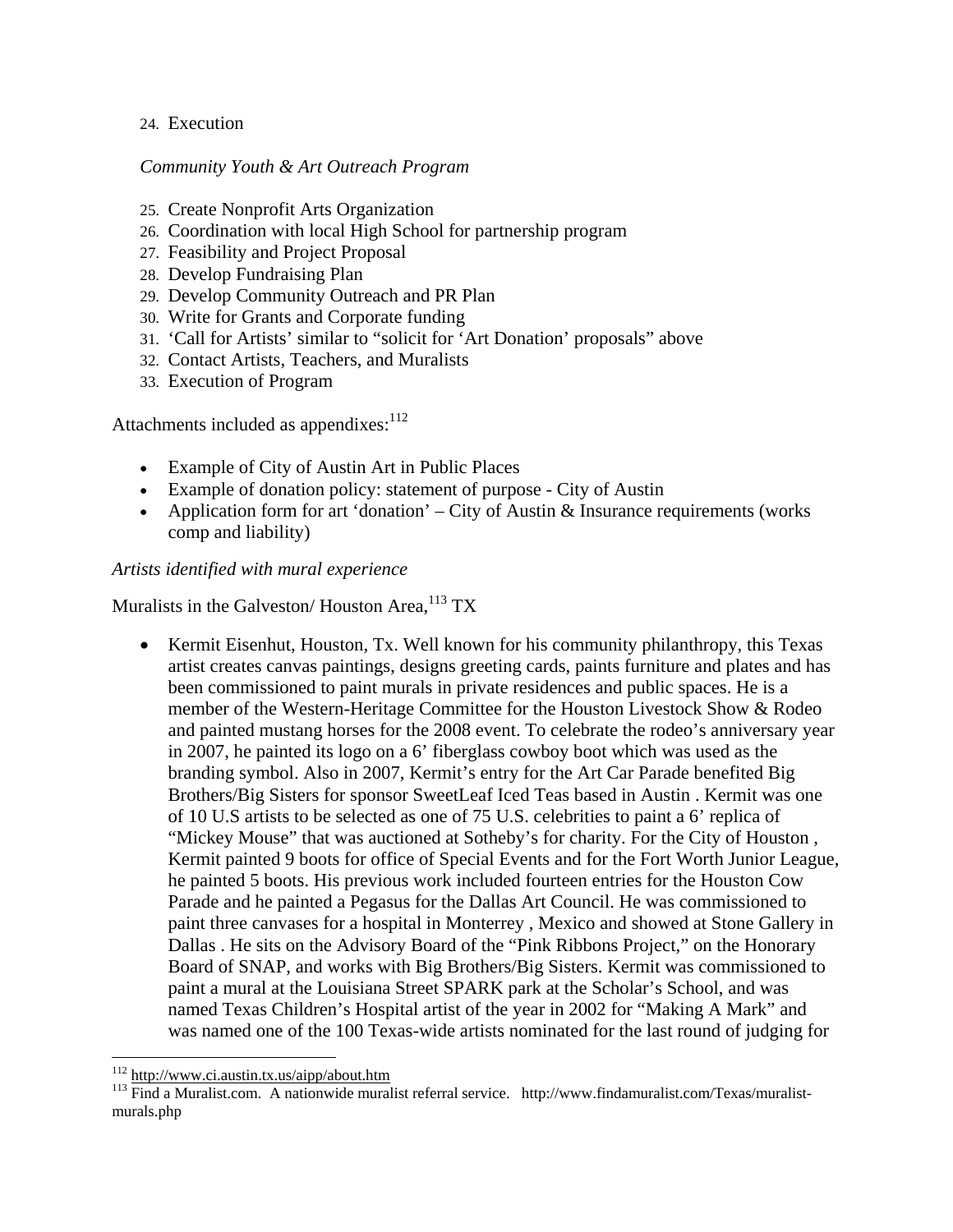the 2007 Hunting Art Prize and he teaches at the Art League of Houston. He also participates in career days at HISD.

Contact Information:

- o http://www.kermitart.com/contactPage.htm
- o (713)650-8451
- Skeezer Stinkfist<sup>114</sup>, Houston, TX. Artist of *Skeez 181* portfolio of many city outdoor murals. His style is very urban and contemporary. Urban, religious, corporate, and nature themes run through his works.

Contact Information:

- o http://web.mac.com/skeez181/skeez\_181/commission/Pages/commissioned\_work s\_2.htm
- o (281) 795-7397
- Shannon Couch<sup>115</sup>, Houston, TX. Founder of Mural Marvels, she paints murals in homes and businesses. Her art career began in 1995 and has evolved over time. She taught art at public school for eight years before deciding to start her own mural business. Shannon received her art education from Stephen F. Austin State University. To develop her formal training, she studied printmaking, painting, drawing and ceramics.

Contact Information:

- o http://www.muralmarvels.com/about.html
- o (713) 377-8709
- Beverly Ruiz<sup>116</sup>, Artist and Owner of Ruiz Studios, Houston, TX. Murals, Trompe L'oeils and multiple decorate finishes are produced for her clients. Also painted an aquatic mural for a private school.

Contact Information:

- o http://www.ruizstudios.com
- o (979) 877-0079
- John Knotts Gallery, Multiple locations, TX. Owner, lead artist, and project manager at Knotts Mural Studio. Knotts has a Bachelor of Fine Arts from Sam Houston State University and twenty five years of experience in mural design and production. Knotts specializes in commercial murals for restaurants, movie theaters, hotels, hospitals and Public Art Projects for municipal facilities, parks and airports. Outdoor murals are painted on plaster which is applied shortly before the mural is to be painted.
	- Contact Information:
	- o http://knottsmurals.com/
	- o (936) 291-0992

 $\overline{a}$ 

Muralists from Cuba Route 66 Mural City, MO

• Kelly Poling of Chillicothe, MO is an experienced outdoor muralist, but he is also known for a variety of techniques. He owns a frame shop and gallery in Chillicothe, MO.

<sup>&</sup>lt;sup>114</sup> Find a Muralist.com. A nationwide muralist referral service. http://www.findamuralist.com/Texas/muralistmurals.php

<sup>115</sup> Find a Muralist.com. A nationwide muralist referral service. http://www.findamuralist.com/Texas/muralistmurals.php

<sup>116</sup> Find a Muralist.com. A nationwide muralist referral service. http://www.findamuralist.com/Texas/muralistmurals.php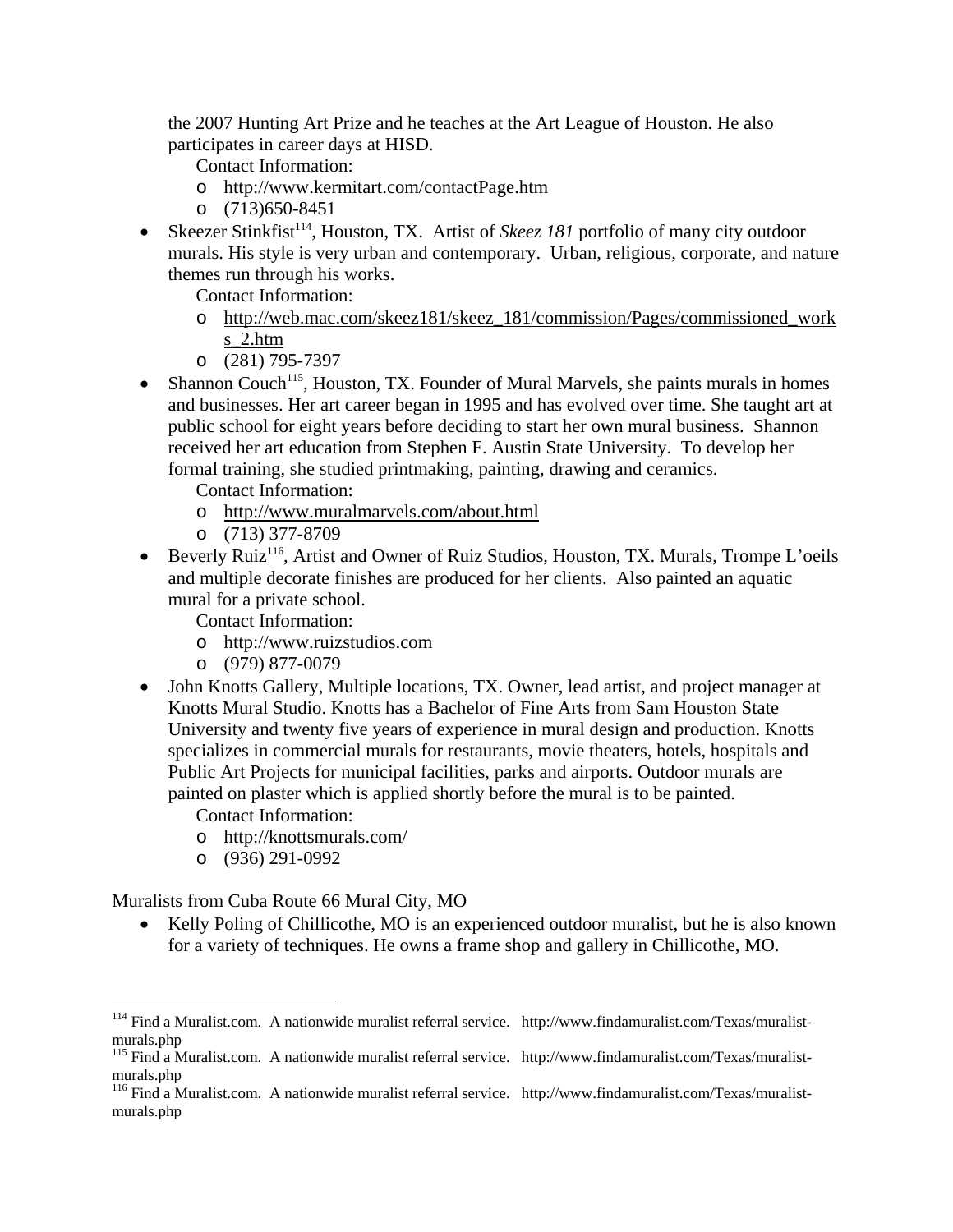- Shelly Smith Steiger is a 1986 graduate of Crawford County R-II School in Cuba. She attended Mineral Area College with an emphasis in commercial art. She also attended the University of the Ozarks in Clarksville, Arkansas, where she majored in Art Education. Shelly specialized in residential custom art projects in Arkansas and Missouri.
- Don Gray of California painted the Civil War murals in CUBA route 66. He has experience as a painter, muralist, illustrator, teacher, and has been involved in many public art projects.

#### *Project Costs*

Bolivar would ideally pair with artists in close proximity on a voluntary community outreach basis. In the event volunteer artist is not available the following guide is presented as reference:

Paying artists for mural development varies greatly depending on the circumstances. Murals require a tremendous amount of time for research and design, planning, and painting. Small projects by local artists average a few thousand dollars. A large scale project by a nationally known artist for a large city or major corporation can cost over \$100,000. Most projects fall somewhere into the lower-middle range. $117$ 

Different artists work at different speeds and some paint faster than others. But speed or slowness is not indicative of either quality or efficiency. A general range is \$10.00-\$20.00 per square foot, plus travel, lodging and equipment expenses if it is necessary to travel to and live in the community while painting the mural. Larger murals can be done for less per square foot. An estimated \$7,000-\$15,000 in funding will secure the services of many experienced mural artists if the project is of moderate size.<sup>118</sup>

#### *Appropriate Themes for Murals*

Each community has its own particular history, citizens, and cultural values. Anything that is of importance to the community can make a good theme for a mural. Historical themes are the most popular and accessible, and different artists have different ways of approaching each theme. The committee can select which approach or approaches they like best, and then work with the artist during the development phase.

A mural project provides an opportunity for a community to see itself through the eyes of artists who can depict for people their community in a new light and in a fresh way. It is important to give artists input into the process once they are selected and not restrict them by being too specific about subject matter and content. Selection of an artist should be through a proposal based process based on general guidelines and community input.<sup>119</sup> After selection the

 $\overline{a}$ <sup>117</sup> Mortimer, Arthur. From the artists' s point of view. Starting a community Mural Project. South Park Mural. Billings, Montana. Accessed on: 12 Dec 2009.< http://www.lamurals.org/MCLATechnical/Mortimer2.html>. 118 Mortimer, Arthur. From the artists' s point of view. Starting a community Mural Project. South Park Mural. Billings, Montana. Accessed on: 12 Dec 2009.< http://www.lamurals.org/MCLATechnical/Mortimer2.html>.

<sup>&</sup>lt;sup>119</sup> City without walls (cWow). An Urban Gallery program. New jersey state council on the arts. Accessed on 23 Nov 2009.< http://www.cwow.org./>.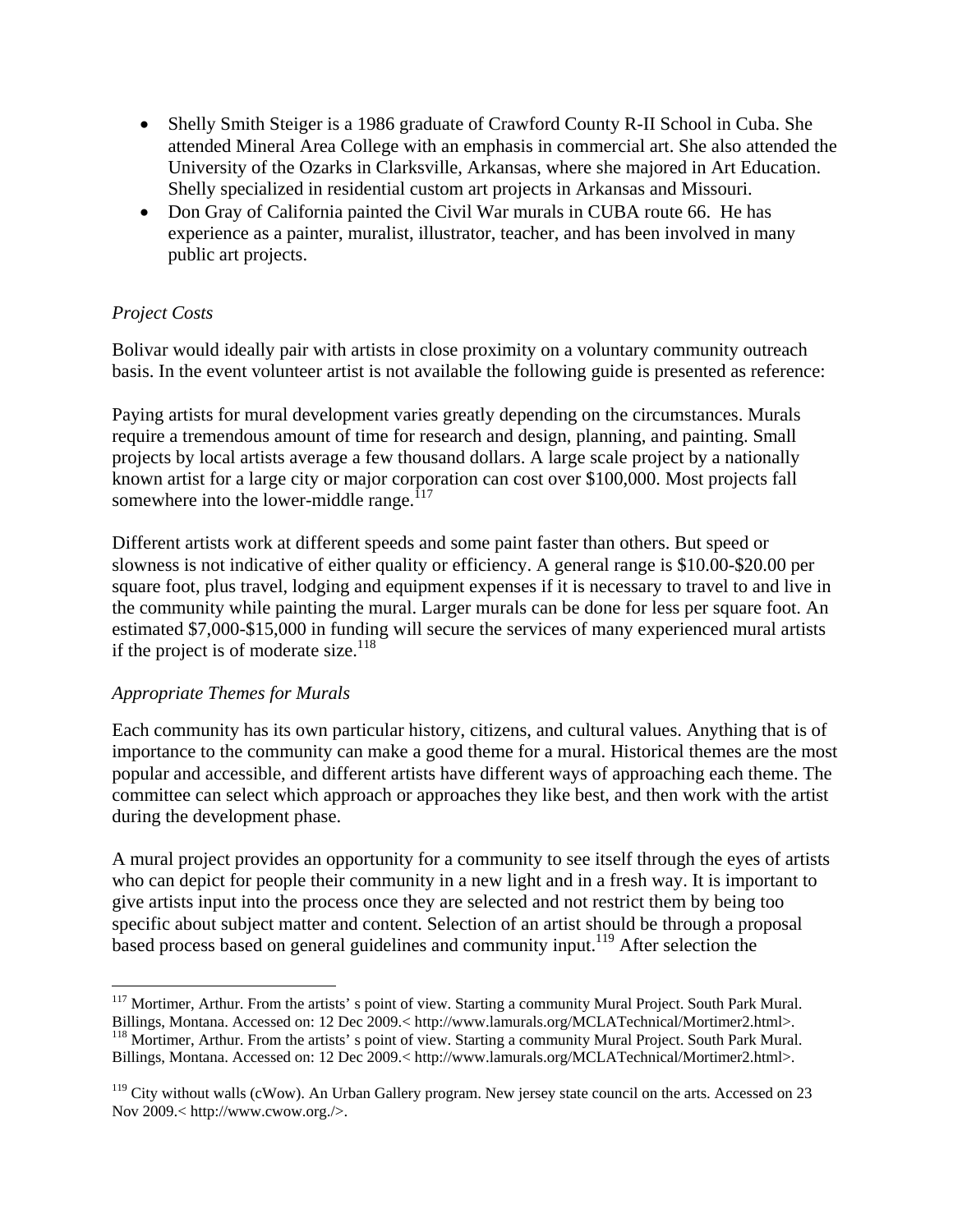community committee should continue to work with the artist to improve or refine the proposal as necessary.

#### *Raising Capital for the Mural*

Different cities implement several different ways of raising money for mural projects. Grants (or series of grants) from government and foundation sources can be obtained to fund a project. Corporate sponsors are often a good source of support, particularly local corporations whose success involves goodwill in the community and who have a history of sponsoring community events. Several communities have raised money by producing and selling limited edition prints of the artist's renderings of their mural designs, numbered and signed by the artist, to local collectors and supporters as a way of funding each mural. Private donors and community boosters will also make donations (especially if the organization is a nonprofit and they can write-off their donation on their taxes). One community made it possible for citizens to add an extra dollar to their monthly utility bill, and that money went to the mural project. Most projects use a combination of the sources mentioned above.<sup>120</sup>

#### *Funding sources for mural project/program*

 $\overline{a}$ 

Grant & Funding sources - many may require a match of funds (Please contact the individual agencies for specific requirements):

- *U.S. Dept. of Housing and Urban Development-* Community Block Grant program administered by the county.
- *Texas Commission on the Arts*  An excellent resource for funding and grant opportunities, with listings for workshops and classes geared to artists, and general news on the arts in Texas. www.arts.state.tx.us
- *Non-Profit Resource Center of Texas* The real power of the Nonprofit Resource Center is in the services which they offer to all nonprofit & philanthropic organizations and the people who staff and support those organizations. From consulting to workshops to fundraising, the Center stands ready to assist with all aspects of nonprofit business. www.nprc.org
- *National Endowment for the Arts*  The Arts Endowment makes direct awards to individuals only through its Literature Fellowships, NEA Jazz Masters Fellowships, and NEA National Heritage Fellowships in the Folk & Traditional Arts. Grants in the visual arts support projects undertaken by organizations that encourage individual artistic development, experimentation, and dialogue between artists and the public through exhibitions, residencies, publications, commissions, public art works, conservation, documentation, services to the field, and public programs. Grant opportunities are listed at www.grants.gov
- *New York Foundation for the Arts* NYFA is the most extensive national directory of awards, services, and publications for artists. Listings include over 4,200 arts

<sup>&</sup>lt;sup>120</sup> Mortimer, Arthur. From the artists' s point of view. Starting a community Mural Project. South Park Mural. Billings, Montana. Accessed on: 12 Dec 2009.< http://www.lamurals.org/MCLATechnical/Mortimer2.html>.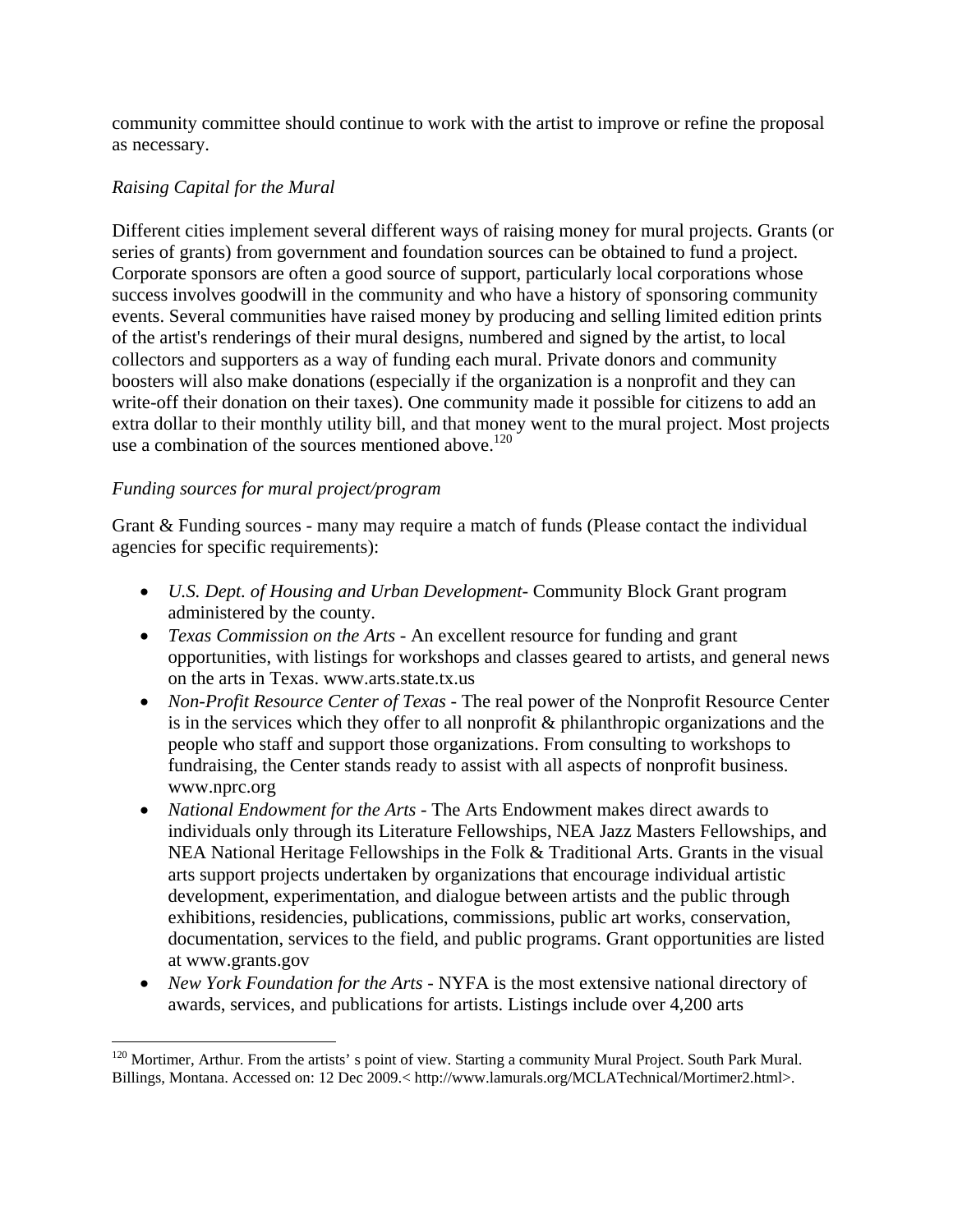organizations, 2,900 award programs, 4,200 service programs, and 900 publications for individual artists across the country. More programs are added every day. www.nyfa.org

- Texas Commission on the Arts www.arts.state.tx.us
- AFTA Public Art Network
- *Americans for the Arts'* Public Art Network (PAN) develops professional services for the broad array of individuals and organizations engaged in the expanding field of public art. More than 300 public art programs exist in the United States at both the state and local level. PAN connects the field by stimulating dialogue, discussing critical issues, and providing information through the website and the PAN listserv. Communicate with colleagues via the PAN listserv. Open to all Americans for the Arts members, the PAN listserv links public art administrators, artists, design professionals, planners, consultants, and arts organizations and communities planning public art projects.
- *City Without Walls* Program in Newark, NJ<sup>121</sup> funded in part by:
	- o Geraldine R. Dodge Foundation *www.americansforthearts.org/PAN*
	- o Forecast Public Art Review www.forecastart.org
	- o Social and Public Art Resource Center www.creativetime.org
	- o Art and Community Landscapes www.nefa.org 27
	- o Public Art Fund www.publicartfund.org
	- o Regional Arts and Culture Council www.racc.org
	- o Funders for *City Without Walls*
	- o Horizon Foundation for New Jersey
	- o Independence Community Foundation
	- o JPMorganChase
	- o New Jersey State Council on the Arts
	- o Port Authority of NY/NJ
	- o Prudential Foundation
	- o Riverfront Corporation
	- o U.S. Dept. of Housing and Urban Development: Community Block Grant program
	- o Puffin Foundation
- In-Kind Funders
	- o ArtistRun
	- o Crawford Street Partners
	- o JGW INcounsel
	- o Lowenstein Sandler PC
	- o Bud McNichol
	- o New Jersey Volunteer Lawyers for the Arts
	- o Nonprofit Finance Fund
	- o Partnership in Philanthropy

 $\overline{a}$  $121$ <sup>cWOW</sup> art mural youth community project. http://cwow.org/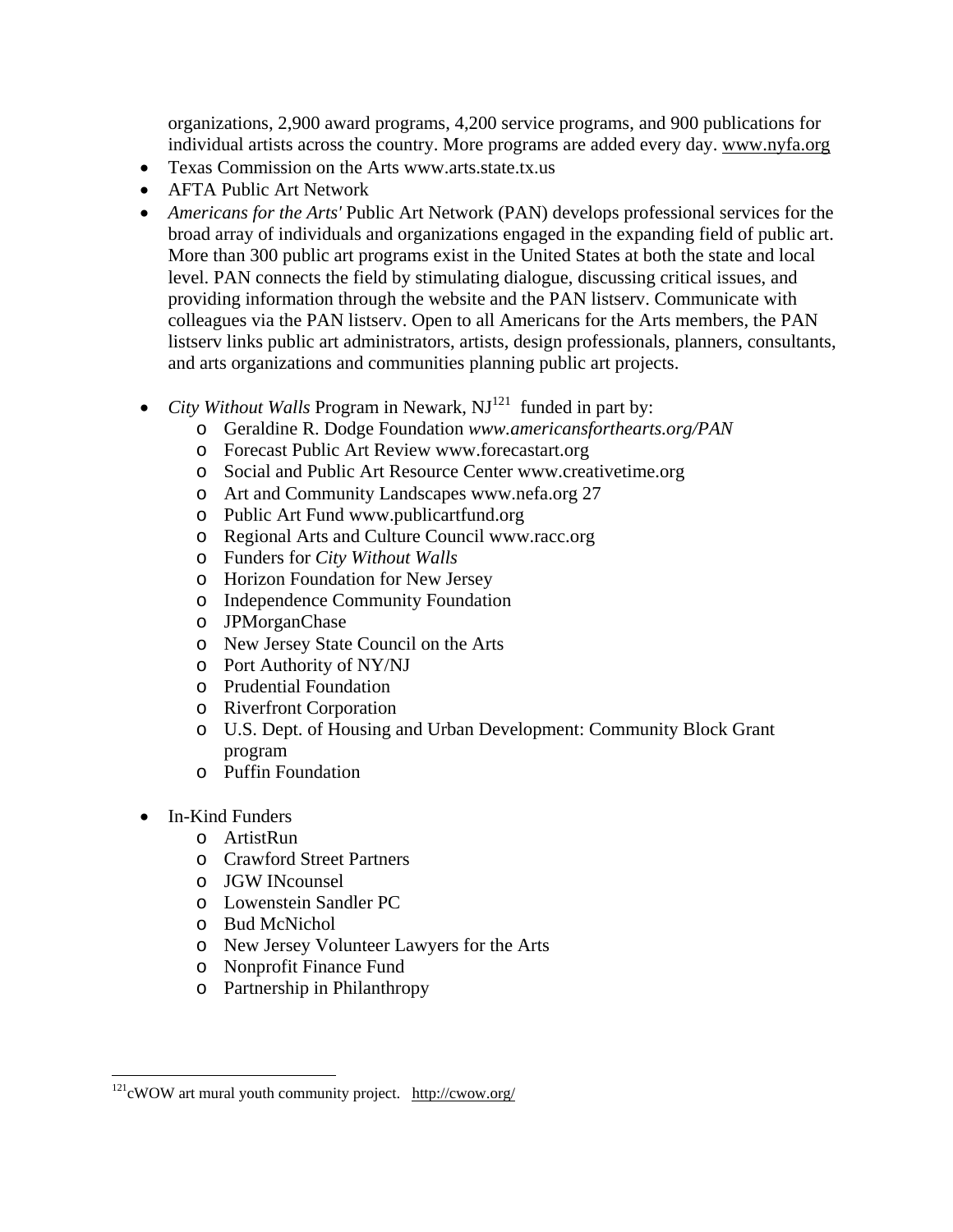## **Development Plan 7: Outdoor Theatre Program for Community Festivals**

#### *Background*

Bolivar's beautiful coast line and moderate weather naturally lends itself to outdoor activities. The Bolivar Blueprint illustrates the community's desire for family friendly programming and tourist activities. For these reasons a drive-in movie theatre was requested for community consideration. There are only thirteen family friendly drive-in movie theatres currently operating in the state of Texas.<sup>122</sup> Drive-in theaters can be a unique, family oriented tourist destination for the community.

Although the return on investment and sunk costs to develop a full drive-in movie theatre is impractical for Bolivar at this time; the community has decided to pilot outdoor theatre programming through conceptual integration into the annual festival programming. Implementation plans and copy right laws were requested by the community.

#### *Copy Write Laws*

 $\overline{a}$ 

The Federal Copyright Act (Title 17, United States code, Public Law 94-553, 90 Stat. 2541<sup>123</sup>) governs how copyrighted materials, such as movies, may be utilized publicly. Neither the rental nor the purchase or lending of a videocassette or DVD carries with it the right to exhibit such a movie publicly outside the home, unless the site where the video is used is properly licensed for copyright compliant exhibition.

This legal copyright compliance requirement applies to parks and recreation departments, colleges, universities, public schools, day care facilities, summer camps, churches, private clubs, prisons, lodges, businesses, etc. regardless of whether admission is charged, whether the institution is commercial or non-profit or whether a federal, state or local agencies are involved.

The movie studios who own copyrights, and their agents, are the only parties who are authorized to license sites such as parks and recreation departments, businesses, museums, etc. No other group or person has the right to exhibit or license exhibitions of copyrighted movies.

Furthermore, copyrighted movies borrowed from other sources such as public libraries, college, personal collections, etc. cannot be used legally for showing in colleges or universities or in any other site which is not properly licensed.<sup>124</sup>

<sup>&</sup>lt;sup>122</sup> DriveinMovie.com.Texas.Virtualities.Acessed On: 1 Nov 2009. < http://www.driveinmovie.com/TX.htm>. 1<sup>23</sup> US Copyright Law. United States of America. Accessed on 9 Dec 2009.< http://www.copyright.gov/title17/92chap1.html>.

<sup>&</sup>lt;sup>124</sup> US Copyright Law. United States of America. Accessed on 9 Dec 2009.< http://www.copyright.gov/title17/92chap1.html>.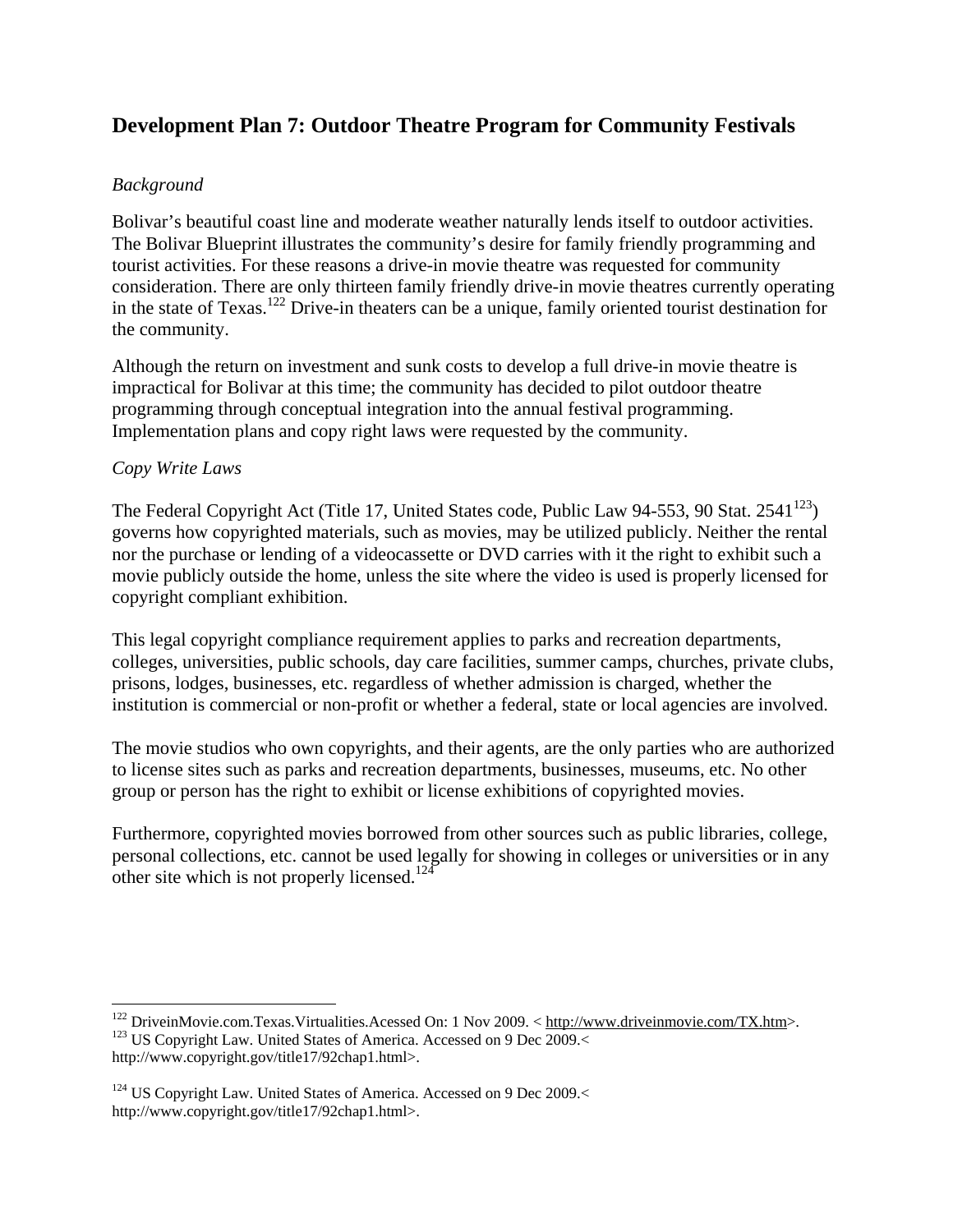#### *Unauthorized Public Exhibition of Movies*

The concept of "public performance" is central to copyright and is the main issue of protection for these intellectual properties. Most of the persons participating in movie productions depend upon royalties for a major portion of their payment for work performed. Consequently, if their intellectual creations are being used by others who are not paying compensation (royalty) for the use, copyright law may need to be enforced. $125$ 

It is recommended Bolivar function within all copyright laws. Options for Bolivar's consideration include obtaining a Public License to show movies during festival events or contracting with an outsource company to facilitate movies at events. It is recommended Bolivar consult with legal counsel concerning alternative actions.

#### *Obtaining a Public License*

Obtaining a public performance license is relatively easy. Licensing companies determine fees by such factors as the number of times a particular movie is going to be shown, how large the audience will be and so forth. Most licensing fees are based on a particular performance or set of performances for specified films. The major firms that handle these licenses include:

- Swank Motion Pictures (parks and recreation movies): http://parks.swank.com/index.html (800) 876-5577
- Criterion Pictures: http://www.criterionpicusa.com (800) 890-9494

Note: Criterion Pictures and Swank Motion Pictures are not competitors, but represent different studios.

If Bolivar would like to obtain a yearlong site license to play outdoor movies at all community events then The Motion Picture Licensing Corporation (MPLC) may be a better option. MPLC is developed for organizations with members (Camps, YMCA, HOA's).

• Motion Picture Licensing Corporation (MPLC) http://www.mplc.com (800) 462-8855

#### *Full Service Production Companies for hire*

Full service outdoor movie cinema event production companies are available for Bolivar to contract out equipment, copyright, and liability for special events. Outsourcing guarantees Bolivar a professional venue with no sunk costs or long-term storage costs.

• Southern Outdoor Cinema, LLC http://www.southernoutdoorcinema.com/about.htm (678) 689-8143

 $\overline{a}$ <sup>125</sup> Swank Copyright Law Reference. 2009. Accessed on 11 Dec 2009.< http://www.swank.com/business/copyright.html>.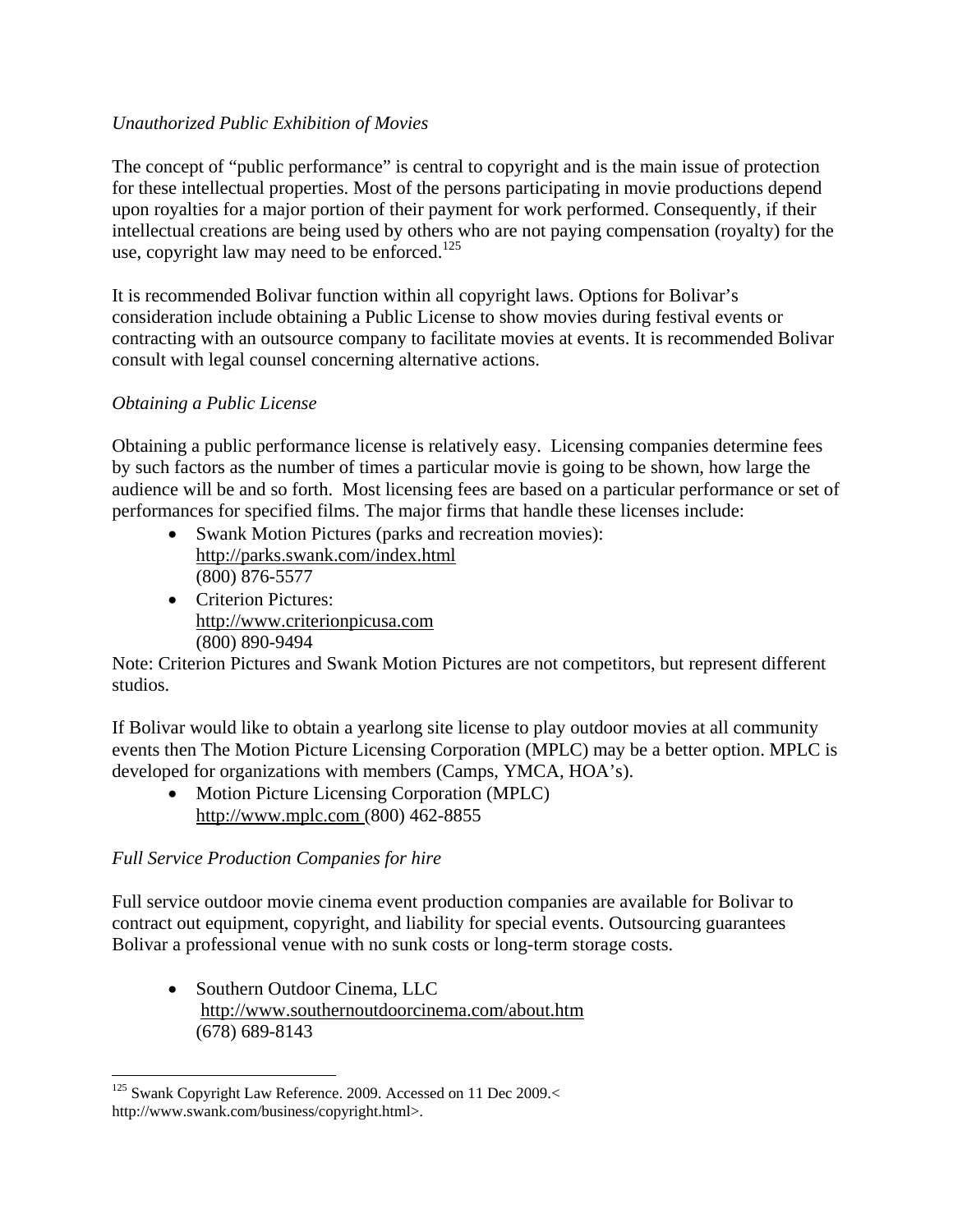- Twilight Features Inc. http://twilightfeatures.com/contact.php (800) 230-7485
- Outdoor Movies of Texas http://www.outdoormoviesoftexas.com/ (800) 276-3410
- FunFlicks Outdoor Movies (Houston Office) (1000 person /34' screen movie starts about \$1,199) http://www.funflicks.com/houston-texas-outdoor-movies.html (713) 401-9733

#### *Self Implementation by Bolivar*

Self Implementation for outdoor festival productions will include the following resources:

- License or copyright permission to show  $&$  movie selected
- Video Source
- Video Projector
- Screen
- Sound equipment
- Electric & sound cables
- Optional-storage locker for video equipment and screen

Instruction, software resources, and building instructions for each above listed area are included below courtesy of "Backyard Theatre.com"<sup>126</sup>.

1. Video source

A **laptop computer** is an excellent signal source, since it can play DVDs, CDs, stored media, slideshow presentations, etc. (with the right drive type, of course). You don't have to have a state-of-the art laptop for this purpose, so if you don't have one, you can find an older model with a DVD drive and it will suit your purposes fine. The free program VLC media player (http://www.videolan.org/) allows you to take multiple source formats and merge them into a single show with previews, cartoons and the main feature. There are many **portable DVD players** on the market now, designed for people who can't travel without their DVDs, with built-in screens. A screen is a big advantage for putting on a "professional" show; since it lets you blank the projector and navigate menus on the built-in monitor without showing them on-screen. Many are available in the \$75-100 range. **Home DVD players** in the lowest price range have fallen below \$50. There's a small progressive scan player available at the big-box discount stores for only \$30. These are no-frills players, but many have progressive-scan output for better picture quality, even though they lack some of the "bells and whistles". You should be able to find a good DVD player for well under \$100. Look for one that plays a variety of source formats: DVD, VCD, MPEG, or Divx.

2. Video Projector

 $\overline{a}$ <sup>126</sup> backyard theatre.com: http://backyardtheater.com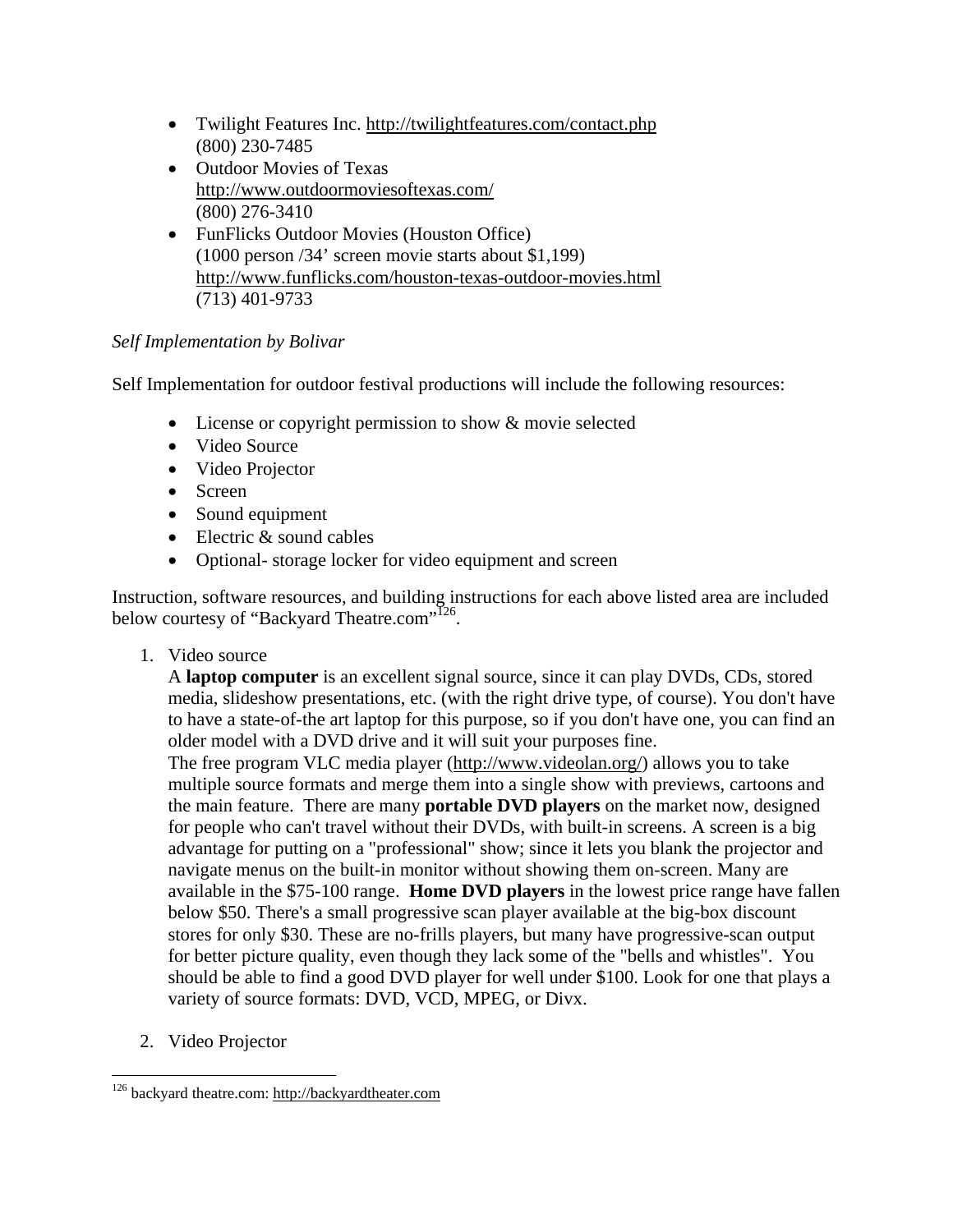The cheapest models these days seem to be "business-class" LCD projectors. "Business class" generally means that a projector is designed to be used in different conditions than a home theater projector: it can be used in bright rooms; it will usually be used to show computer presentations. Bright rooms call for projectors that are relatively bright, but don't have to have high contrast ratios. Computer inputs usually mean a 4:3 aspect ratio and resolution of 800x600 or 768x1024.

So, a typical business-class projector would project 1500 lumens at 800x600 pixels, with a contrast ratio of only 500. Business-class projectors can be found on every street corner for between \$500-1000. There are now DLP projectors available for under \$1000, too. They generally have better brightness and contrast specs than LCD machines. There is a good Buyer's Guide available at ProjectorCentral.com that will help you find a model with the right features and price for you:

http://www.projectorcentral.com/buyers\_guide.cfm you find anything that is around \$250-300, it must (a) be able to handle hdtv/anamorphic and (b) lamp life is stated around min 2000/3000hrs. How will you know, use this website and use the SEARCH Feature to find the projector in question http://www.projectorcentral.com/home.cfm. As to older projectors (5yrs and older), typically new lamps for them are very expensive- at least \$450 or more. Again, there are a couple of resources to fall on, the key being that the old burned out lamp is still in place and not thrown away.

#### 3. Screen

First calculate the projection distance needed at

http://www.projectorcentral.com/projection-calculator-pro.cfm Victor D suggests 8-12 feet width for a small area, 10-16 feet width for a medium area and 20 feet or larger for a large area. Depending on picture quality desired and the location's pre-existing attributes, the following suggestions for screen options are available: Smooth White Wall (lap siding or brick are not optional projection surfaces Cardboard or Fiberboard screen (must be finished and painted before use, not good for repeated use or bad weather conditions Bed sheets (must be light in color) cheap, durable, suited for back projection, and widely available. However not professional looking, limited sizes available, and not great in bad weather conditions or wind. Tarps (similar to bed sheet pros) comes in many sizes, should avoid plastic backed paper tarps and plastic tarps for best picture quality. Better for bad weather than sheets, but wind still a problem Dazian Stretch Fabric (similar to bed sheets) comes in many sizes, the heaviest weight is optimal for front projection. Easy to store, not widely available in all areas. Blockout cloth (similar to bed sheet) light control through cloth is optimal for front projection. Cheap cloth available at most fabric stores, widths standard 54 inches so wider screens will require sewing. Not great in bad weather conditions or wind. Plywood used for permanent installation but used for portable projects as well. Widely available, flat, durable, requires painting in light color. Cons include expensive material, heavy and bulky to store, cumbersome construction and support structures needed. Inflatable- screens priced under \$200 makes them affordable for the backyard hobbyist, too. Pros: very fast setup and breakdown, simplicity (no construction needed), price. Cons: fans can be too noisy for some situations Vinyl sign material- vinyl screens made by sign shops. In many ways, this material is ideal, since the requirements for large signs are very similar to those for large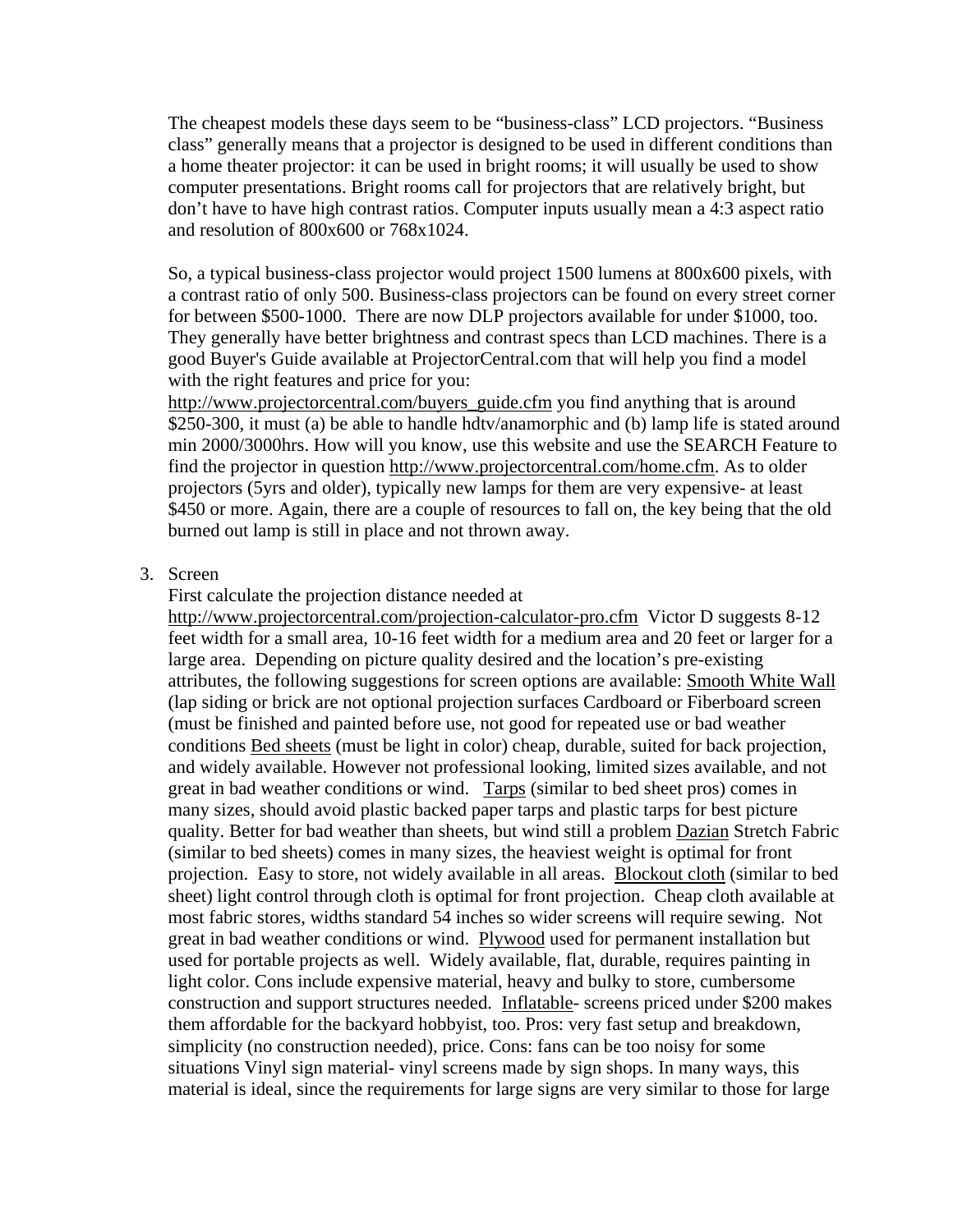movie screens. Sign shops can put grommets in the screen, with tough reinforcement, and the material is very durable. But if you work it right, you might be able to get a billboardsized piece of vinyl free. Of course, it will have an ad for something like an ambulancechasing lawyer on the back, but that's not the side you care about! Wal-Mart has a 12foot inflatable screen for about \$190.00 on line.

http://www.walmart.com/catalog/product.do?product\_id=11085053&findingMethod=rr& sourceid=15611341491031539643

4. Sound system

Old stereo amplifiers or Floor-standing speakers work well outside if in good condition. Computer speaker sets will work with very small outdoor audiences. Premium Boom Boxes (Bose, Cambridge) have sound capacity for some smaller outdoor spaces. HTIB "Home Theatre in a Box" sets come with speaker surround sound and DVD player all in one set.

#### 5. Optional Equipment

 Storage box- to project equipment between uses. Wiring Management- to maintain quality of operation and for safety. Cheapest version is to take a standard garden hose, split down the side, and use to hold your electrical cables safe from being tangled in feet and dry. The hose can be 'snaked' together with the cables for storage. Power sourceeither a safe plug in from the city, or a portable unit. Be sure the source is secure for operation, surge protected, and cables are safe for viewers.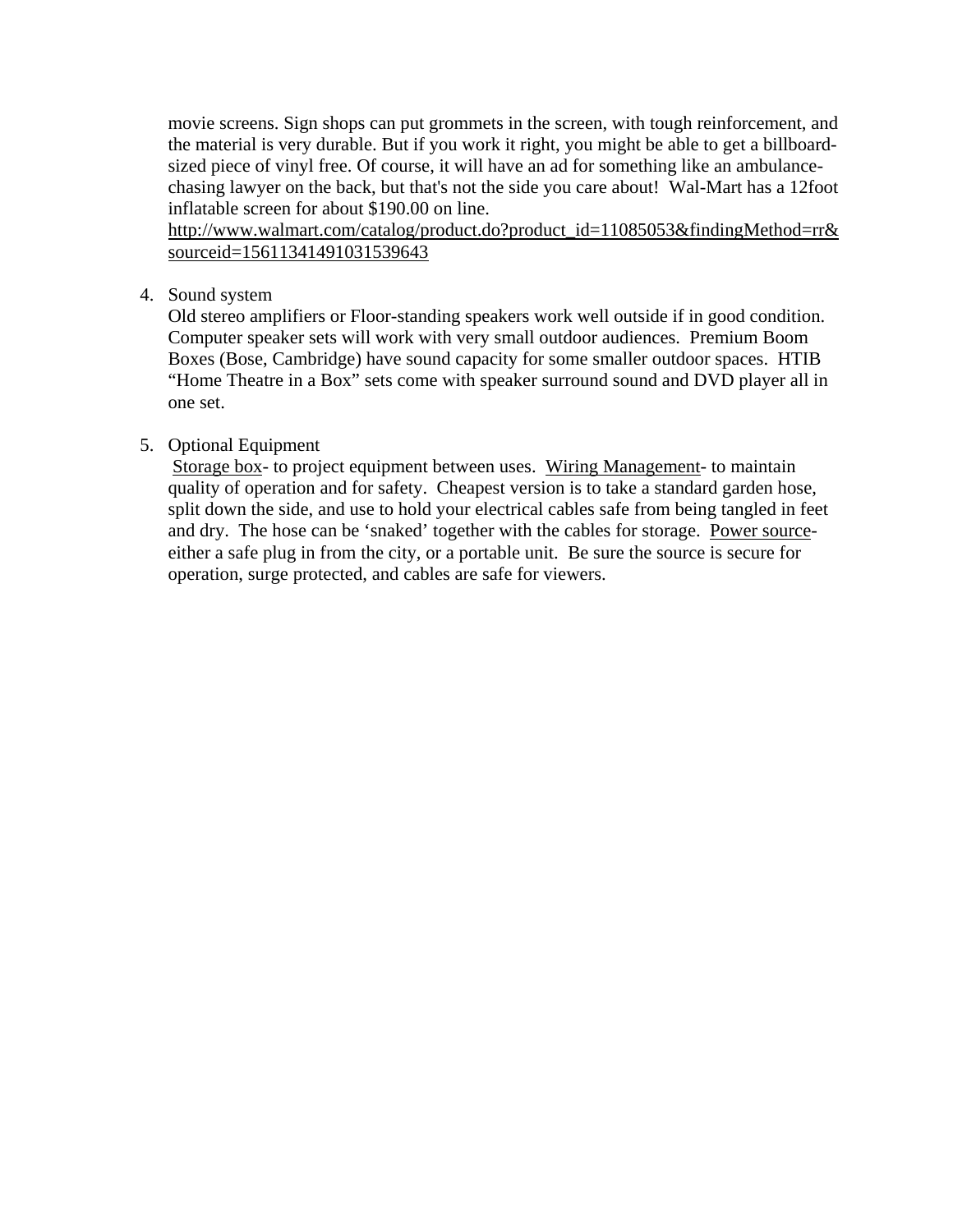## **Development Plan 8: Festival Sponsorship and Funding Sources**

#### *Background*

Bolivar's Chamber of Commerce recently designated a new committee chartered with facilitating community wide festivals that engage the community and increase tourism during the fall and summer seasons.

Festivals bring tourism revenue into the city and seasonal job creation for the local population. Events can empower communities with a celebrated cultural identity and educational programming for community children are often incorporated into festival events.

Bolivar Blue Print requested listings of possible sponsorship and funding sources for their current recurring festivals. The chart below is based off aggregate funding sources from similar communities and festivals throughout America.

| <b>Topic</b>                         | <b>Source Name</b>                                     | <b>Website contact</b>                              | <b>Contact</b>                                                   |
|--------------------------------------|--------------------------------------------------------|-----------------------------------------------------|------------------------------------------------------------------|
| Eco-Tourism &<br><b>Nature Tours</b> |                                                        |                                                     |                                                                  |
|                                      | <b>GIS</b> Lounge                                      | http://gislounge.com/                               | PO Box 74067<br>Los Angeles, CA<br>90004                         |
|                                      | <b>ESRI- GIS software</b>                              | http://www.esri.com/about-<br>esri/contact.html     | 210-499-1044                                                     |
|                                      | Google                                                 | www.google.com                                      | 650-253-0000                                                     |
|                                      | <b>Buckrun Outdoor</b>                                 | http://www.buckrunoutdoors.com/abo<br>ut.html       | 970-744-2079                                                     |
|                                      | Ducks Unlimited                                        | http://www.ducks.org/                               | 1-800-45DUCKS<br>or<br>901-758-3825                              |
|                                      | <b>Texas Coastal Conservation Association</b><br>(CCA) | http://www.ccatexas.org/                            | $(713) 626 - 4222$<br>or toll-free at<br>$(800)$ 626-4222        |
|                                      | National Forum on Children & Nature                    | http://www.conservationfund.org/chil<br>dren nature | $(512)$ 477-1712                                                 |
|                                      | Rocky Mountain ILK Foundation                          | http://www.rmef.org/                                | $(406)$ 523-4500<br>Toll-free: 1(800)<br>CALL ELK (225-<br>5355) |
|                                      | <b>Pheasants Forever</b>                               | http://www.pheasantsforever.org/                    | $(877)$ 773-2070                                                 |
|                                      | <b>Belta Waterfowl</b>                                 | http://www.deltawaterfowl.org/                      | 888-987-3695                                                     |
|                                      | <b>World Adventures</b>                                | http://www.1worldadventures.com/                    | comments@1wo<br>rldadventures.co<br>m                            |
|                                      | Field & Stream                                         | http://www.fieldandstream.com/                      | Anna.Armienti<br>@bonniercorp.c                                  |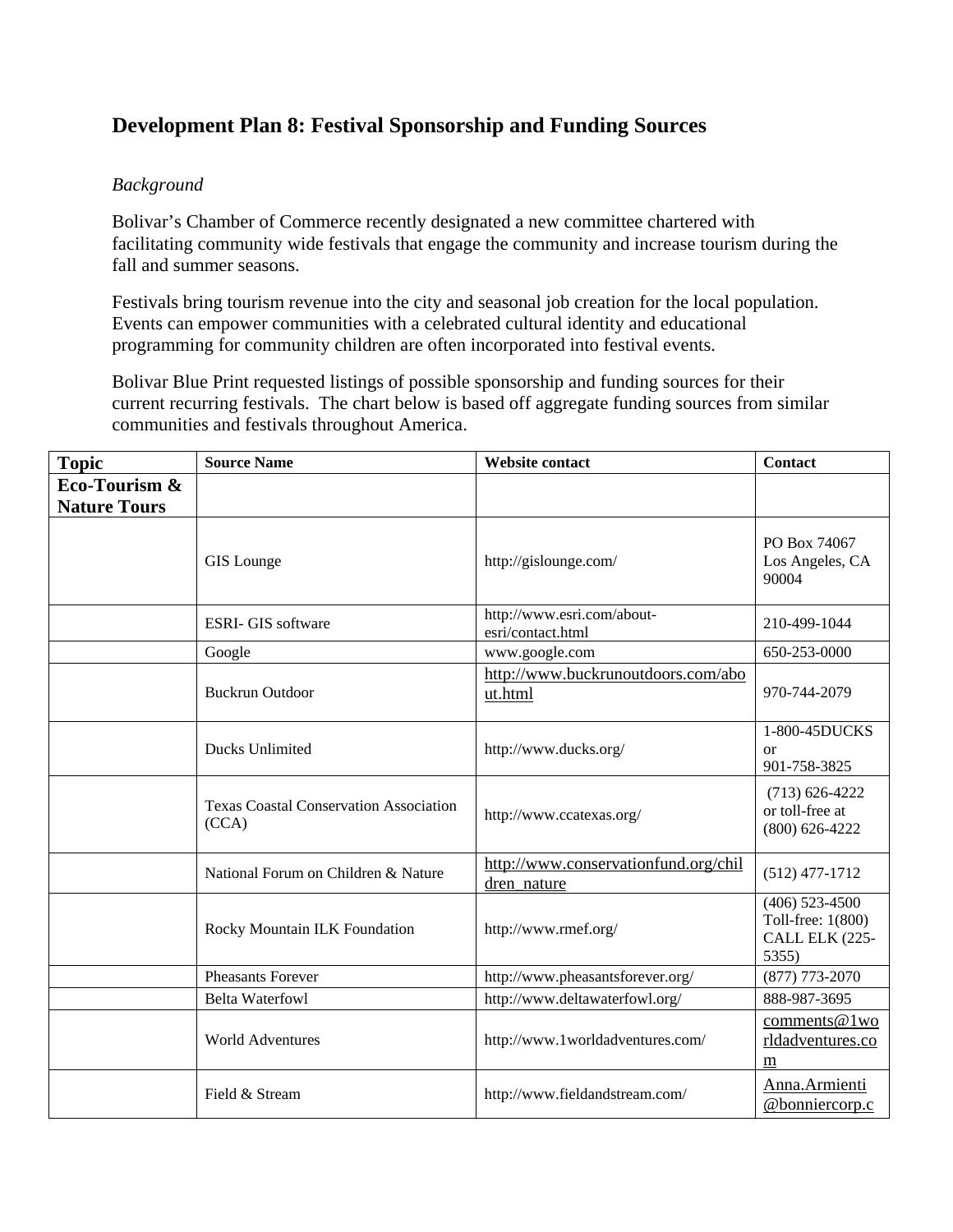|                                   |                                                                      |                                                                                                                                           | om                                                                          |
|-----------------------------------|----------------------------------------------------------------------|-------------------------------------------------------------------------------------------------------------------------------------------|-----------------------------------------------------------------------------|
|                                   | <b>NRA</b>                                                           | http://www.nra.org/home.aspx                                                                                                              | 1-800-672-3888                                                              |
|                                   |                                                                      |                                                                                                                                           |                                                                             |
|                                   | DIVA-Tx Women's shooting sports                                      | http://www.divawow.org/                                                                                                                   | 1-866-839-3482                                                              |
|                                   | <b>GRANT: Community Outdoor Outreach</b><br>Program                  | http://www.glo.state.tx.us/coastal/fun<br>ding/statefunding.html#COOP                                                                     | 512-912-7145                                                                |
|                                   | Montana Outdoors- magazine                                           | http://fwp.mt.gov/mtoutdoors/                                                                                                             | 406-495-3257                                                                |
|                                   | The Nature Conservancy                                               | http://www.nature.org/                                                                                                                    | 703-841-5300                                                                |
|                                   | <b>ZEISS</b>                                                         | http://www.zeiss.com/SPORTS                                                                                                               | 763-533-0219                                                                |
|                                   | Victor Emanuel nature tours                                          | http://www.ventbird.com/                                                                                                                  | 800-328-8368                                                                |
|                                   | <b>Buckrun Outdoor</b>                                               | http://www.buckrunoutdoors.com/abo<br>ut.html                                                                                             | 970-744-2079                                                                |
|                                   | Texas Shore and Beach Preservation<br>Association (created by TAMUG) | http://www.texasasbpa.org/                                                                                                                | $(409)$ 737-5768                                                            |
|                                   | APOLLO Environmental Strategies, Inc.                                | http://apolloenvironmental.com/index.ht<br>ml                                                                                             | 409.833.3330<br>800.742.1033                                                |
|                                   | Center for Texas Beaches & Shores<br>(TAMUG)                         | http://www.tamug.edu/ctbs/                                                                                                                | $(409)$ 741-4076                                                            |
|                                   | LAN Lockwood, Andrews & Newnam,<br>Inc.                              | http://www.lan-inc.com/Default.aspx                                                                                                       | P 713.266.6900<br>F 713.266.2089<br>info@lan-inc.com                        |
|                                   | Coast & Harbor Engineering                                           | http://www.coastharboreng.com/                                                                                                            | 512.342.9705                                                                |
|                                   | ApachEco Apache Ecological Service,<br>Inc.                          | http://www.apacheco.com/                                                                                                                  | 281-356-3135 -                                                              |
|                                   | Dannenbaum Engineering corporation                                   | http://www.dannenbaum.com/                                                                                                                | 713 520-9570                                                                |
|                                   | <b>Coastal Tech Coastal Technology</b><br>Corporation                | http://www.coastaltechcorp.com/                                                                                                           | 2835 Dominque<br>Drive<br>Galveston, TX<br>77551<br>Phone: 409-744-<br>5153 |
|                                   | National Ocean Economics Program<br>(NOEP)                           | http://www.oceaneconomics.org/National<br>Report/                                                                                         | Dr. Judith Kildow<br>831-402-5153(m)                                        |
|                                   | Moffatt & Nichol Engineering                                         | http://www.moffattnichol.com/                                                                                                             | 713-977-7372                                                                |
|                                   | PBS&J                                                                | http://www.pbsj.com/Pages/default.aspx                                                                                                    | $(713)$ 977-1500                                                            |
|                                   | <b>Restore America's Estuaries</b>                                   | https://www.estuaries.org/                                                                                                                | 703-524-0248                                                                |
|                                   | Texas Adopt-a-Beach Program                                          | http://www.glo.state.tx.us/adopt-a-beach/                                                                                                 | 1-877-TX COAST<br>$(1-877-892-6278)$                                        |
|                                   | <b>Surfrider Foundation</b>                                          | https://www.surfrider.org/stateoftheb<br>each/contact_safe.asp & local branch in<br>Austin, TX:<br>http://www.surfrider.org/centraltexas/ | 949-492-8170                                                                |
| <b>Jane Long</b><br><b>Museum</b> |                                                                      |                                                                                                                                           |                                                                             |
|                                   | Twitter                                                              | http://twitter.com/                                                                                                                       | $(415) 896 - 2008$                                                          |
|                                   | Google                                                               | www.google.com                                                                                                                            | 650-253-0000                                                                |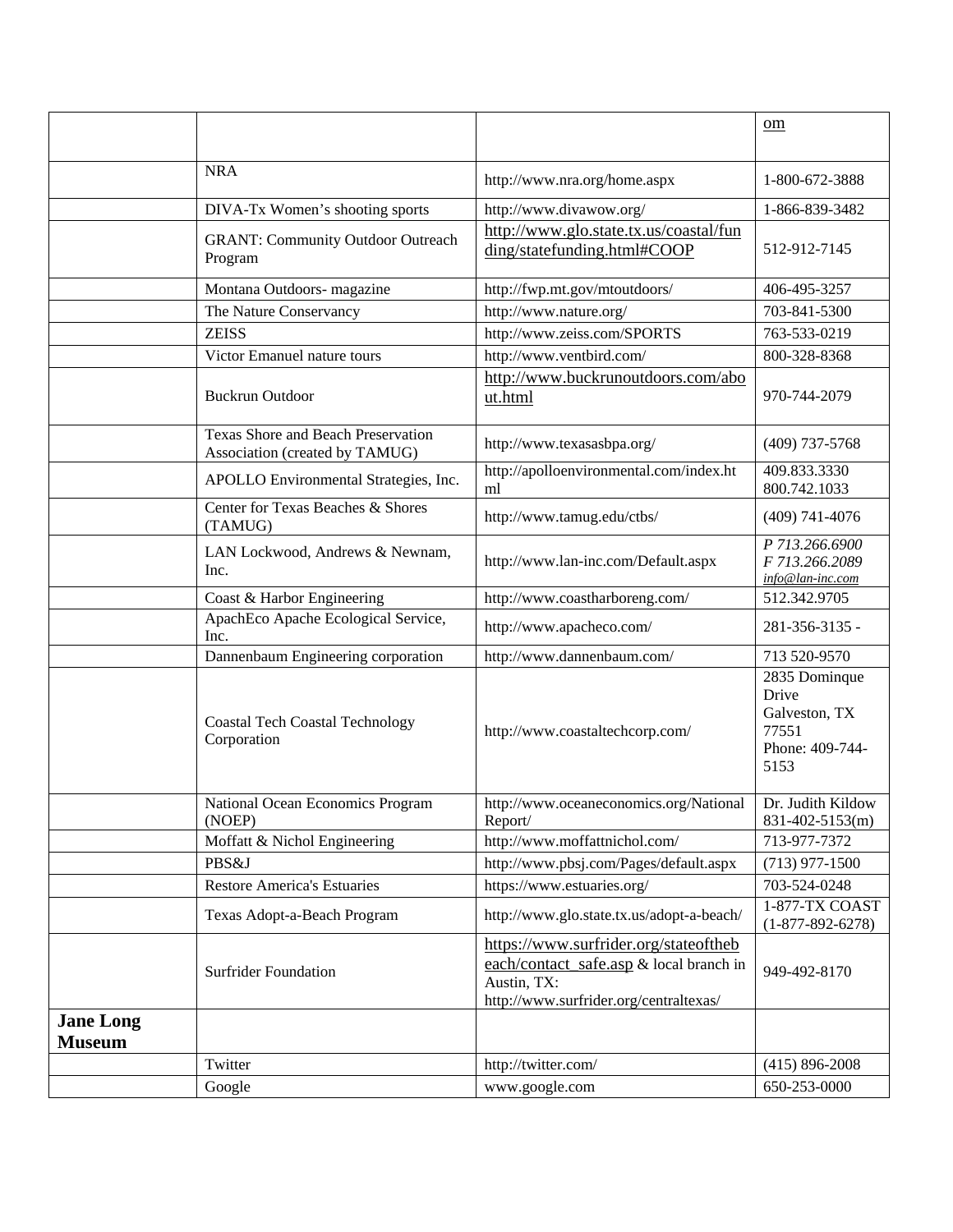|                                                                     | Facebook                                                                                | http://www.facebook.com/facebook?ref=<br>pf                 | CA: 650-543-<br>4800                                                 |
|---------------------------------------------------------------------|-----------------------------------------------------------------------------------------|-------------------------------------------------------------|----------------------------------------------------------------------|
|                                                                     | Historical societies                                                                    | http://www.thc.state.tx.us/                                 | 512-463-6100                                                         |
|                                                                     | CocaCola                                                                                | http://www.thecoca-<br>colacompany.com/contactus/index.html | 800-438-2653                                                         |
|                                                                     | Local banks                                                                             | City specific                                               |                                                                      |
|                                                                     | Local jewelers                                                                          | City specific                                               |                                                                      |
|                                                                     | Local party planers                                                                     | City specific                                               |                                                                      |
|                                                                     | Heritage Preservation                                                                   | http://www.heritagepreservation.org/AB<br>OUTHP/INFO.HTM    | 202-233-0800                                                         |
| <b>FeatherFest</b><br><b>Festival &amp; Bird</b><br><b>Watching</b> |                                                                                         |                                                             |                                                                      |
|                                                                     | Twitter                                                                                 | http://twitter.com/                                         | $(415) 896 - 2008$                                                   |
|                                                                     | Google                                                                                  | www.google.com                                              | 650-253-0000                                                         |
|                                                                     | Facebook                                                                                | http://www.facebook.com/facebook?ref=<br>pf                 | CA: 650-543-<br>4800                                                 |
|                                                                     | <b>GIS</b> Lounge                                                                       | http://gislounge.com/                                       | PO Box 74067<br>Los Angeles, CA<br>90004<br>editor@gisloung<br>e.com |
|                                                                     | <b>ESRI- GIS software</b>                                                               | http://www.esri.com/about-<br>esri/contact.html             | 210-499-1044                                                         |
|                                                                     | North Central Texas Council of<br>Governments NCTCOG - GIS<br>professionals association | http://www.nctcog.org/index.asp                             | 817-640-3300                                                         |
|                                                                     | Montana Outdoors- magazine                                                              | http://fwp.mt.gov/mtoutdoors/                               | 406-495-3257                                                         |
|                                                                     | <b>Bird Watchers Digest.com</b>                                                         | http://www.birdwatchersdigest.com/si<br>te/index.aspx       | 740-373-5285                                                         |
|                                                                     | Birder's world magazine                                                                 | http://www.birdersworld.com/                                | Na                                                                   |
|                                                                     | The Nature Conservancy                                                                  | http://www.nature.org/                                      | 703-841-5300                                                         |
|                                                                     | <b>ZEISS</b>                                                                            | http://www.zeiss.com/SPORTS                                 | 763-533-0219                                                         |
|                                                                     | Victor Emanuel nature tours                                                             | http://www.ventbird.com/                                    | 800-328-8368                                                         |
|                                                                     | <b>Buckrun Outdoor</b>                                                                  | http://www.buckrunoutdoors.com/abo<br>ut.html               | 970-744-2079                                                         |
|                                                                     | Ducks Unlimited                                                                         | http://www.ducks.org/                                       | 1-800-45DUCKS<br><sub>or</sub><br>901-758-3825                       |
|                                                                     | <b>Texas Coastal Conservation Association</b><br>(CCA)                                  | http://www.ccatexas.org/                                    | $(713)$ 626-4222<br>or toll-free at<br>$(800)$ 626-4222              |
|                                                                     | National Forum on Children & Nature                                                     | http://www.conservationfund.org/chil<br>dren_nature         | $(512)$ 477-1712                                                     |
|                                                                     | Rocky Mountain ILK Foundation                                                           | http://www.rmef.org/                                        | $(406)$ 523-4500<br>Toll-free: 1(800)<br>CALL ELK (225-<br>5355)     |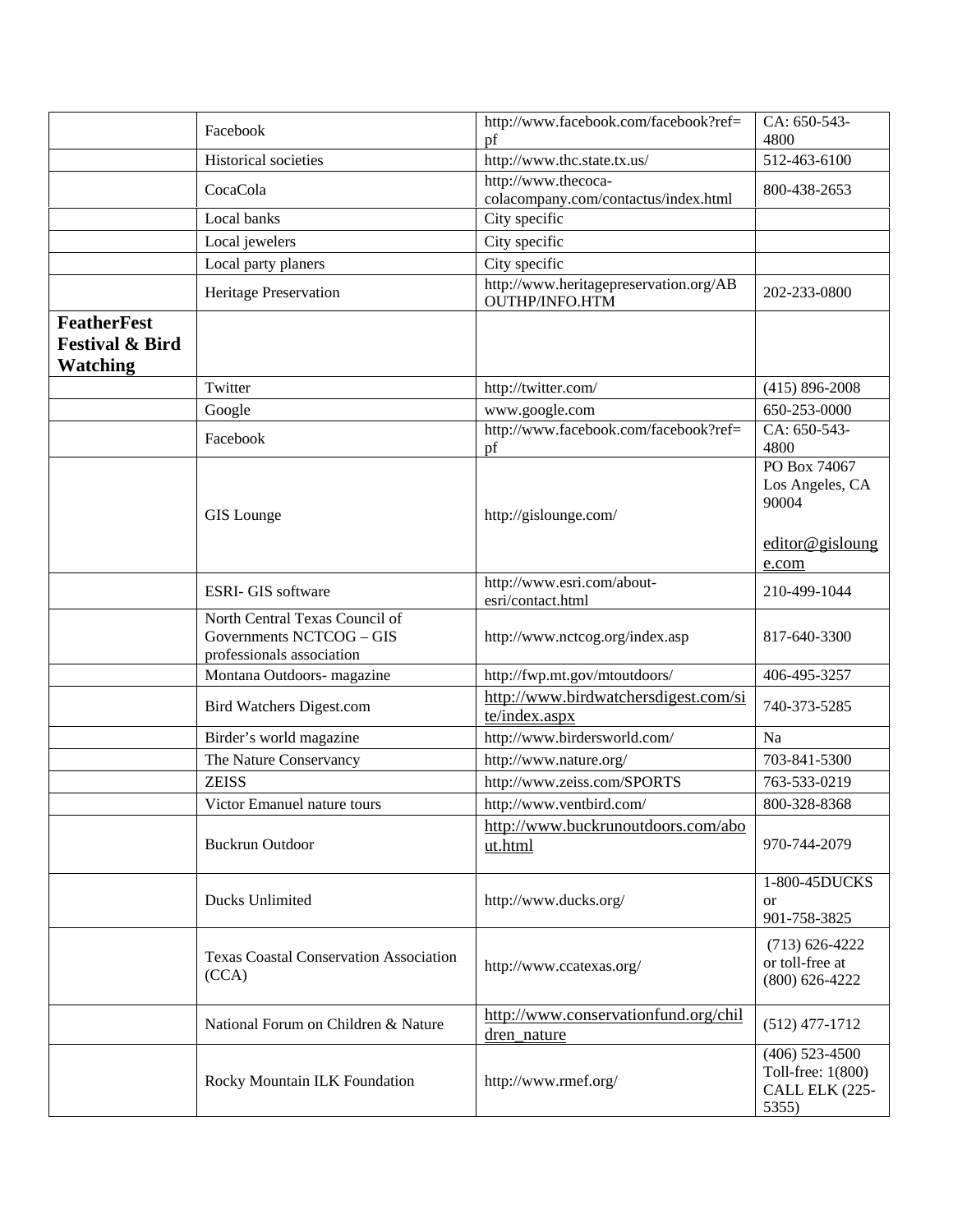|                                                   | <b>Pheasants Forever</b>                            | http://www.pheasantsforever.org/                                      | $(877)$ 773-2070                                                     |
|---------------------------------------------------|-----------------------------------------------------|-----------------------------------------------------------------------|----------------------------------------------------------------------|
|                                                   | <b>Belta Waterfowl</b>                              | http://www.deltawaterfowl.org/                                        | 888-987-3695                                                         |
|                                                   | <b>World Adventures</b>                             | http://www.1worldadventures.com/                                      | comments@1wo<br>rldadventures.co<br>m                                |
|                                                   | Field & Stream                                      | http://www.fieldandstream.com/                                        | Anna.Armienti<br>@bonniercorp.c<br>$om$                              |
|                                                   | <b>NRA</b>                                          | http://www.nra.org/home.aspx                                          | 1-800-672-3888                                                       |
|                                                   | DIVA-Tx Women's shooting sports                     | http://www.divawow.org/                                               | 1-866-839-3482                                                       |
|                                                   | <b>GRANT: Community Outdoor Outreach</b><br>Program | http://www.glo.state.tx.us/coastal/fun<br>ding/statefunding.html#COOP | 512-912-7145                                                         |
| <b>Beach Parking</b><br><b>Sticker</b><br>Program |                                                     |                                                                       |                                                                      |
|                                                   | On-Star                                             | http://www.onstar.com/us_english/jsp<br>/index.jsp                    | 877-248-2080                                                         |
|                                                   | Mapquest                                            | Same as onstar                                                        |                                                                      |
|                                                   | Twitter                                             | http://twitter.com/                                                   | $(415) 896 - 2008$                                                   |
|                                                   | Google                                              | www.google.com                                                        | 650-253-0000                                                         |
|                                                   | Facebook                                            | http://www.facebook.com/facebook?ref=<br>pf                           | CA: 650-543-<br>4800                                                 |
|                                                   | <b>GIS</b> Lounge                                   | http://gislounge.com/                                                 | PO Box 74067<br>Los Angeles, CA<br>90004<br>editor@gisloung          |
|                                                   | <b>ESRI- GIS software</b>                           | http://www.esri.com/about-<br>esri/contact.html                       | e.com<br>210-499-1044                                                |
|                                                   | Transportation Services (TX)                        |                                                                       |                                                                      |
|                                                   | Veterans Associations (if discount to<br>Vets)      | http://www.help4vets.org/                                             | $(440) 885 - 1944$                                                   |
|                                                   | Parks & Rec dept.                                   |                                                                       |                                                                      |
| <b>Crab Festival</b>                              |                                                     |                                                                       |                                                                      |
|                                                   | Twitter                                             | http://twitter.com/                                                   | $(415) 896 - 2008$                                                   |
|                                                   | Google                                              | www.google.com                                                        | 650-253-0000                                                         |
|                                                   | Facebook                                            | http://www.facebook.com/facebook?ref=<br>pf                           | CA: 650-543-<br>4800                                                 |
|                                                   | <b>GIS</b> Lounge                                   | http://gislounge.com/                                                 | PO Box 74067<br>Los Angeles, CA<br>90004<br>editor@gisloung<br>e.com |
|                                                   | ESRI- GIS software                                  | http://www.esri.com/about-<br>esri/contact.html                       | 210-499-1044                                                         |
|                                                   | <b>Local Banks</b>                                  | City specific                                                         |                                                                      |
|                                                   |                                                     |                                                                       |                                                                      |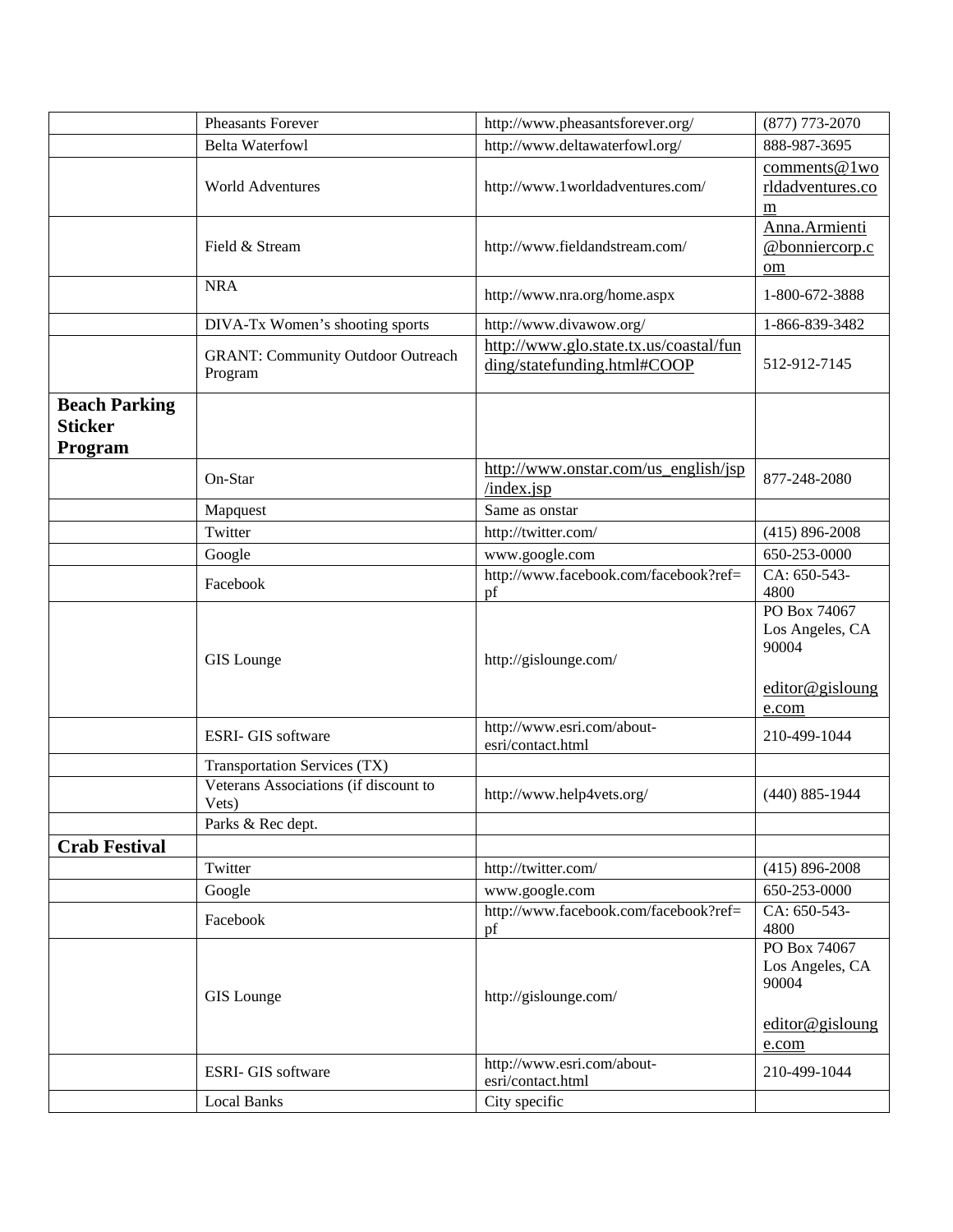|                        | <b>Local Seafood Restaurants</b>           | City specific                                                           |                                                     |
|------------------------|--------------------------------------------|-------------------------------------------------------------------------|-----------------------------------------------------|
|                        | Local yachts and boat repair stores        | City specific                                                           |                                                     |
|                        | Local Pharmacy                             | City specific                                                           |                                                     |
|                        | Local hotels                               | City specific                                                           |                                                     |
|                        | <b>Local News Paper</b>                    | City specific                                                           |                                                     |
|                        | Local Ferry Line & Piers                   | City specific                                                           |                                                     |
|                        | Local Insurance company                    | City specific                                                           |                                                     |
|                        | Local contracting company                  | City specific                                                           |                                                     |
|                        | <b>Local Golf Courses</b>                  | City specific                                                           |                                                     |
|                        | Subway                                     | http://www.subway.com/subwayroot/<br>index.aspx                         | 203-877-4281                                        |
|                        | Wal-Mart                                   | http://walmartstores.com/7663.aspx                                      | Media relations-<br>800-331-0085                    |
|                        | State Lottery (Florida hosts one)          | http://www.txlottery.org/export/sites/<br>default/index.html            | 512-344-5000                                        |
|                        | Pepsi Bottling Group                       | http://www.pepsi.com/                                                   | 914-253-2000                                        |
|                        | River Adventures- boat tours               | City specific                                                           |                                                     |
|                        | <b>Budweiser</b>                           | http://budweiser.com/default.aspx#/index                                | 800-342-5283                                        |
|                        | <b>Verizon Wireless</b>                    | http://www.verizonwireless.com/b2c/<br>index.html                       | 800-899-4249                                        |
|                        | MillerLite                                 | http://www.buckdistributing.com/                                        | 301-952-0400                                        |
|                        | <b>Bp</b>                                  | http://www.bp.com/bodycopyarticle.d<br>o?categoryId=1&contentId=7052055 | 281 366 2000                                        |
|                        |                                            |                                                                         |                                                     |
|                        |                                            |                                                                         |                                                     |
| <b>Pirate Festival</b> |                                            |                                                                         |                                                     |
|                        | Twitter                                    | http://twitter.com/                                                     | $(415)$ 896-2008                                    |
|                        | Google- talk like a Pirate Day             | www.google.com                                                          | 650-253-0000                                        |
|                        | Facebook                                   | http://www.facebook.com/facebook?ref=<br>pf                             | CA: 650-543-<br>4800                                |
|                        | Pirate's Cove- swords & pistols            | City specific                                                           |                                                     |
|                        | Piratemod-clothing store                   | City specific                                                           |                                                     |
|                        | Vallejo Music Theatre-community<br>theatre | City specific                                                           |                                                     |
|                        | Lagunitas-crewing company                  | City specific                                                           |                                                     |
|                        | $Matrix - event group$                     | City specific                                                           |                                                     |
|                        | BayAreaParent - magazine                   | http://bayareaparent.parenthood.com/                                    | na                                                  |
|                        | Pirate Magazine - magazine                 | http://www.piratesmagazine.com/                                         | 410-265-5110                                        |
|                        | <b>Local RV Parks</b>                      | City specific                                                           |                                                     |
|                        | <b>World Adventures</b>                    | http://www.1worldadventures.com/                                        | comments@1wo<br>rldadventures.co<br>$\underline{m}$ |
|                        | <b>NRA</b>                                 | http://www.nra.org/home.aspx                                            | 1-800-672-3888                                      |
|                        | DIVA-Tx Women's shooting sports            | http://www.divawow.org/                                                 | 1-866-839-3482                                      |
|                        | Moms like me.com - mother meeting<br>blog  | City specific                                                           |                                                     |
|                        | Dress Like a Pirate.com - costume shop     | http://www.dresslikeapirate.com/                                        | na                                                  |